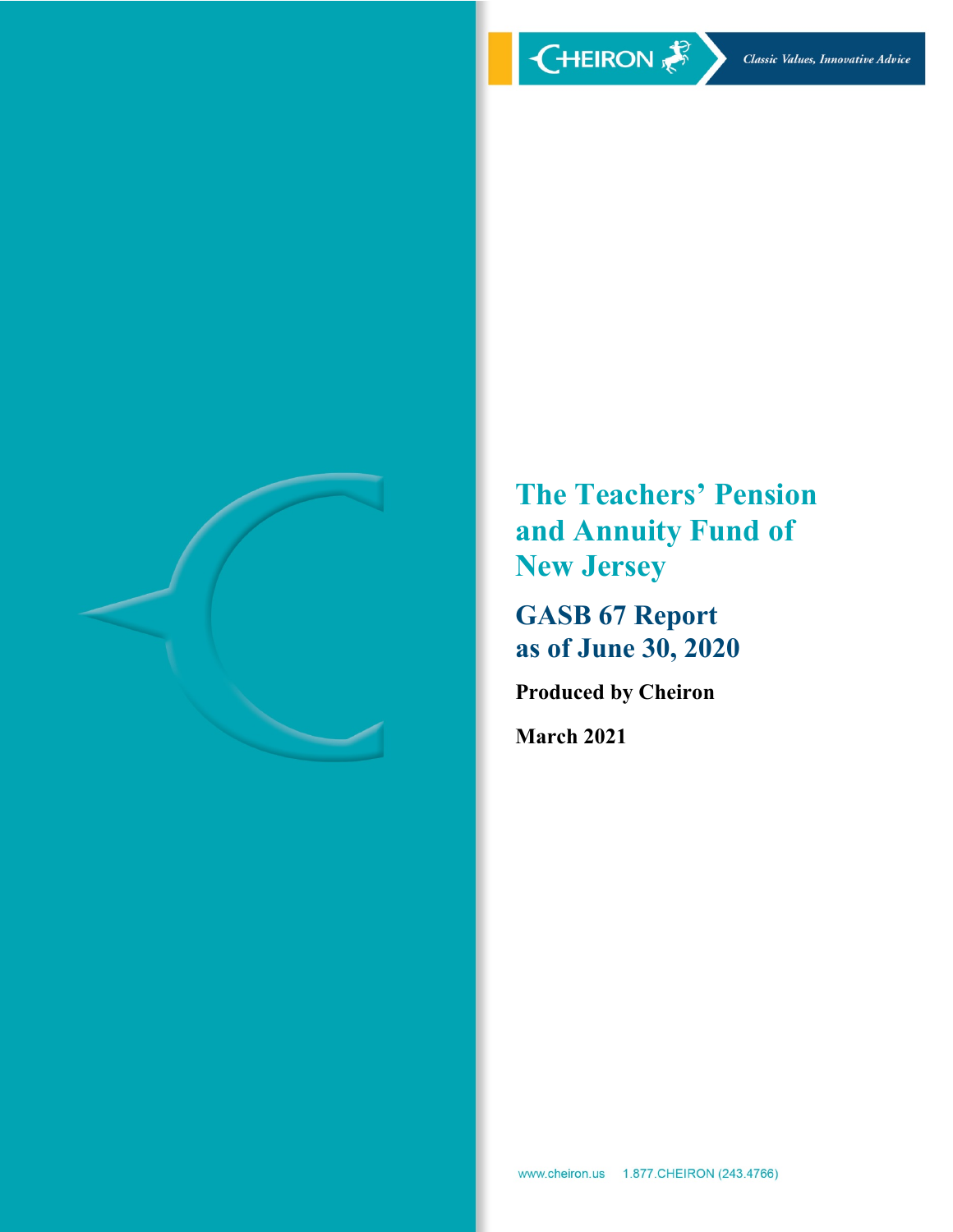# **TABLE OF CONTENTS**

| <b>Section</b>                  | Page |
|---------------------------------|------|
| Section I                       |      |
| Section II                      |      |
| <b>Section III</b>              |      |
| Section IV                      |      |
| Section V                       |      |
| Section VI                      |      |
|                                 |      |
| <i><u><b>Appendices</b></u></i> |      |
| Appendix A                      |      |
| Appendix B                      |      |
| Appendix C                      |      |
| Appendix D                      |      |
| Appendix E                      |      |

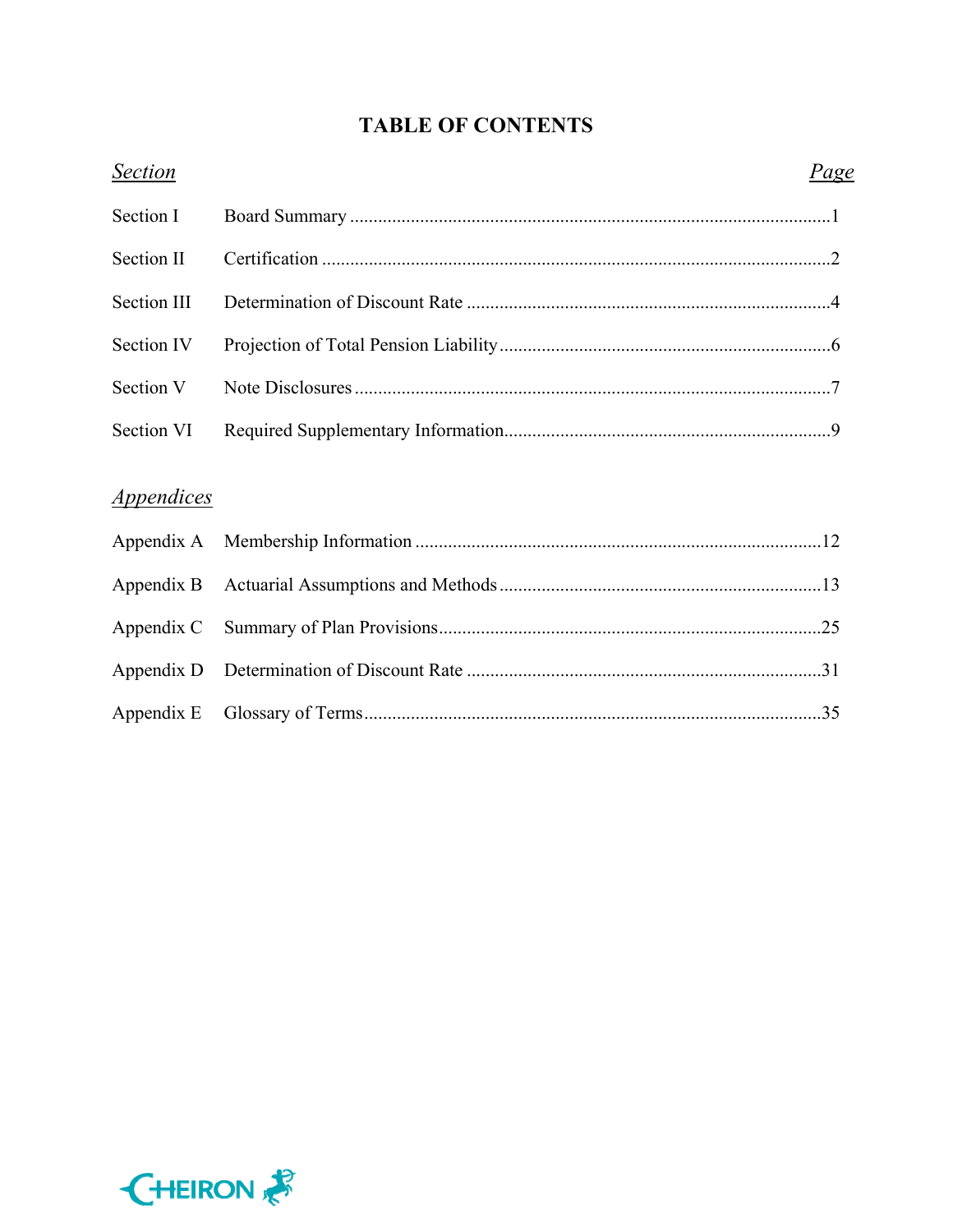## **SECTION I – BOARD SUMMARY**

The purpose of this report is to provide accounting and financial disclosure information under Governmental Accounting Standards Board Statement 67 for the Teachers' Pension and Annuity Fund of New Jersey (TPAF, Plan or Fund). This information includes:

- Projection of the Total Pension Liability (TPL) from the valuation date to the measurement date,
- Calculation of the Net Pension Liability (NPL) at the discount rate as well as discount rates 1% higher and lower than the discount rate, and
- Changes in the Net Pension Liability.

# **Highlights**

The reporting date for the TPAF is June 30, 2020. Measurements as of the reporting date are based on the fair value of assets as of June 30, 2020 and the Total Pension Liability as of the valuation date, July 1, 2019, updated to June 30, 2020. There were two changes in the assumptions. The discount rate used to measure the Total Pension Liability was changed as of the measurement date. In addition, the mortality assumption was updated upon direction from the Division of Pensions and Benefits (DPB). This report also reflects a change to the plan provisions. The DPB adopted a new policy regarding the crediting of interest on member contributions for the purpose of refund of Accumulated Deductions. We are not aware of any other significant events that are measurable at this time between the valuation date and the measurement date, so the update procedures only include the addition of service cost and interest cost offset by actual benefit payments, and an adjustment to reflect the changes in assumptions.

The following table provides a summary of the key results during this reporting period.

| <b>Table I-1</b><br><b>Summary of Results</b>                                          |  |                                                    |  |                                                        |  |  |  |
|----------------------------------------------------------------------------------------|--|----------------------------------------------------|--|--------------------------------------------------------|--|--|--|
| <b>Measurement Date</b>                                                                |  | <b>June 30, 2020</b>                               |  | <b>June 30, 2019</b>                                   |  |  |  |
| <b>Total Pension Liability</b><br>Plan Fiduciary Net Position<br>Net Pension Liability |  | 87,522,678,686<br>21,529,179,998<br>65,993,498,688 |  | \$84,215,846,719<br>22,696,734,276<br>\$61,519,112,443 |  |  |  |

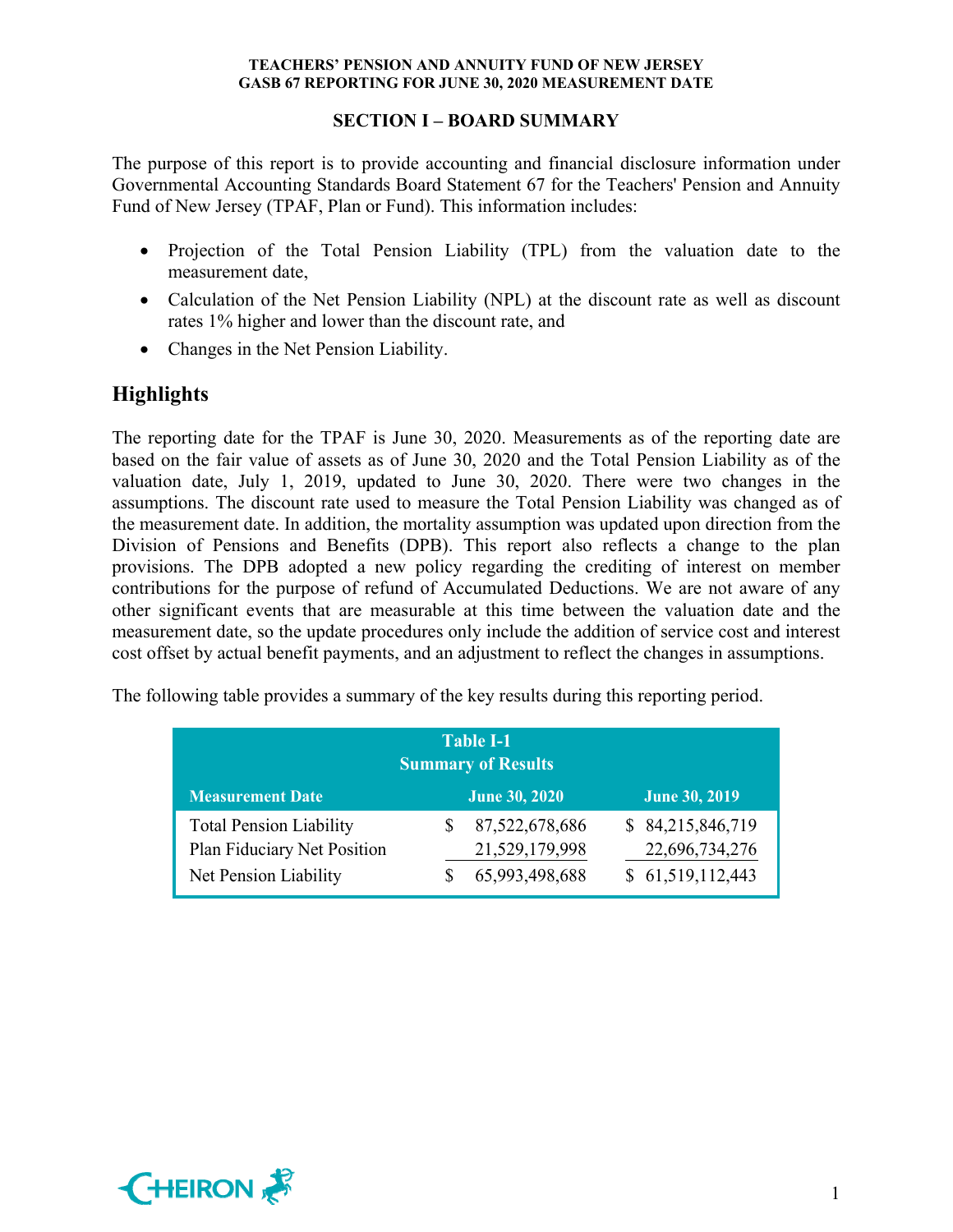## **SECTION II – CERTIFICATION**

The purpose of this report is to provide accounting and financial reporting information under GASB 67 for the Teachers' Pension and Annuity Fund of New Jersey (TPAF). This report is for the use of TPAF, the DPB and their auditors in preparing financial reports in accordance with applicable law and accounting requirements. This report is not appropriate for other purposes, including the measurement of funding requirements for TPAF and estimating the price to settle TPAF's obligations.

In preparing our report, we relied on information (some oral and some written) supplied by the DPB. This information includes, but is not limited to, the plan provisions, employee data, and financial information. We performed an informal examination of the obvious characteristics of the data for reasonableness and consistency in accordance with Actuarial Standard of Practice No. 23.

Future actuarial measurements may differ significantly from the current measurements due to such factors as the following: plan experience differing from that anticipated by the economic or demographic assumptions; changes in economic or demographic assumptions; and changes in plan provisions or applicable law.

For purposes of this report, the projection of the Plan's contributions and projected benefit payments as of June 30, 2020 was based on the recommended demographic assumptions of the July 1, 2015 – June 30, 2018 Experience Study, approved by the Board of Trustees on February 6, 2020. The calculation of the Total Pension Liability as of June 30, 2020 was based on the same demographic assumptions except for the mortality assumption, which was based on the SOA's MP-2020 mortality improvement scale upon direction from the DPB. While we do not find the use of the SOA's Scale MP-2020 unreasonable, it does not reflect the analysis of actual mortality experience from our Experience Study which was the basis for our recommended mortality assumptions, including the mortality improvement scale.

This report was prepared using census data as of the July 1, 2019 valuation date and financial information as of the June 30, 2020 measurement date. Given the uncertainty and lack of credible data regarding the impact that COVID-19 may have had on the Fund's demographic experience between the measurement date and reporting date, no specific adjustments have been made at this time. We will continue to monitor developments regarding the COVID-19 pandemic and the impact it may have on the Fund. Actual experience, both demographic and economic, will be reflected in subsequent years as experience emerges.

This report reflects a change to the plan provisions. The DPB adopted a new policy regarding the crediting of interest on member contributions for the purpose of refund of Accumulated Deductions. Previously, after termination of employment but prior to retirement or death, interest was credited on member Accumulated Deductions at the valuation interest rate for the entire period. Effective July 1, 2018, interest is only credited at the valuation interest rate for the first two years of inactivity prior to retirement or death. Thereafter, no additional interest is credited. This policy change decreased the Total Pension Liability as shown under changes of benefits in Table V-1 in Section V.

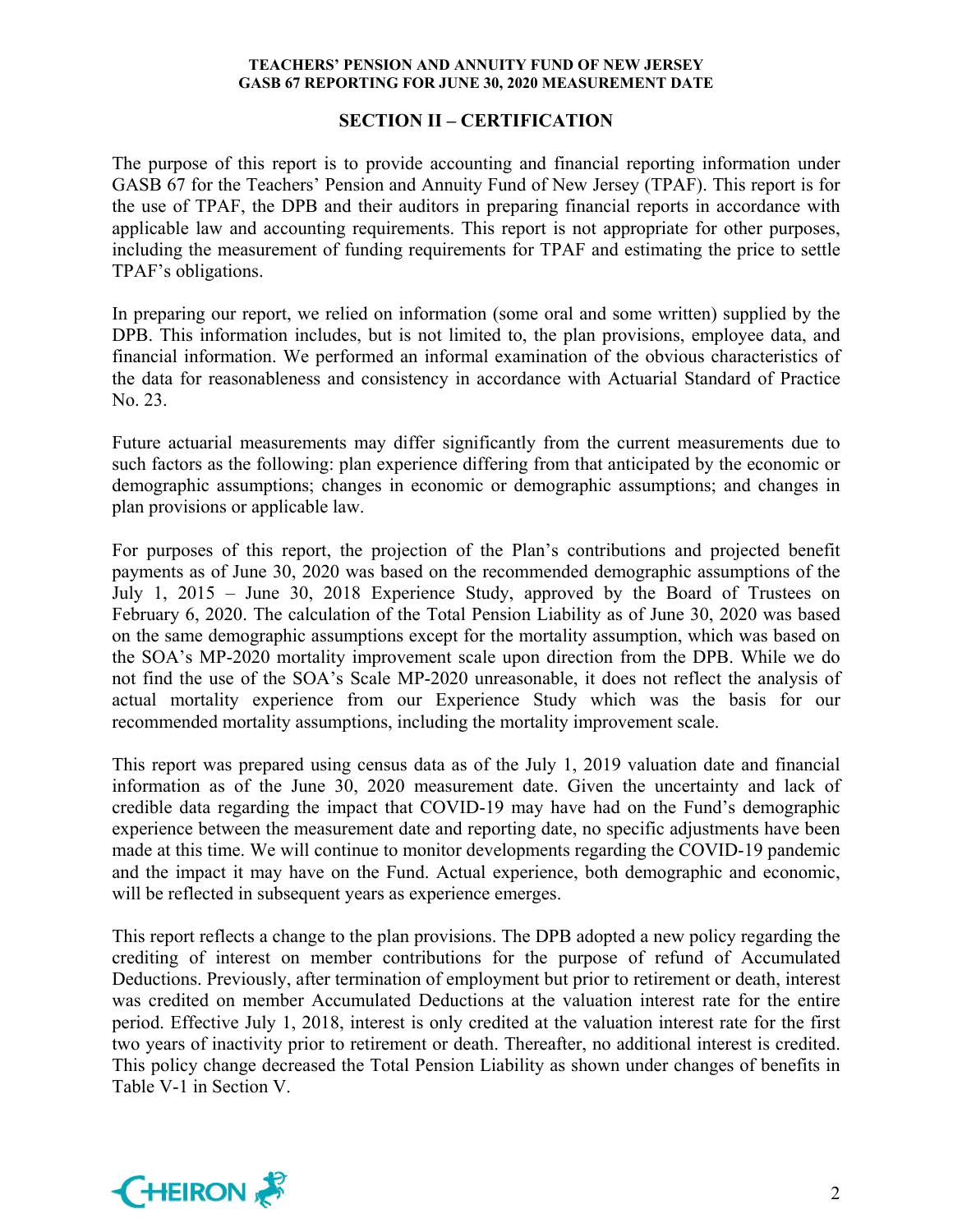## **SECTION II – CERTIFICATION**

Based on the State Treasurer's recommendation the following investment return assumptions are used to determine the actuarially determined contributions:

- Effective with the July 1, 2019 valuation: 7.30% per annum,
- Effective with the July 1, 2021 valuation: 7.00% per annum.

In accordance with Paragraph 40 of GASB Statement No. 67, the projection of the Plan's fiduciary net position is based on a long-term expected rate of return of 7.00% per annum. The discount rate used to measure the Total Pension Liability is 5.40% as of June 30, 2020 and is described in Section III of the report.

This report and its contents have been prepared in accordance with generally recognized and accepted actuarial principles and practices and our understanding of the Code of Professional Conduct and applicable Actuarial Standards of Practice set out by the Actuarial Standards Board as well as applicable laws and regulations. Furthermore, as credentialed actuaries, we meet the Qualification Standards of the American Academy of Actuaries to render the opinion contained in this report. This report does not address any contractual or legal issues. We are not attorneys and our firm does not provide any legal services or advice.

This report was prepared for TPAF for the purposes described herein and for the use by the plan auditor in completing an audit related to the matters herein. Other users of this report are not intended users as defined in the Actuarial Standards of Practice, and Cheiron assumes no duty or liability to such other users.

Janet Cranna, FSA, FCA, MAAA, EA Anu Patel, FSA, MAAA, EA Principal Consulting Actuary Principal Consulting Actuary

Patel

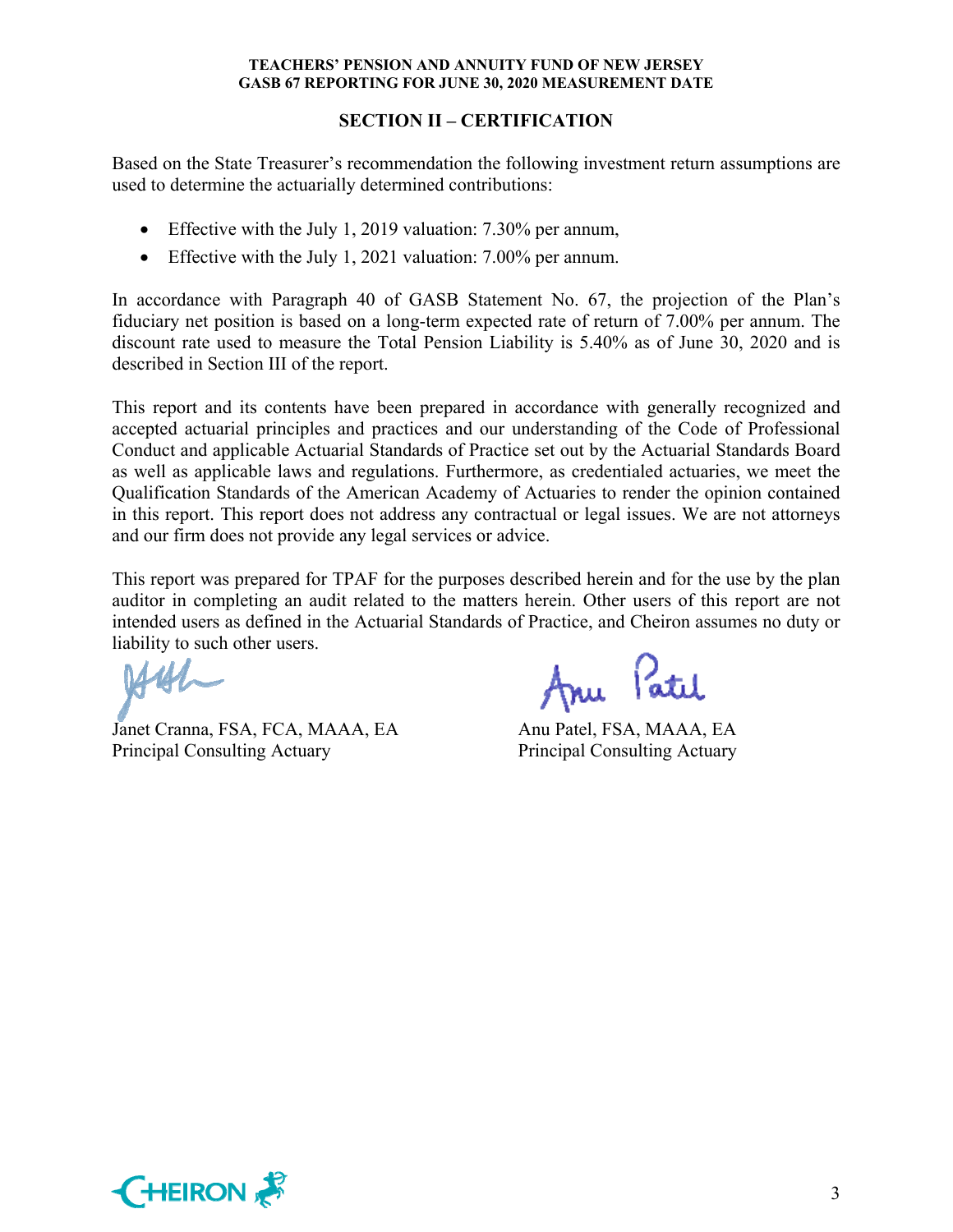## **SECTION III – DETERMINATION OF DISCOUNT RATE**

The discount rate used to measure the Total Pension Liability was 5.60% as of June 30, 2019 and 5.40% as of June 30, 2020. As discussed with the DPB, the projection of cash flows used to determine the discount rate as of June 30, 2020 assumed:

- In accordance with Paragraph 40 of GASB Statement No. 67, the projection of the Plan's fiduciary net position is based on a long-term expected rate of return of 7.00% per annum.
- In accordance with Paragraph 37 of GASB Statement No. 67, the projection of the Plan's contributions and projected benefit payments are based on the same assumptions used to determine the expected contributions for the Fund. The demographic assumptions are based on the recommendations of the July 1, 2015 – June 30, 2018 Experience Study as approved by the Board of Trustees on February 6, 2020.

Based on the State Treasurer's recommendation the following investment return assumptions are used to determine the actuarially determined contributions:

- o Effective with the July 1, 2019 valuation: 7.30% per annum,
- o Effective with the July 1, 2021 valuation: 7.00% per annum.
- It is assumed that the State will contribute 78% of the actuarially determined contribution and 100% of its Non-Contributory Group Insurance Premium Fund (NCGIPF) contribution for all years of the projection. The 78% contribution rate is the total State contribution rate expected to be paid in fiscal year ending June 30, 2021 with respect to the actuarially determined contribution for the fiscal year ending June 30, 2021 for all State-administered retirement systems.
- Consistent with Chapter 83, P.L. 2016, it is assumed that the State will make pension contributions in equal amounts at the end of each quarter.
- In accordance with Chapter 98, P. L. 2017, TPAF receives 77.78% of the proceeds of the Lottery Enterprise for a period of 30 years. Revenues received from lottery proceeds are assumed to be contributed to the Fund on a monthly basis.
- It is assumed that Local employers' contributions are expected to be received on April  $1<sup>st</sup>$ , 21 months after the associated valuation date.
- The NCGIPF contributions are assumed to be paid monthly.
- Annual administrative expenses are assumed to be 0.29% of expected pension benefit payments.

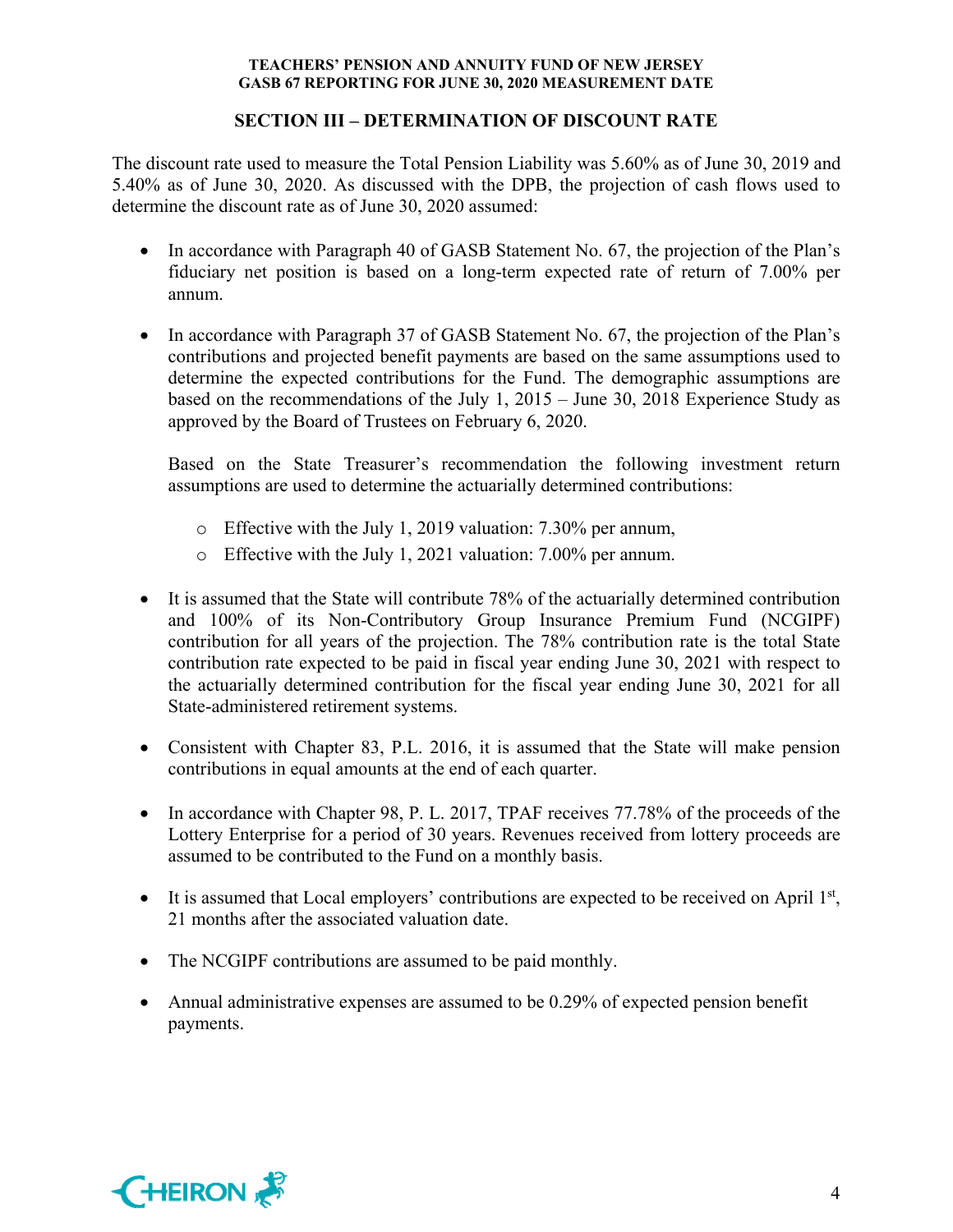#### **SECTION III – DETERMINATION OF DISCOUNT RATE**

The Fiduciary Net Position (FNP) includes Local employers' contributions receivable as reported in the financial statements provided to us by the DPB. In determining the discount rate in Appendix D, the FNP at the beginning of each year does not reflect receivable contributions as those amounts are not available at the beginning of the year to pay benefits. The receivable contributions for the current year include receivable contributions of \$6,423,758 for Local employers' ERI.

Based on these assumptions, the pension Plan's fiduciary net position was projected to be available to make all projected future benefit payments of current Plan members through fiscal year ending 2062. Municipal bond rates of 3.50% as of June 30, 2019 and 2.21% as of June 30, 2020 were used in the development of the blended GASB discount rate after the Plan's fiduciary net position was no longer sufficient to make future benefit payments. As selected by the State Treasurer, the rates are based on the Bond Buyer GO 20-Bond Municipal Bond Index. Based on the long-term rate of return of 7.00% and the municipal bond rate of 3.50% as of June 30, 2019 and the long-term rate of return of 7.00% and the municipal bond rate of 2.21% as of June 30, 2020, the blended GASB discount rates are 5.60% as of June 30, 2019 and **5.40%** as of June 30, 2020. The assumed discount rates have been determined in accordance with the method prescribed by GASB Statement No. 67.

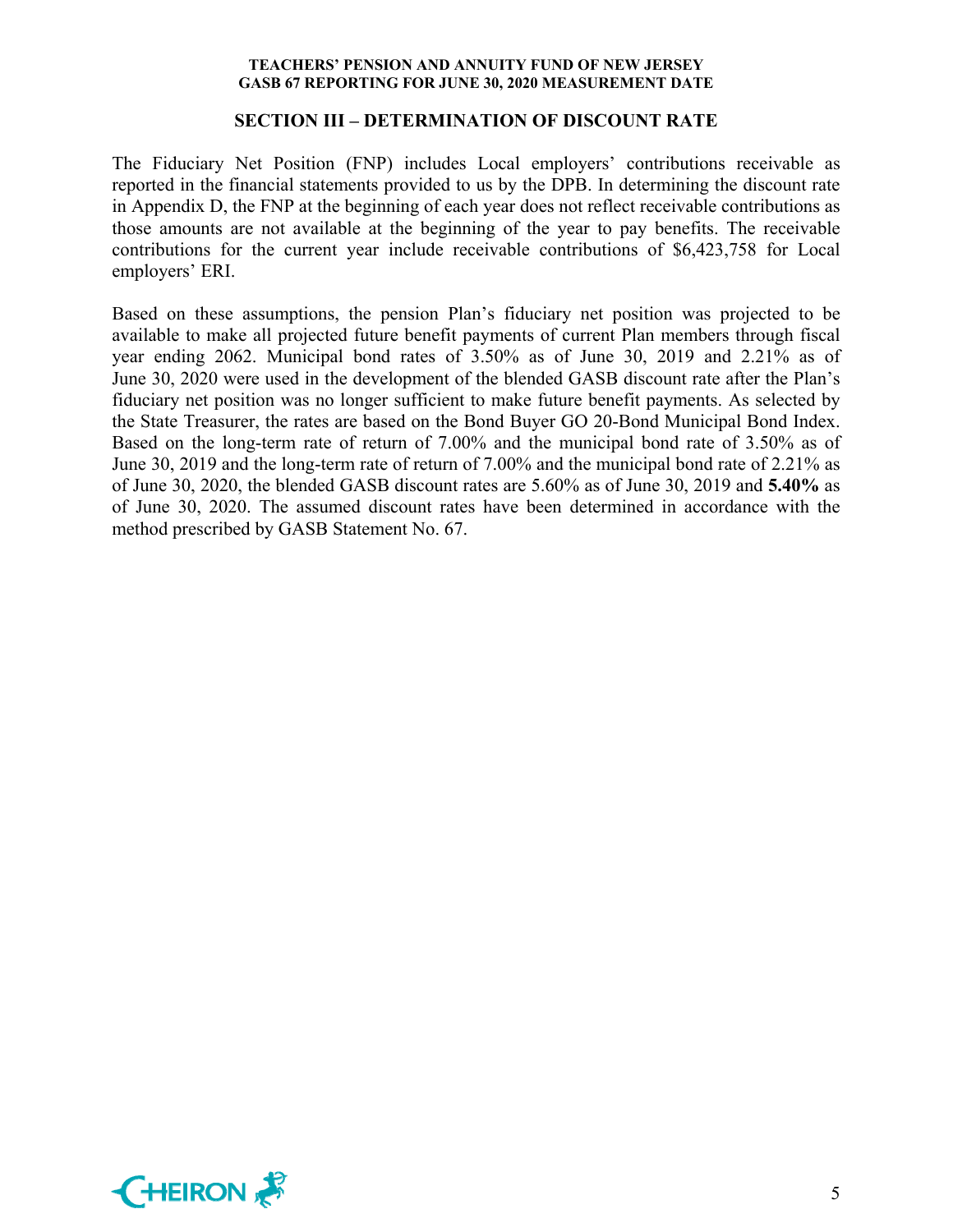### **SECTION IV – PROJECTION OF TOTAL PENSION LIABILITY**

The Total Pension Liability at the end of the measurement year, June 30, 2020, is measured as of a valuation date of July 1, 2019 and projected to June 30, 2020. The TPL and service cost were calculated using the Entry Age Normal Cost Method as prescribed by GASB 67. All TPL amounts shown in Table IV-1 below include liabilities attributable to the NCGIPF. In addition, net employer transfer contributions and net member transfer contributions with accumulated interest are added to the June 30, 2020 TPL.

During the measurement year there was a change in assumptions and a new policy regarding the crediting of interest on member contributions. There were no other significant events during the projection period of which we are aware. Because the TPL shown in the prior report was measured as of July 1, 2018 and projected to June 30, 2019, it will not match the amounts measured as of July 1, 2019 that are shown in this exhibit.

The following table shows the projection of the TPL at discount rates equal to the rate used for disclosure and plus and minus one percent from the rate used for disclosure.

| <b>Table IV-1</b><br>Projection of Total Pension Liability from Valuation to Measurement Date |     |                 |     |                   |              |                 |  |  |  |
|-----------------------------------------------------------------------------------------------|-----|-----------------|-----|-------------------|--------------|-----------------|--|--|--|
| 4.40%<br><b>Discount Rate</b><br>$5.40\%$<br>6.40%                                            |     |                 |     |                   |              |                 |  |  |  |
| <b>Total Pension Liability, 7/1/2019</b>                                                      |     |                 |     |                   |              |                 |  |  |  |
| Actives                                                                                       | \$. | 43,065,093,786  | -S  | 36,223,484,259 \$ |              | 30,681,135,066  |  |  |  |
| Deferred Vested                                                                               |     | 104,351,525     |     | 89, 369, 789      |              | 77,384,682      |  |  |  |
| Retirees                                                                                      |     | 53,974,763,711  |     | 49,491,686,408    |              | 45,634,987,157  |  |  |  |
| <b>Total</b>                                                                                  | S.  | 97,144,209,022  | SS. | 85,804,540,456    | $\mathbf{s}$ | 76,393,506,905  |  |  |  |
| <b>Service Cost</b>                                                                           |     | 2,235,331,350   |     | 1,720,251,028     |              | 1,336,847,742   |  |  |  |
| <b>Benefit Payments</b>                                                                       |     | (4,615,149,051) |     | (4,615,149,051)   |              | (4,615,149,051) |  |  |  |
| <b>Transfer Contributions - Employer</b>                                                      |     | 997,022         |     | 997,022           |              | 997,022         |  |  |  |
| <b>Transfer Contributions - Member</b>                                                        |     | 8,420,311       |     | 8,420,311         |              | 8,420,311       |  |  |  |
| <b>Interest</b>                                                                               |     | 4,272,464,399   |     | 4,603,618,920     |              | 4,829,644,846   |  |  |  |
| Total Pension Liability, 6/30/2020                                                            | S   | 99,046,273,053  | S   | 87,522,678,686    | -SS          | 77,954,267,775  |  |  |  |

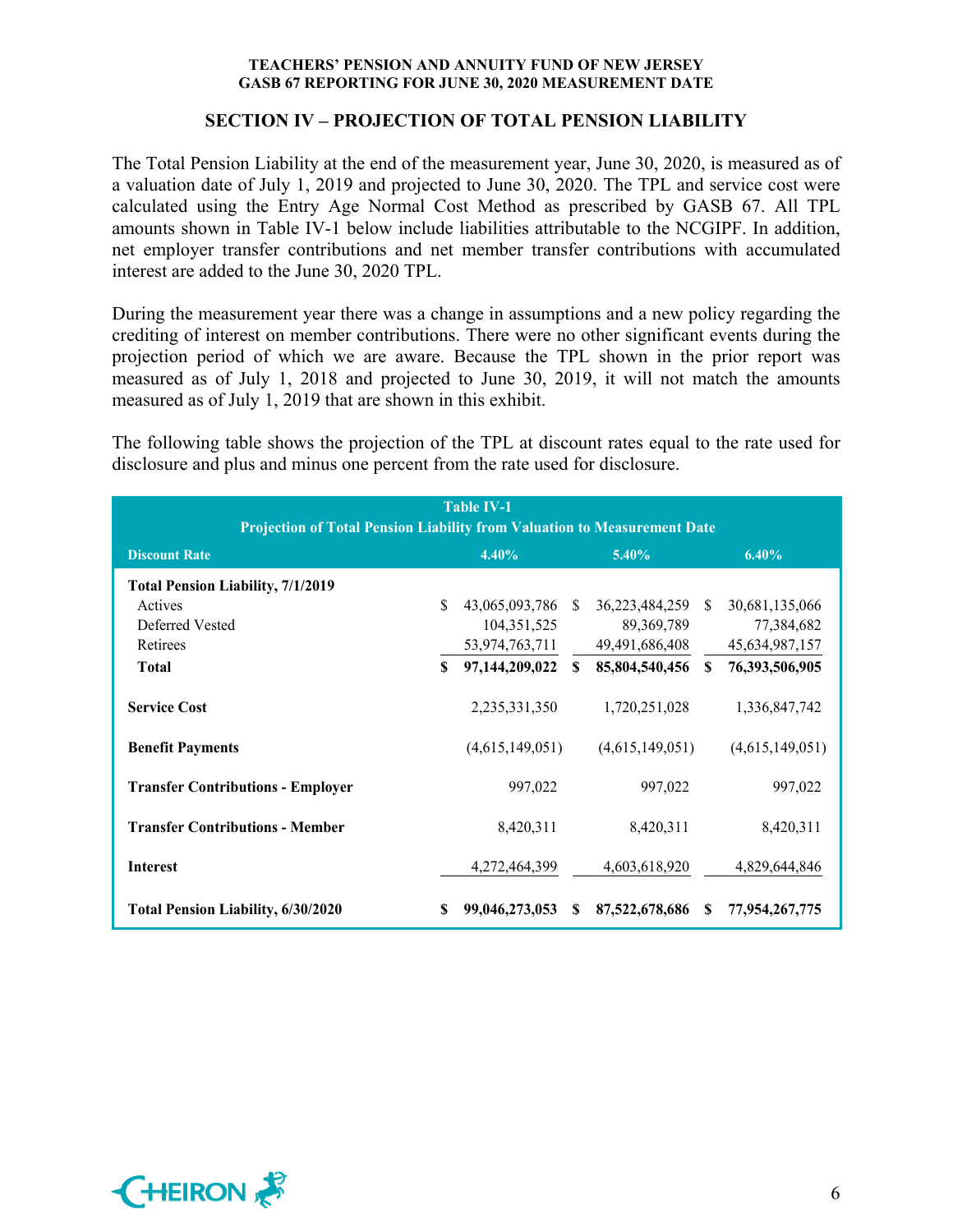#### **SECTION V – NOTE DISCLOSURES**

The following table shows the changes in the Total Pension Liability, the Plan Fiduciary Net Position (i.e., fair value of System assets), and the Net Pension Liability during the Measurement Year. There were changes in assumptions as the mortality improvement rates used for the TPL were updated from the MP-2019 to the MP-2020 mortality improvement scale as directed by the DPB. In addition, the discount rate decreased from 5.60% as of June 30, 2019 to 5.40% as of June 30, 2020 in accordance with the method prescribed by GASB Statement No. 67. Finally, there was a new policy regarding the crediting of interest on member contributions which is shown under changes of benefits. The impact of these changes is displayed in the following table.

| <b>Table V-1</b><br><b>Change in Net Pension Liability</b> |                                                                                                                                                                 |                 |    |                            |               |                 |
|------------------------------------------------------------|-----------------------------------------------------------------------------------------------------------------------------------------------------------------|-----------------|----|----------------------------|---------------|-----------------|
|                                                            |                                                                                                                                                                 |                 |    | <b>Increase (Decrease)</b> |               |                 |
|                                                            | <b>Total Pension</b><br><b>Plan Fiduciary</b><br><b>Net Pension</b><br><b>Net Position</b><br><b>Liability</b><br><b>Liability</b><br>(b)<br>$(a) - (b)$<br>(a) |                 |    |                            |               |                 |
| <b>Balances at 6/30/2019</b>                               | \$                                                                                                                                                              | 84,215,846,719  | \$ | 22,696,734,276             | <sup>\$</sup> | 61,519,112,443  |
| Changes for the year:                                      |                                                                                                                                                                 |                 |    |                            |               |                 |
| Service cost                                               |                                                                                                                                                                 | 1,643,902,335   |    |                            |               | 1,643,902,335   |
| Interest                                                   |                                                                                                                                                                 | 4,680,942,056   |    |                            |               | 4,680,942,056   |
| Changes of benefits                                        |                                                                                                                                                                 | (16, 738, 469)  |    |                            |               | (16, 738, 469)  |
| Differences between expected and actual experience         |                                                                                                                                                                 | (8,596,840)     |    |                            |               | (8,596,840)     |
| Changes of assumptions                                     |                                                                                                                                                                 | 1,613,054,603   |    |                            |               | 1,613,054,603   |
| Contributions - employer (appropriations)                  |                                                                                                                                                                 |                 |    | 1,439,027,000              |               | (1,439,027,000) |
| Contributions - employer (NCGIPF)                          |                                                                                                                                                                 |                 |    | 42,513,729                 |               | (42,513,729)    |
| Contributions - employer (lottery)                         |                                                                                                                                                                 |                 |    | 789,467,000                |               | (789, 467, 000) |
| Contributions - member                                     |                                                                                                                                                                 |                 |    | 867,037,595                |               | (867, 037, 595) |
| Transfers from other systems - employer                    |                                                                                                                                                                 | 997.022         |    | 997.022                    |               | 0               |
| Transfers from other systems - member                      |                                                                                                                                                                 | 8,420,311       |    | 8,420,311                  |               | $\theta$        |
| Employer contribution - delayed enrollments                |                                                                                                                                                                 | 0               |    | 329,571                    |               | (329, 571)      |
| Employer contribution - delayed appropriations             |                                                                                                                                                                 | $\theta$        |    | (5,079,408)                |               | 5,079,408       |
| Net investment income                                      |                                                                                                                                                                 |                 |    | 318,393,101                |               | (318, 393, 101) |
| Benefit payments                                           |                                                                                                                                                                 | (4,615,149,051) |    | (4,615,149,051)            |               | $\Omega$        |
| Administrative expense                                     |                                                                                                                                                                 |                 |    | (13,511,148)               |               | 13,511,148      |
| Net changes                                                |                                                                                                                                                                 | 3,306,831,967   |    | (1,167,554,278)            |               | 4,474,386,245   |
| <b>Balances at 6/30/2020</b>                               |                                                                                                                                                                 | 87,522,678,686  | \$ | 21,529,179,998             | -S            | 65,993,498,688  |

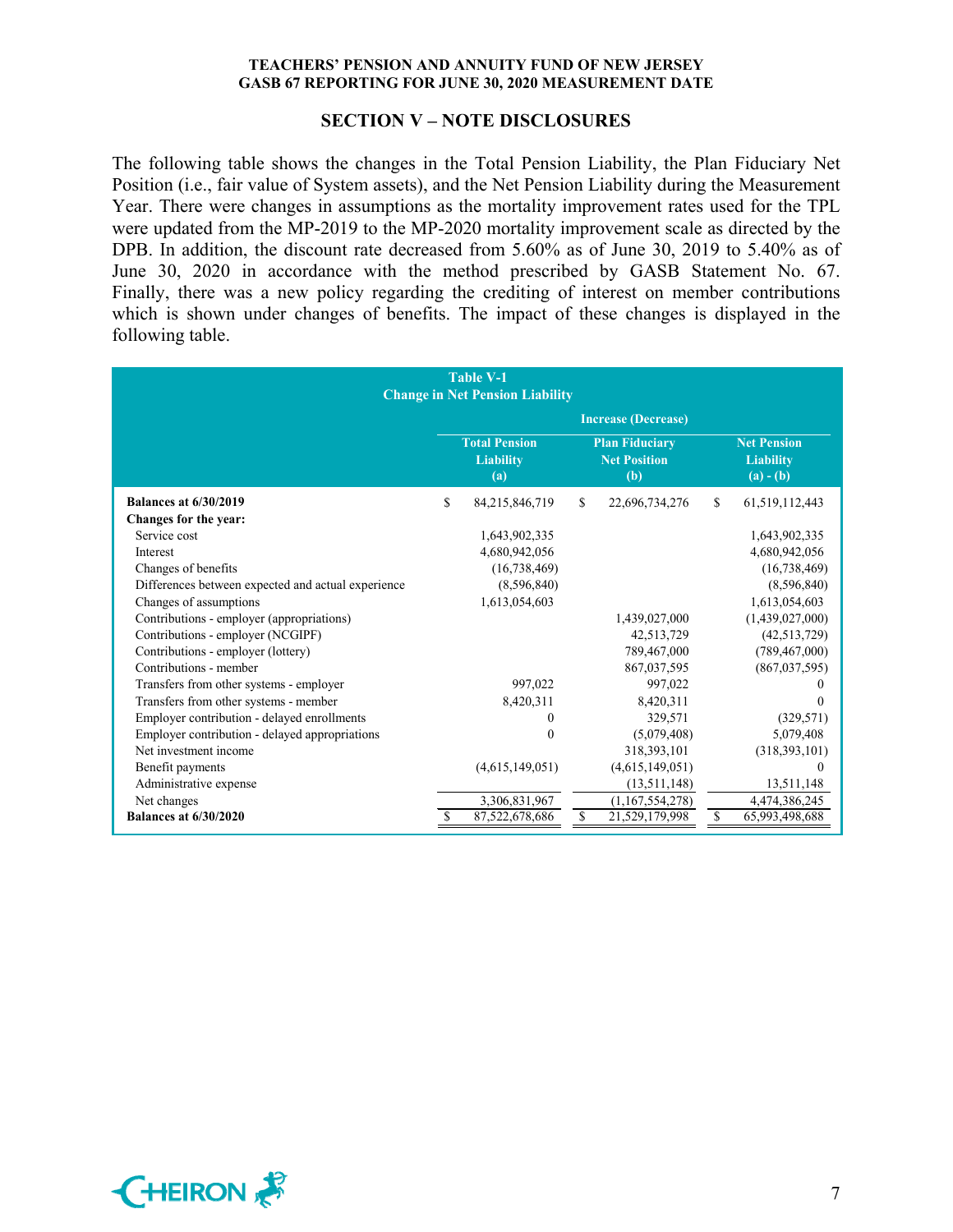#### **SECTION V – NOTE DISCLOSURES**

Changes in the discount rate affect the measurement of the TPL. Lower discount rates produce a higher TPL and higher discount rates produce a lower TPL. Because the discount rate does not affect the measurement of assets, the percentage change in the NPL can be very significant for a relatively small change in the discount rate. The following table shows the sensitivity of the NPL to the discount rate.

| Table V-2<br><b>Sensitivity of Net Pension Liability to Changes in Discount Rate</b>   |    |                                                    |          |                                                    |   |                                                    |  |  |
|----------------------------------------------------------------------------------------|----|----------------------------------------------------|----------|----------------------------------------------------|---|----------------------------------------------------|--|--|
|                                                                                        |    | $1\%$<br><b>Decrease</b><br>$4.40\%$               |          | <b>Discount</b><br>Rate<br>$5.40\%$                |   | $1\%$<br><b>Increase</b><br>$6.40\%$               |  |  |
| <b>Total Pension Liability</b><br>Plan Fiduciary Net Position<br>Net Pension Liability | \$ | 99,046,273,053<br>21,529,179,998<br>77,517,093,055 | <b>S</b> | 87,522,678,686<br>21,529,179,998<br>65,993,498,688 | S | 77,954,267,775<br>21,529,179,998<br>56,425,087,777 |  |  |
| Plan Fiduciary Net Position as a Percentage<br>of the Total Pension Liability          |    | 21.7%                                              |          | 24.6%                                              |   | 27.6%                                              |  |  |

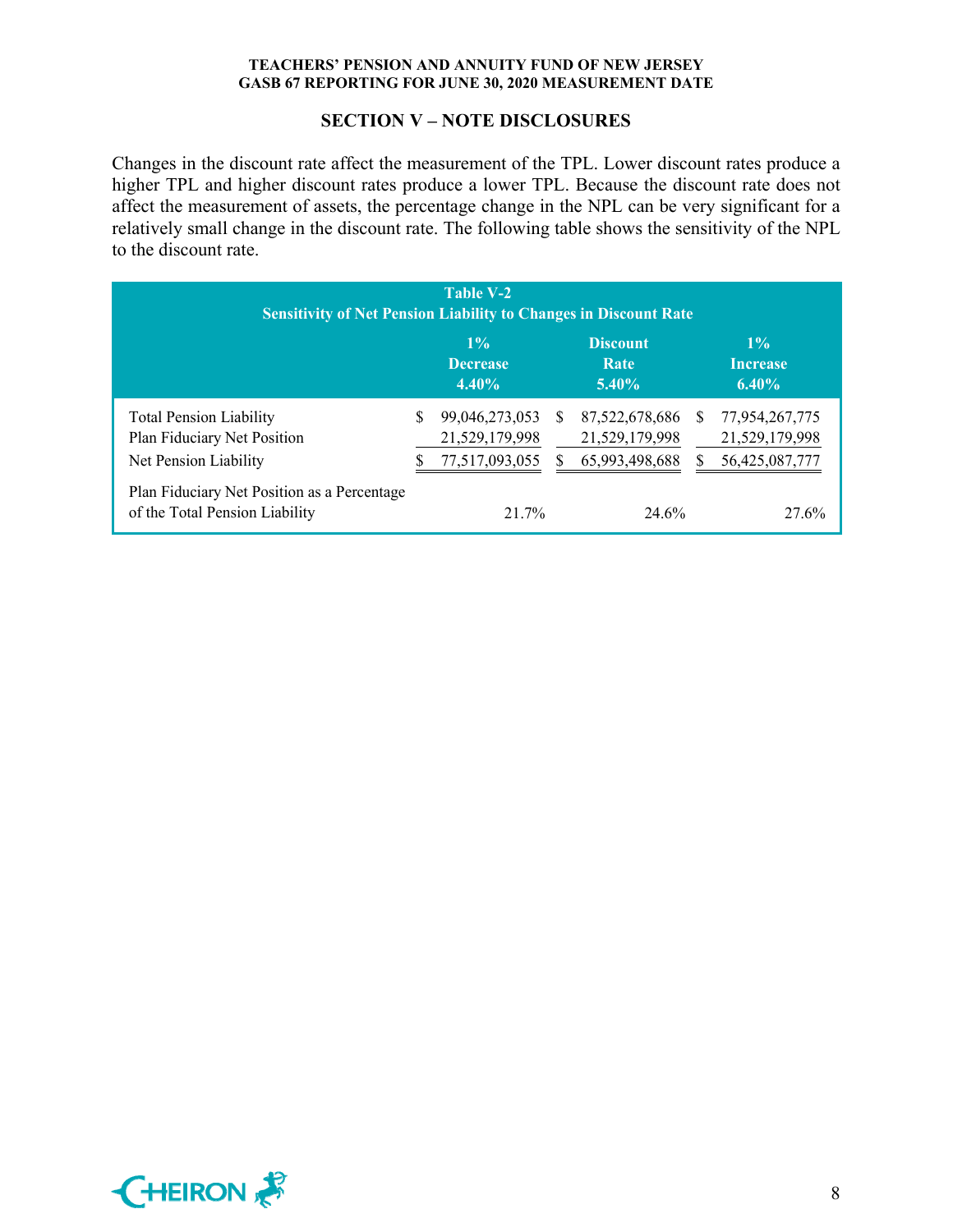## **SECTION VI – REQUIRED SUPPLEMENTARY INFORMATION**

The schedule below shows the changes in NPL and related ratios required by GASB for the current and prior year.

| <b>Table VI-1</b><br><b>Schedule of Changes in Net Pension Liability and Related Ratios</b> |    |                      |               |                 |  |
|---------------------------------------------------------------------------------------------|----|----------------------|---------------|-----------------|--|
|                                                                                             |    | <b>FYE 2020</b>      |               | <b>FYE 2019</b> |  |
| <b>Total Pension Liability</b>                                                              |    |                      |               |                 |  |
| Service cost                                                                                | \$ | 1,643,902,335        | <sup>\$</sup> | 1,882,081,572   |  |
| Interest (includes interest on service cost)                                                |    | 4,680,942,056        |               | 4,201,672,382   |  |
| Changes of benefit terms                                                                    |    | (16, 738, 469)       |               | $\mathbf{0}$    |  |
| Differences between expected and actual experience                                          |    | (8,596,840)          |               | (155, 621, 840) |  |
| Changes of assumptions                                                                      |    | 1,613,054,603        |               | (4,005,548,119) |  |
| Transfers from other systems - employer                                                     |    | 997,022              |               | 1,561,113       |  |
| Transfers from other systems - member                                                       |    | 8,420,311            |               | 5,094,564       |  |
| Benefit payments, including refunds of member contributions                                 |    | (4,615,149,051)      |               | (4,510,860,239) |  |
| Net change in total pension liability                                                       | \$ | 3,306,831,967        | S             | (2,581,620,567) |  |
| <b>Total pension liability - beginning</b>                                                  |    | 84,215,846,719       |               | 86,797,467,286  |  |
| <b>Total pension liability - ending</b>                                                     | \$ | 87,522,678,686       | \$            | 84,215,846,719  |  |
| <b>Plan fiduciary net position</b>                                                          |    |                      |               |                 |  |
| Contributions - employer (appropriations)                                                   | \$ | 1,439,027,000        | \$            | 1,114,920,000   |  |
| Contributions - employer (NCGIPF)                                                           |    | 42,513,729           |               | 41,107,648      |  |
| Contributions - employer (lottery)                                                          |    | 789,467,000          |               | 859,469,000     |  |
| Contributions - member                                                                      |    | 867,037,595          |               | 846,166,328     |  |
| Transfers from other systems - employer                                                     |    | 997,022              |               | 1,561,113       |  |
| Transfers from other systems - member                                                       |    | 8,420,311            |               | 5,094,564       |  |
| Employer contribution - delayed enrollments                                                 |    | 329,571              |               | 272,985         |  |
| Employer contribution - delayed appropriations                                              |    | (5,079,408)          |               | 27,127          |  |
| Net investment income                                                                       |    | 318,393,101          |               | 1,361,781,295   |  |
| Benefit payments, including refunds of member contributions                                 |    | (4,615,149,051)      |               | (4,510,860,239) |  |
| Administrative expense                                                                      |    | (13,511,148)         |               | (13, 922, 385)  |  |
| Net change in plan fiduciary net position                                                   | \$ | $(1,167,554,278)$ \$ |               | (294, 382, 564) |  |
| Plan fiduciary net position - beginning                                                     |    | 22,696,734,276       |               | 22,991,116,840  |  |
| Plan fiduciary net position - ending                                                        | \$ | 21,529,179,998       | \$            | 22,696,734,276  |  |
| Net pension liability - ending                                                              | \$ | 65,993,498,688       | \$            | 61,519,112,443  |  |
| Plan fiduciary net position as a percentage of the total pension liability                  |    | 24.60%               |               | 26.95%          |  |
| Covered payroll                                                                             | \$ | 11,061,603,138       | S             | 10,823,504,797  |  |
| Net pension liability as a percentage of covered payroll                                    |    | 596.60%              |               | 568.38%         |  |

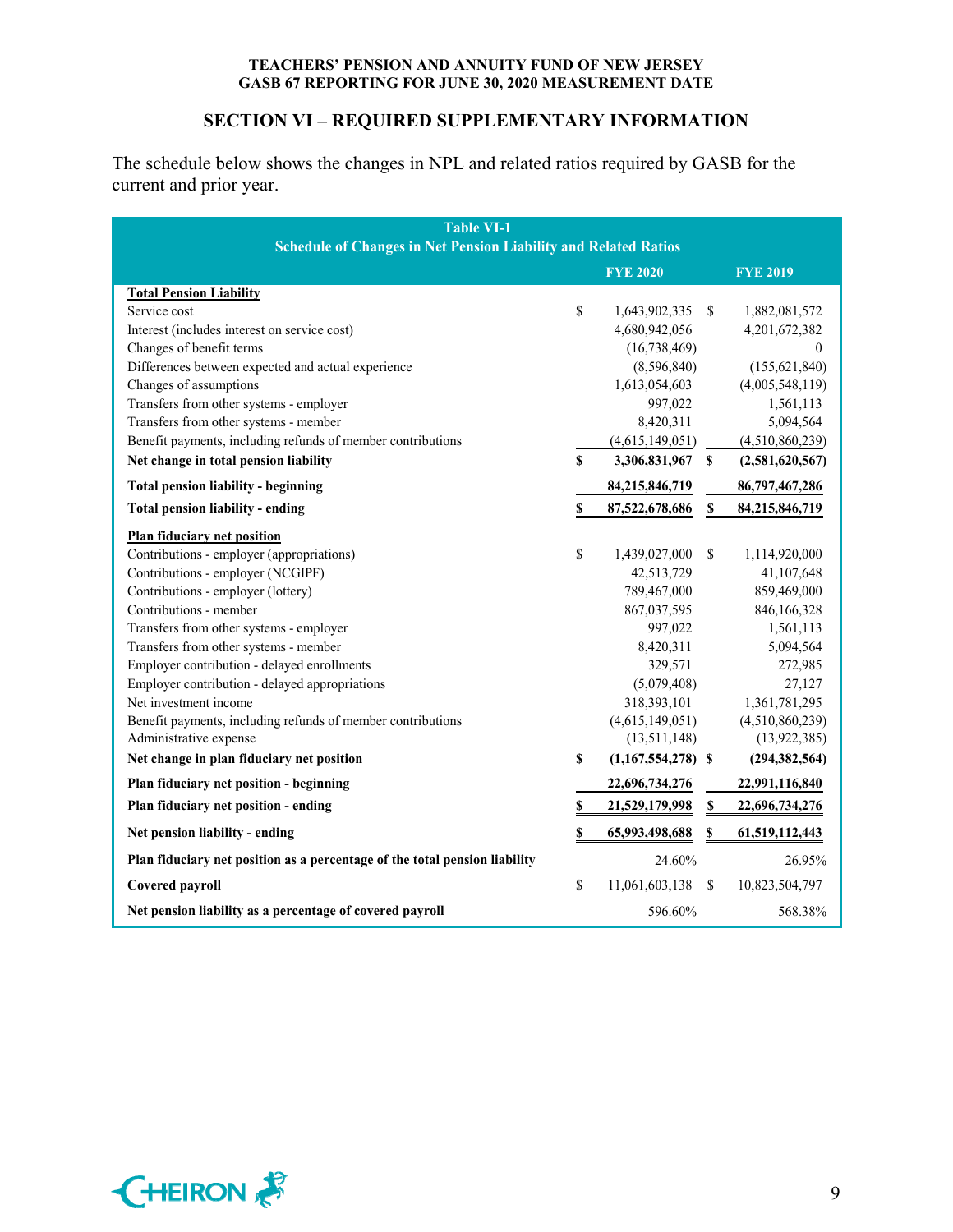## **SECTION VI – REQUIRED SUPPLEMENTARY INFORMATION**

 Since an Actuarially Determined Contribution (ADC) is calculated, the following schedule is required. An ADC is a contribution amount determined in accordance with Actuarial Standards of Practice. Amounts shown for the ADC and actual contributions in the following table include the amounts payable from the Lottery Enterprise. These amounts also include the Non-Contributory Group Insurance Premium Fund costs.

| <b>Table VI-2</b><br><b>Schedule of Employer Contributions</b>           |     |                  |   |                 |  |  |
|--------------------------------------------------------------------------|-----|------------------|---|-----------------|--|--|
|                                                                          |     | <b>FYE 2020</b>  |   | <b>FYE 2019</b> |  |  |
| Actuarially Determined Contribution*<br>Contributions in Relation to the | \$. | 3,286,527,638 \$ |   | 3,249,224,200   |  |  |
| <b>Actuarially Determined Contribution</b>                               |     | 2,271,007,729    |   | 2,015,496,648   |  |  |
| Contribution Deficiency/(Excess)                                         |     | 1,015,519,909    |   | 1,233,727,552   |  |  |
| Covered Payroll                                                          | S   | 11,061,603,138   | S | 10,823,504,797  |  |  |
| Contributions as a Percentage of<br>Covered Payroll                      |     | 20.53%           |   | 18.62%          |  |  |

\* Includes NCGIPF

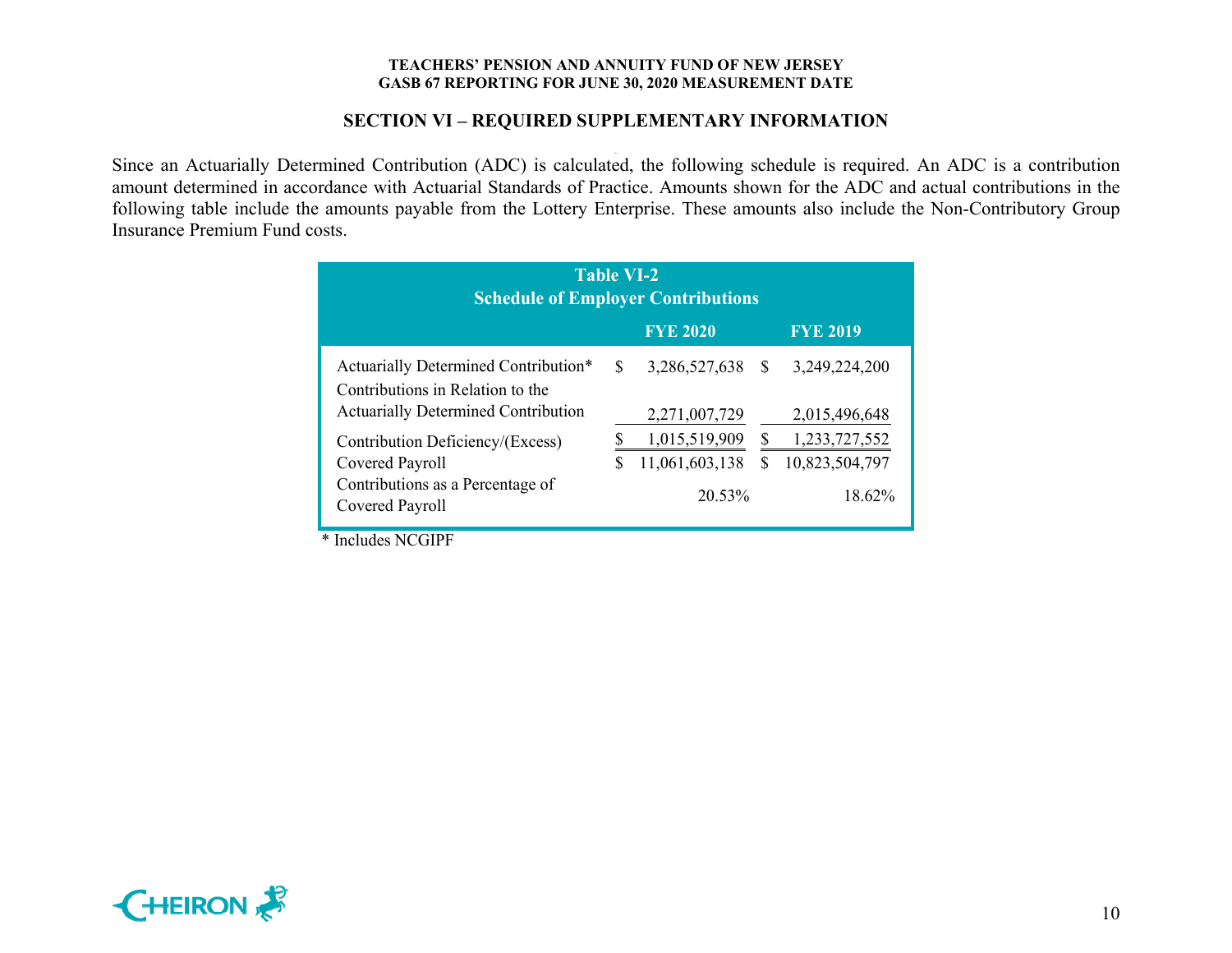## **SECTION VI – REQUIRED SUPPLEMENTARY INFORMATION**

The following summarizes key methods and assumptions used to determine the Actuarially Determined Contribution for FYE 2020.

| <b>Valuation Date:</b>         | July 1, 2018                                                                                                                                                                                                                                                                                                        |
|--------------------------------|---------------------------------------------------------------------------------------------------------------------------------------------------------------------------------------------------------------------------------------------------------------------------------------------------------------------|
| Timing:                        | Actuarial determined contributions are calculated as of the July 1 preceding the fiscal year in which<br>contributions are made.                                                                                                                                                                                    |
| Actuarial cost method:         | Projected Unit Credit                                                                                                                                                                                                                                                                                               |
| Amortization method:           | Level dollar                                                                                                                                                                                                                                                                                                        |
| Remaining amortization period: | Open 30-year period                                                                                                                                                                                                                                                                                                 |
| Asset valuation method:        | 5-year smoothing of difference between market value and expected actuarial value                                                                                                                                                                                                                                    |
| Investment rate of return:     | 7.50%, net of investment expenses                                                                                                                                                                                                                                                                                   |
| Salary increases:              | Service-based rates scaling from 3.80% at enrollment to 1.55% through period ending June 30, 2026;<br>Service-based rates scaling from 4.90% at enrollment to 2.00% following June 30, 2026                                                                                                                         |
| Mortality:                     | <i>Pre-Retirement</i> : RP-2006 Employee White Collar Mortality Tables, set back 3 years for males and 5 years<br>for females, projected on a generational basis from a base year of 2006 using a 60-year average of<br>improvement rates based on Social Security data from 1953 to 2013                           |
|                                | Post-Retirement Healthy Lives: RP-2006 Healthy Annuitant White Collar Mortality Tables, with adjustments<br>as described in the latest experience study, projected on a generational basis from a base year of 2006 using a<br>60-year average of improvement rates based on Social Security data from 1953 to 2013 |
|                                | Disabled Lives: RP-2006 Disabled Retiree Mortality Tables with rates adjusted by 90%                                                                                                                                                                                                                                |

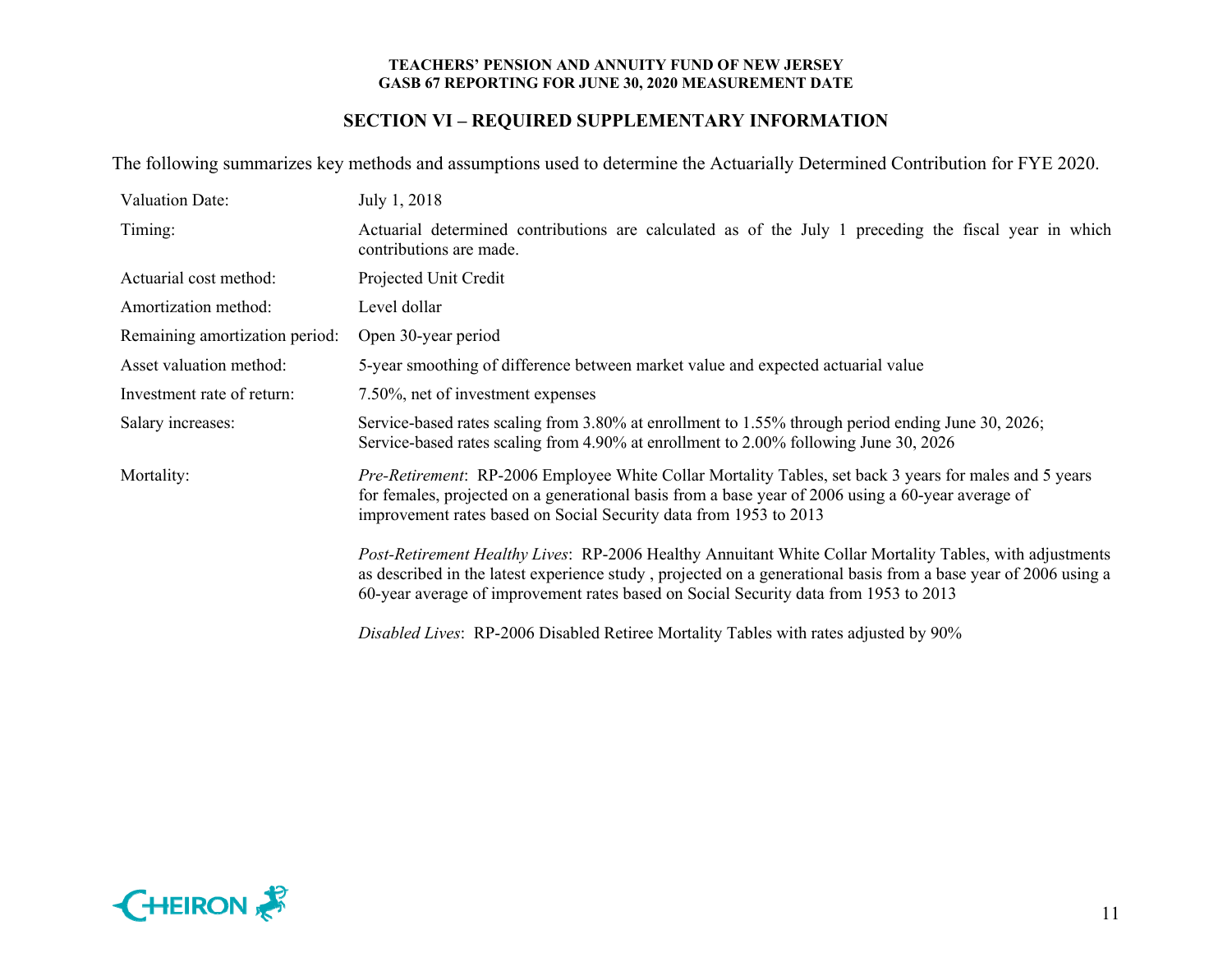## **APPENDIX A – MEMBERSHIP INFORMATION**

| <b>Plan Membership</b>                                                                 |                     |                     |  |  |  |  |
|----------------------------------------------------------------------------------------|---------------------|---------------------|--|--|--|--|
|                                                                                        | <b>July 1, 2019</b> | <b>July 1, 2018</b> |  |  |  |  |
| <b>Contributing Actives</b>                                                            | 141,795             | 141,128             |  |  |  |  |
| Non-Contributing Members                                                               | 14,271              | 14,368              |  |  |  |  |
| <b>Terminated Vested</b>                                                               | 432                 | 219                 |  |  |  |  |
| <b>Inactive Receiving Benefits</b>                                                     | 106,388             | 104,703             |  |  |  |  |
| Total                                                                                  | 262,886             | 260,418             |  |  |  |  |
| Annual Compensation for Contributing Actives<br>Annual Retirement Allowances for Those | \$11,061,603,138    | \$10,823,504,797    |  |  |  |  |
| Receiving Benefits                                                                     | 4,391,260,795       | \$<br>4,295,446,681 |  |  |  |  |

\* QDRO recipients are excluded from the counts.

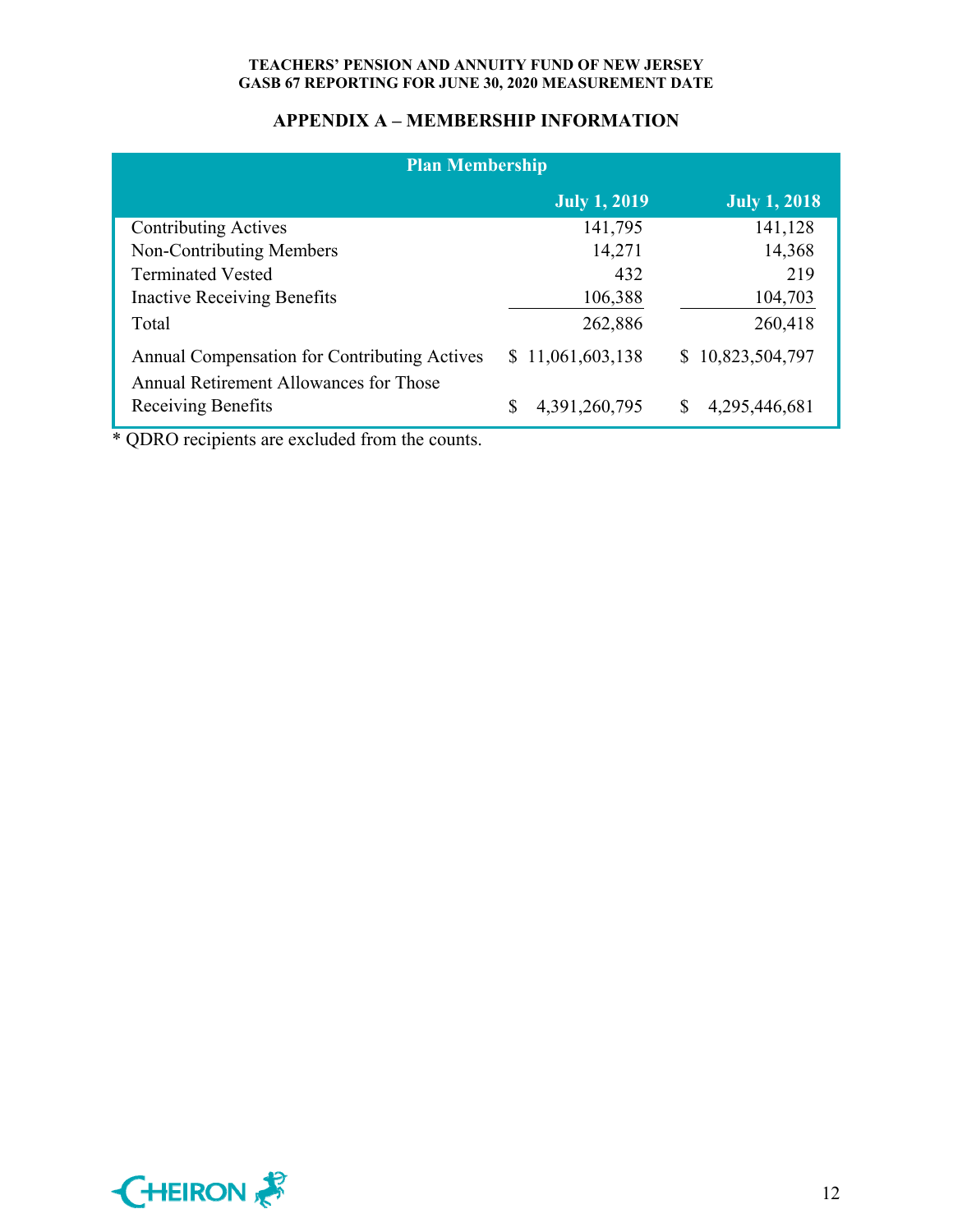## **APPENDIX B – ACTUARIAL ASSUMPTIONS AND METHODS**

# **A. Actuarial Assumptions**

| 1. Investment Rate of<br><b>Return for determining</b><br><b>Actuarially Determined</b><br><b>Contributions</b> | July 1, 2019 valuation: 7.30% per annum, compounded annually.<br>• July 1, 2020 valuation: 7.30% per annum, compounded annually.<br>July 1, 2021 and later valuations: 7.00% per annum, compounded<br>$\bullet$<br>annually. |
|-----------------------------------------------------------------------------------------------------------------|------------------------------------------------------------------------------------------------------------------------------------------------------------------------------------------------------------------------------|
| 2. Long-Term Expected<br><b>Rate of Return</b>                                                                  | 7.00% per annum, compounded annually.                                                                                                                                                                                        |
| 3. Interest Crediting Rate<br>on Accumulated<br><b>Deductions</b>                                               | 7.30% per annum, compounded annually. Interest credits are assumed<br>to end upon termination.                                                                                                                               |
| 4. GASB 67 Effective<br><b>Discount Rate</b>                                                                    | June 30, 2019: 5.60% per annum, compounded annually.<br>June 30, 2020: 5.40% per annum, compounded annually.<br>$\bullet$                                                                                                    |
| <b>5. Price Inflation</b>                                                                                       | 2.75% per annum, compounded annually.                                                                                                                                                                                        |
| 6. Wage Inflation                                                                                               | 3.25% per annum, compounded annually.                                                                                                                                                                                        |
| 7. Cost-of-Living<br><b>Adjustments (COLAs)</b>                                                                 | No future COLAs are assumed. Previously granted COLAs are<br>included in the data.                                                                                                                                           |

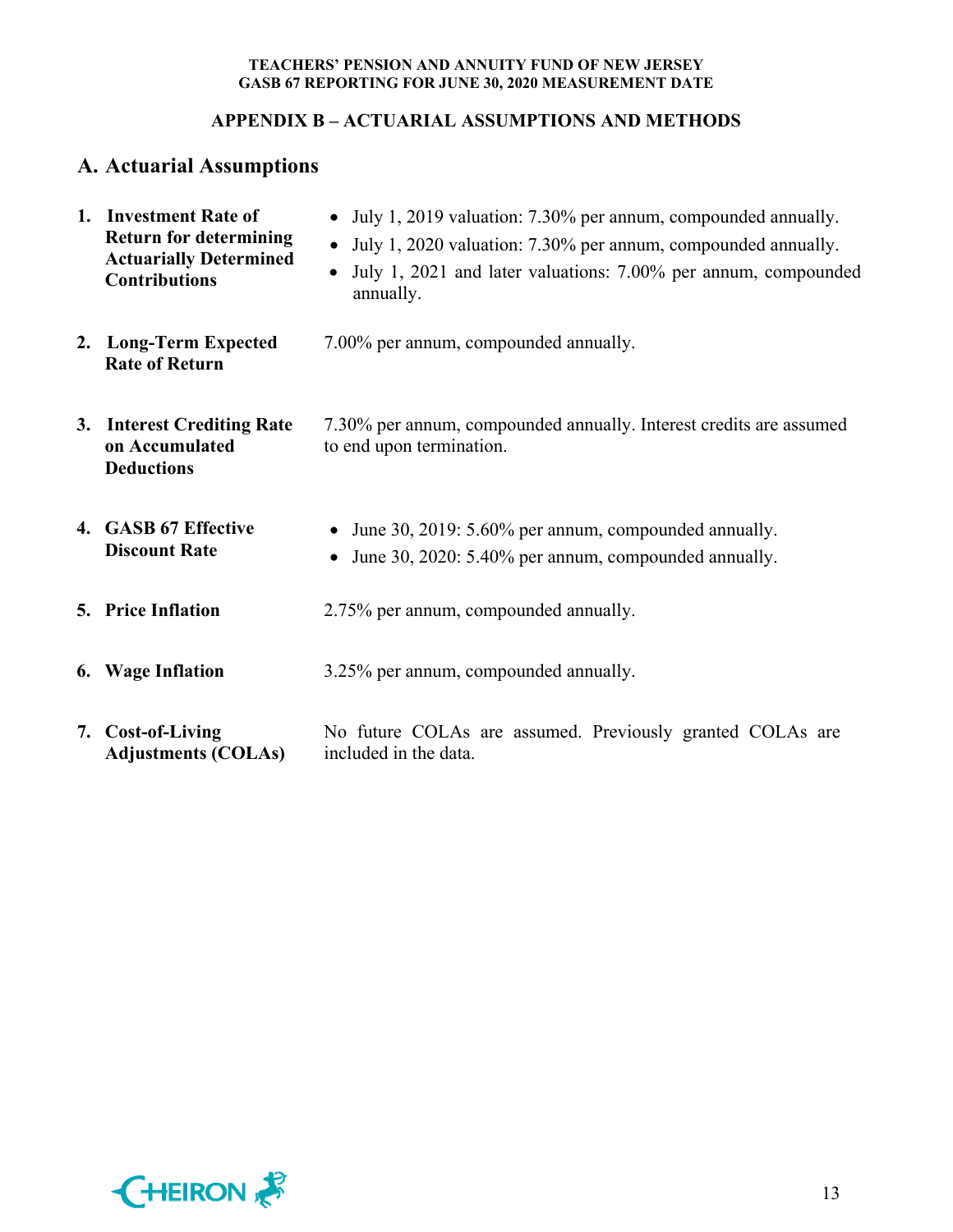## **APPENDIX B – ACTUARIAL ASSUMPTIONS AND METHODS**

|  | 8. Salary Increases |
|--|---------------------|
|  |                     |

**8. Salary Increases** Salary increases vary by years of service and time period. Annual salary increases are shown below.

| <b>Years of</b><br><b>Service</b> | <b>Period Ending</b><br><b>June 30, 2026</b> | <b>Ultimate Period</b> |
|-----------------------------------|----------------------------------------------|------------------------|
| $0 - 2$                           | 3.05%                                        | 4.25%                  |
| 3                                 | 3.20                                         | 4.40                   |
| 4                                 | 3.35                                         | 4.55                   |
| 5                                 | 3.50                                         | 4.70                   |
| 6                                 | 3.65                                         | 4.85                   |
| 7                                 | 3.80                                         | 5.00                   |
| 8                                 | 3.95                                         | 5.15                   |
| 9                                 | 4.10                                         | 5.30                   |
| 10                                | 4.20                                         | 5.40                   |
| 11                                | 4.30                                         | 5.50                   |
| $12 - 16$                         | 4.45                                         | 5.65                   |
| 17                                | 3.70                                         | 4.90                   |
| 18                                | 3.30                                         | 4.50                   |
| 19                                | 3.05                                         | 4.25                   |
| 20                                | 2.85                                         | 4.05                   |
| 21                                | 2.65                                         | 3.85                   |
| 22                                | 2.45                                         | 3.65                   |
| 23                                | 2.25                                         | 3.45                   |
| 24                                | 2.05                                         | 3.25                   |
| 25                                | 1.85                                         | 3.05                   |
| 26                                | 1.75                                         | 2.95                   |
| 27-28                             | 1.65                                         | 2.85                   |
| $29+$                             | 1.55                                         | 2.75                   |

Salary increases are assumed to occur on October 1.

| 9. $401(a)(17)$ Pay Limit                      | annually. |  |  |  | $$280,000$ in 2019 increasing 2.75% per annum, compounded     |
|------------------------------------------------|-----------|--|--|--|---------------------------------------------------------------|
| <b>10. Social Security Wage</b><br><b>Base</b> | annually. |  |  |  | \$132,900 in $2019$ increasing $3.25\%$ per annum, compounded |

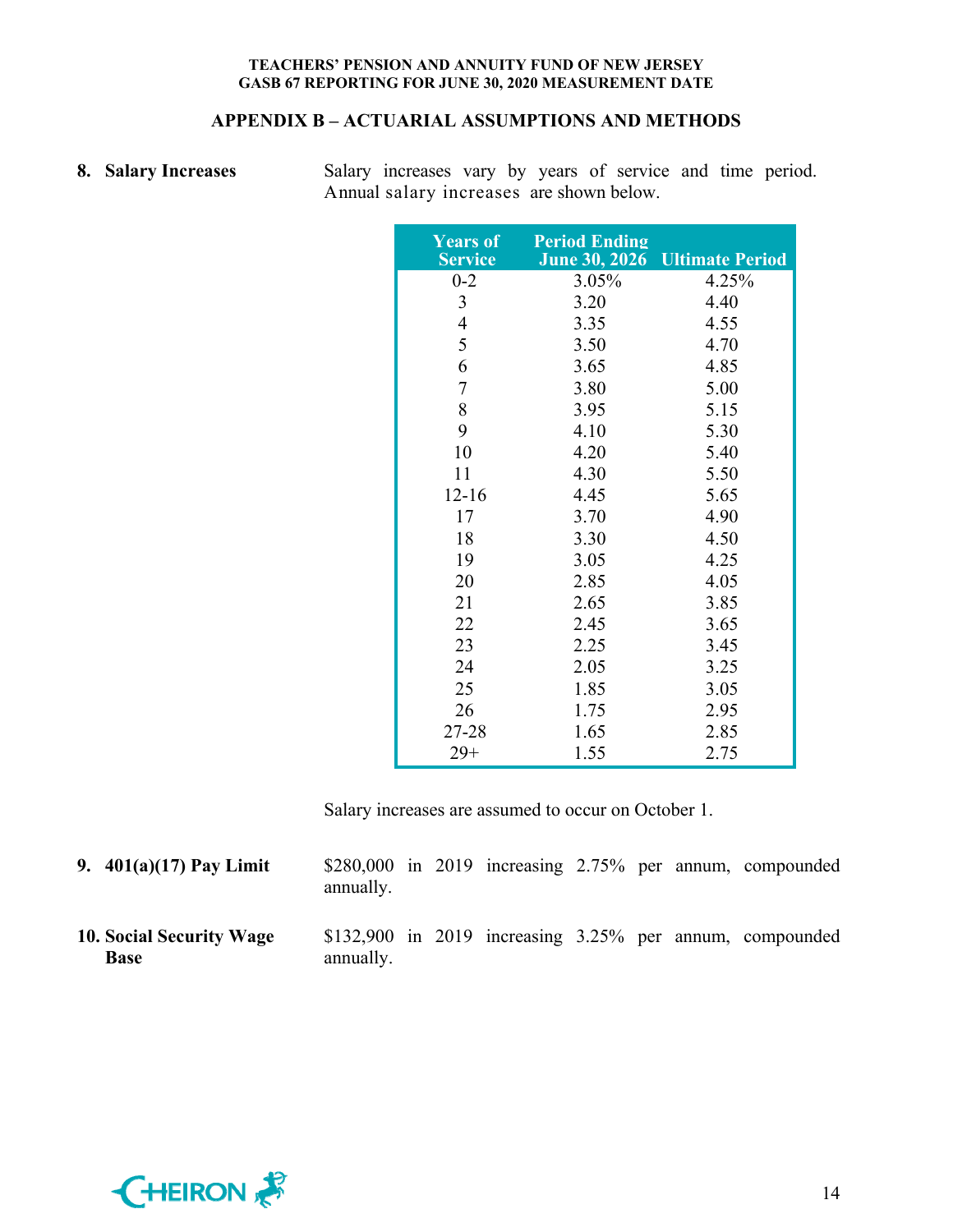## **APPENDIX B – ACTUARIAL ASSUMPTIONS AND METHODS**

**11. Termination Termination rates are as follows:** 

| <b>Service</b>   | <b>Rates</b> |
|------------------|--------------|
| $\boldsymbol{0}$ | 7.00%        |
| $\mathbf{1}$     | 7.00         |
|                  | 6.25         |
| $\frac{2}{3}$    | 5.50         |
| $\overline{4}$   | 4.25         |
| 5                | 3.75         |
| 6                | 3.25         |
| $\boldsymbol{7}$ | 3.00         |
| 8                | 2.50         |
| 9                | 2.50         |
| 10               | 2.25         |
| 11               | 2.20         |
| 12               | 1.95         |
| 13               | 1.70         |
| 14               | 1.40         |
| 15               | 1.20         |
| 16               | 1.00         |
| 17               | 0.90         |
| 18               | 0.90         |
| 19               | 0.70         |
| 20               | 0.55         |
| 21               | 0.55         |
| 22               | 0.55         |
| 23               | 0.40         |
| 24-29            | 0.30         |

No termination is assumed after attainment of retirement eligibility.

67% of members with 10 or more years of service at termination are assumed to elect a deferred retirement benefit.

All other members are assumed to receive a refund of Accumulated Deductions with credited interest.

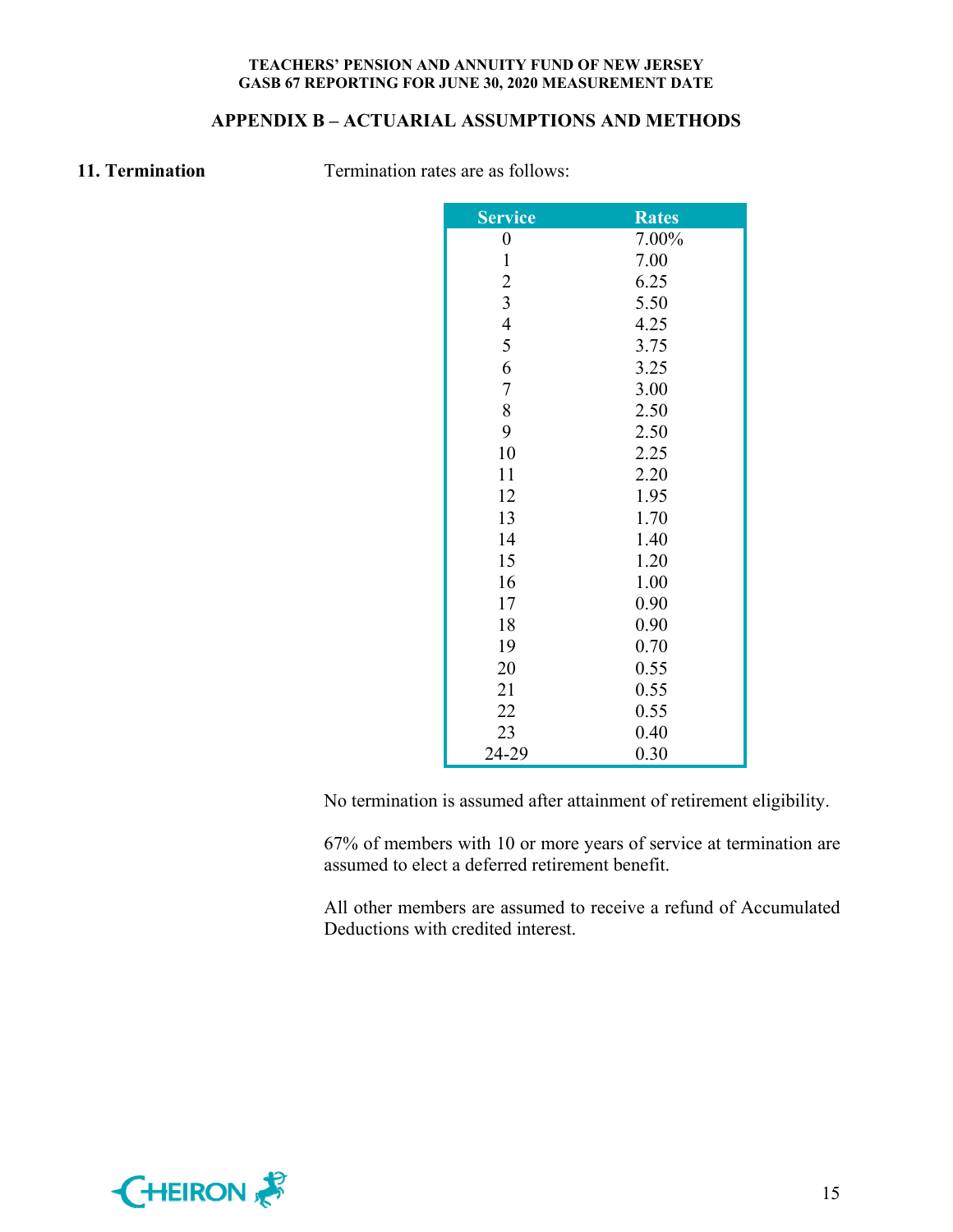## **APPENDIX B – ACTUARIAL ASSUMPTIONS AND METHODS**

**12. Disability Disability Disability** rates are as follows:

|     | <b>Ordinary</b>   | <b>Accidental</b> |     | <b>Ordinary</b>   | <b>Accidental</b> |
|-----|-------------------|-------------------|-----|-------------------|-------------------|
| Age | <b>Disability</b> | <b>Disability</b> | Age | <b>Disability</b> | <b>Disability</b> |
| 20  | 0.005%            | 0.006%            | 48  | 0.170%            | 0.006%            |
| 21  | 0.005             | 0.006             | 49  | 0.180             | 0.006             |
| 22  | 0.005             | 0.006             | 50  | 0.200             | 0.006             |
| 23  | 0.005             | 0.006             | 51  | 0.220             | 0.006             |
| 24  | 0.005             | 0.006             | 52  | 0.240             | 0.006             |
| 25  | 0.005             | 0.006             | 53  | 0.260             | 0.006             |
| 26  | 0.005             | 0.006             | 54  | 0.280             | 0.006             |
| 27  | 0.005             | 0.006             | 55  | 0.350             | 0.006             |
| 28  | 0.005             | 0.006             | 56  | 0.420             | 0.006             |
| 29  | 0.005             | 0.006             | 57  | 0.490             | 0.006             |
| 30  | 0.005             | 0.006             | 58  | 0.560             | 0.006             |
| 31  | 0.010             | 0.006             | 59  | 0.630             | 0.006             |
| 32  | 0.015             | 0.006             | 60  | 0.710             | 0.006             |
| 33  | 0.020             | 0.006             | 61  | 0.790             | 0.006             |
| 34  | 0.030             | 0.006             | 62  | 0.870             | 0.006             |
| 35  | 0.040             | 0.006             | 63  | 0.950             | 0.006             |
| 36  | 0.050             | 0.006             | 64  | 1.030             | 0.006             |
| 37  | 0.060             | 0.006             | 65  | 1.120             | 0.006             |
| 38  | 0.070             | 0.006             | 66  | 1.210             | 0.006             |
| 39  | 0.080             | 0.006             | 67  | 1.300             | 0.006             |
| 40  | 0.090             | 0.006             | 68  | 1.390             | 0.006             |
| 41  | 0.100             | 0.006             | 69  | 1.480             | 0.006             |
| 42  | 0.110             | 0.006             | 70  | 1.580             | 0.006             |
| 43  | 0.120             | 0.006             | 71  | 1.680             | 0.006             |
| 44  | 0.130             | 0.006             | 72  | 1.780             | 0.006             |
| 45  | 0.140             | 0.006             | 73  | 1.880             | 0.006             |
| 46  | 0.150             | 0.006             | 74  | 1.980             | 0.006             |
| 47  | 0.160             | 0.006             |     |                   |                   |

Accidental disability rates apply at all ages.

Ordinary disability rates apply upon attainment of 10 years of service until the attainment of unreduced retirement eligibility with at least 25 years of service.

Members are assumed to receive the greater of the applicable disability benefit or the early or service retirement benefit, depending on eligibility.

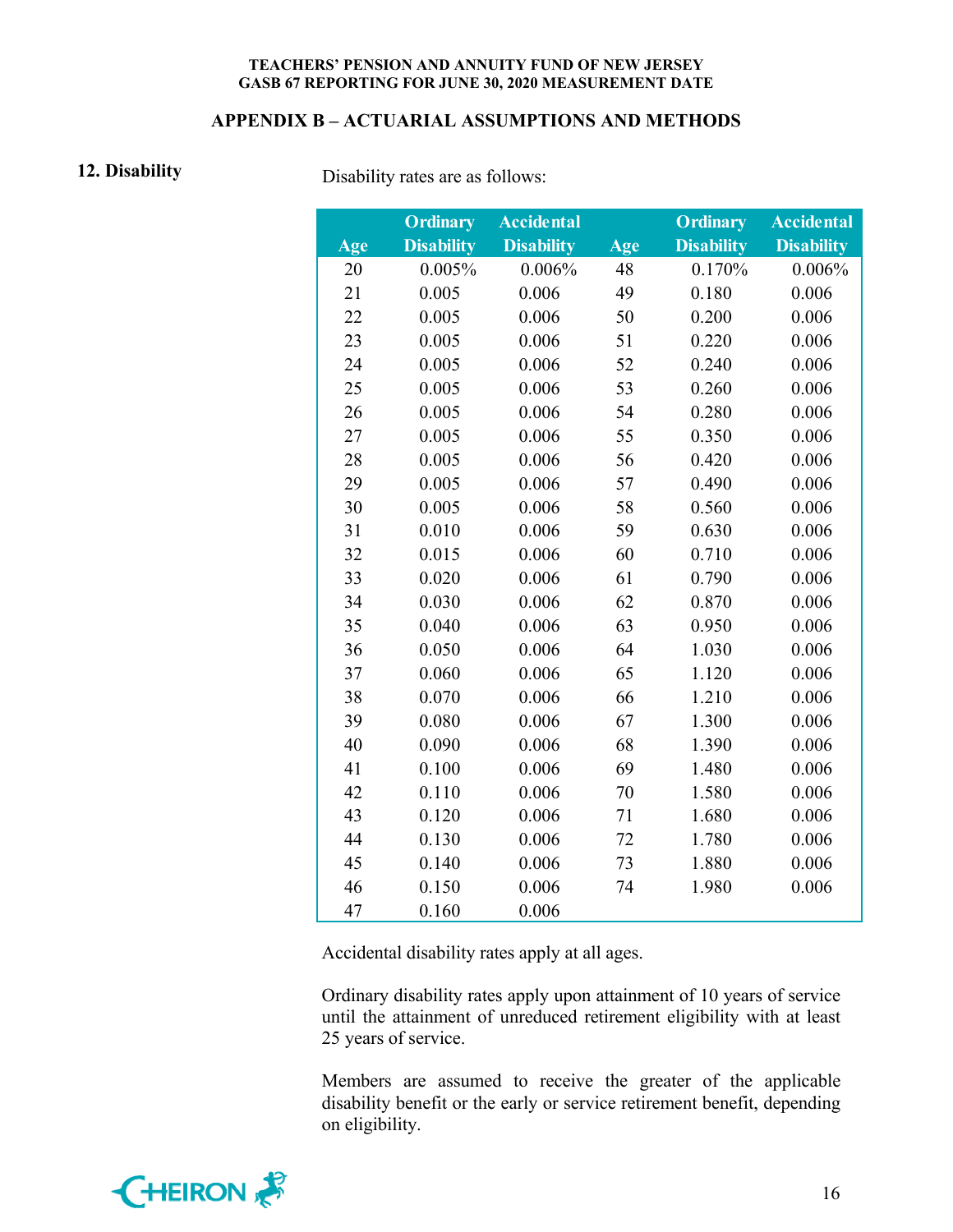#### **APPENDIX B – ACTUARIAL ASSUMPTIONS AND METHODS**

Tier 4 and Tier 5 members are not eligible for the Ordinary or Accidental Disability benefits but the disability rates still apply. Such members terminating under the disability decrement are assumed to separate from service and elect a deferred retirement benefit.

**13. Mortality Pre-Retirement Mortality:** The Pub-2010 Teachers Above-Median Income Employee mortality table *[PubT-2010(A) Employee]* as published by the Society of Actuaries with a 93.9% adjustment for males and 85.3% adjustment for females, and with future improvement from the base year of 2010 on a generational basis. For purposes of calculating projected cash flows used to determine the GASB discount rate, mortality improvement is based on SOA's Scale MP-2018. Upon direction from the DPB, for purposes of calculating the Total Pension Liability, mortality improvement is based on SOA's Scale MP-2020.

All pre-retirement deaths are assumed to be ordinary deaths.

Healthy Retirees and Beneficiaries (Healthy Annuitants): The Pub-2010 Teachers Above-Median Income Healthy Retiree mortality table *[PubT-2010(A) Healthy Retiree]* as published by the Society of Actuaries with a 114.7% adjustment for males and 99.6% adjustment for females, and with future improvement from the base year of 2010 on a generational basis. For purposes of calculating projected cash flows used to determine the GASB discount rate, mortality improvement is based on SOA's Scale MP-2018. Upon direction from the DPB, for purposes of calculating the Total Pension Liability, mortality improvement is based on SOA's Scale MP-2020.

Disabled Retirees (Disabled Annuitants): The Pub-2010 Non-Safety Disabled Retiree mortality table *[PubNS-2010 Disabled Retiree]* as published by the Society of Actuaries with a 106.3% adjustment for males and 100.3% adjustment for females, and with future improvement from the base year of 2010 on a generational basis. For purposes of calculating projected cash flows used to determine the GASB discount rate, mortality improvement is based on SOA's Scale MP-2018. Upon direction from the DPB, for purposes of calculating the Total Pension Liability, mortality improvement is based on SOA's Scale MP-2020.

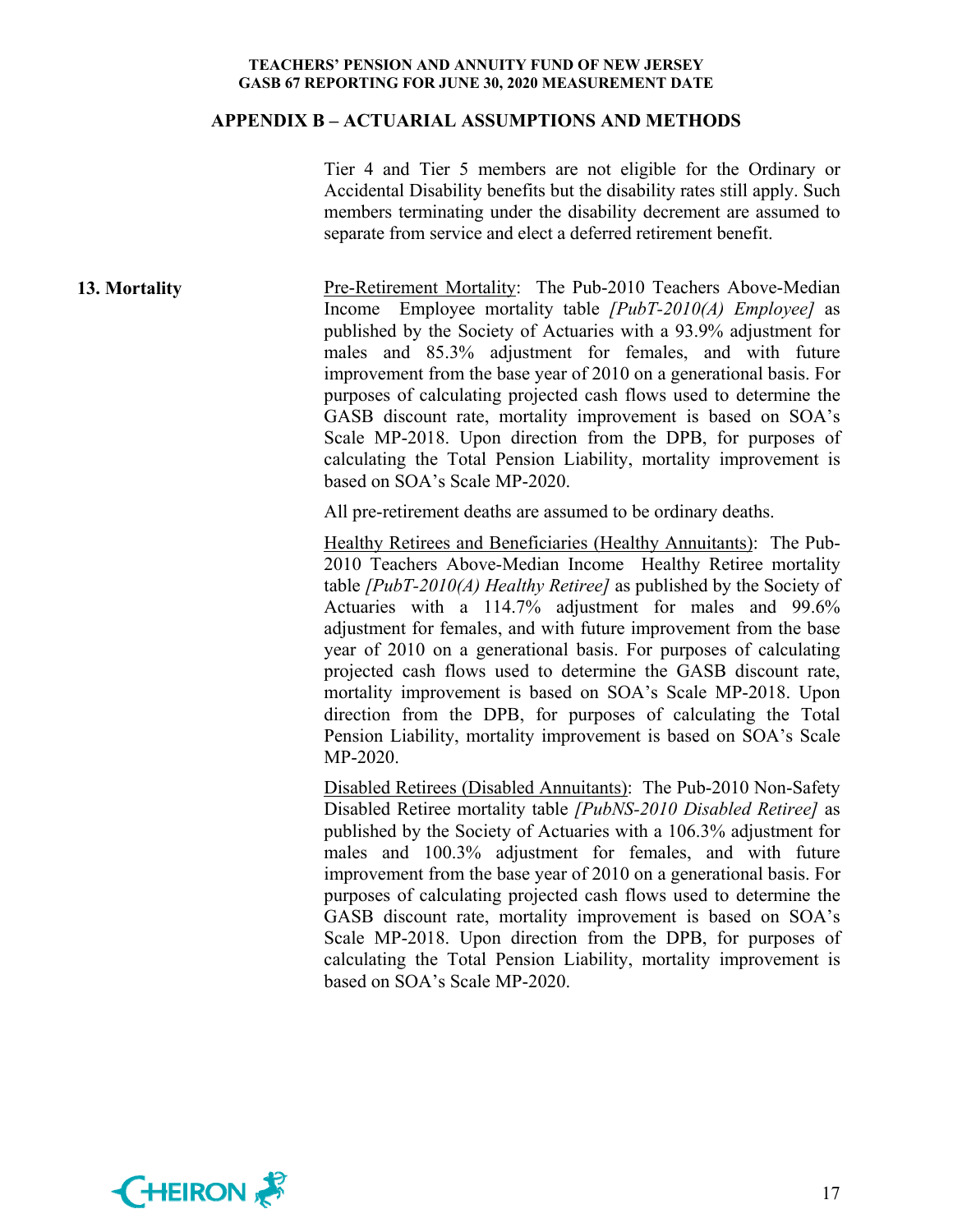## **APPENDIX B – ACTUARIAL ASSUMPTIONS AND METHODS**

**14. Retirement Retirement rates for Tier 1-4 members are as follows:** 

|      | <b>Less Than 25</b>     | 25 Years of    | 26 or More              |
|------|-------------------------|----------------|-------------------------|
| Age  | <b>Years of Service</b> | <b>Service</b> | <b>Years of Service</b> |
| < 50 | N/A                     | 1.5%           | 1.5%                    |
| 50   | N/A                     | 1.5            | 1.5                     |
| 51   | N/A                     | 2.0            | 2.0                     |
| 52   | N/A                     | 3.0            | 2.5                     |
| 53   | N/A                     | 4.0            | 3.0                     |
| 54   | N/A                     | 6.0            | 3.5                     |
| 55   | N/A                     | 10.0           | 13.0                    |
| 56   | N/A                     | 18.0           | 17.0                    |
| 57   | N/A                     | 18.0           | 17.0                    |
| 58   | N/A                     | 20.0           | 17.0                    |
| 59   | N/A                     | 25.0           | 17.0                    |
| 60   | 4.0                     | 25.0           | 20.0                    |
| 61   | 6.0                     | 25.0           | 22.0                    |
| 62   | 6.0                     | 33.0           | 27.0                    |
| 63   | 8.0                     | 42.0           | 30.0                    |
| 64   | 8.0                     | 42.0           | 30.0                    |
| 65   | 12.0                    | 42.0           | 30.0                    |
| 66   | 18.0                    | 55.0           | 35.0                    |
| 67   | 18.0                    | 55.0           | 40.0                    |
| 68   | 18.0                    | 55.0           | 30.0                    |
| 69   | 18.0                    | 55.0           | 30.0                    |
| 70   | 18.0                    | 55.0           | 30.0                    |
| 71   | 18.0                    | 55.0           | 30.0                    |
| 72   | 18.0                    | 55.0           | 30.0                    |
| 73   | 18.0                    | 55.0           | 30.0                    |
| 74   | 18.0                    | 55.0           | 30.0                    |
| 75   | 100.0                   | 100.0          | 100.0                   |

Rates apply upon retirement eligibility by tier.

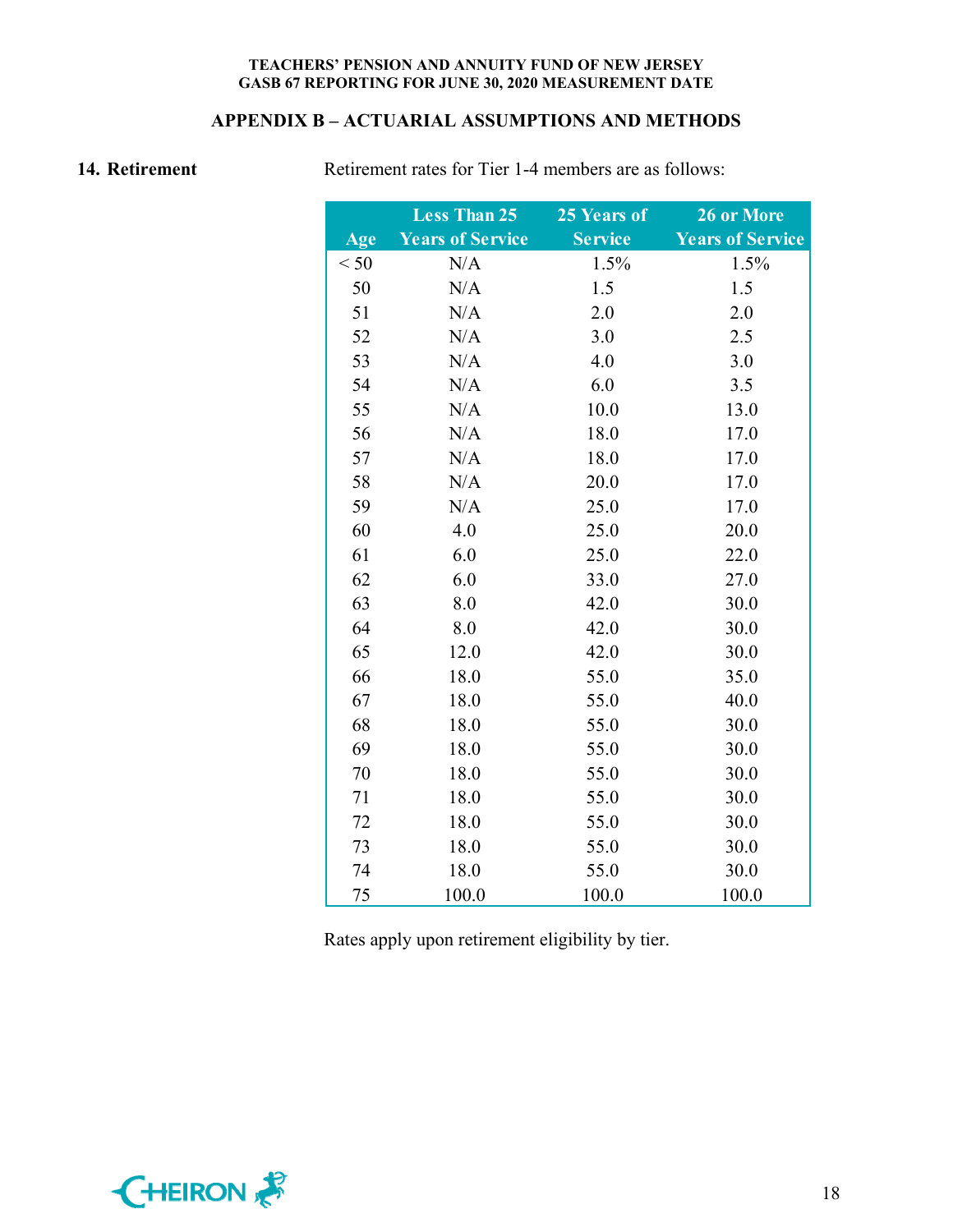## **APPENDIX B – ACTUARIAL ASSUMPTIONS AND METHODS**

|      | <b>Less Than 25</b>     | 25 Years of    | 26 to 29 Years | <b>30 Years of</b> | 31 or More              |
|------|-------------------------|----------------|----------------|--------------------|-------------------------|
| Age  | <b>Years of Service</b> | <b>Service</b> | of Service     | <b>Service</b>     | <b>Years of Service</b> |
| < 50 | N/A                     | N/A            | N/A            | 1.5%               | 1.5%                    |
| 50   | N/A                     | N/A            | N/A            | 1.5                | 1.5                     |
| 51   | N/A                     | N/A            | N/A            | 2.0                | 2.0                     |
| 52   | N/A                     | N/A            | N/A            | 3.0                | 2.5                     |
| 53   | N/A                     | N/A            | N/A            | 4.0                | 3.0                     |
| 54   | N/A                     | N/A            | N/A            | 6.0                | 3.5                     |
| 55   | N/A                     | N/A            | N/A            | 10.0               | 13.0                    |
| 56   | N/A                     | N/A            | N/A            | 18.0               | 17.0                    |
| 57   | N/A                     | N/A            | N/A            | 18.0               | 17.0                    |
| 58   | N/A                     | N/A            | N/A            | 20.0               | 17.0                    |
| 59   | N/A                     | N/A            | N/A            | 25.0               | 17.0                    |
| 60   | N/A                     | N/A            | N/A            | 25.0               | 20.0                    |
| 61   | N/A                     | N/A            | N/A            | 25.0               | 22.0                    |
| 62   | N/A                     | N/A            | N/A            | 33.0               | 27.0                    |
| 63   | N/A                     | N/A            | N/A            | 42.0               | 30.0                    |
| 64   | N/A                     | N/A            | N/A            | 42.0               | 30.0                    |
| 65   | 12.0                    | 42.0           | 42.0           | 42.0               | 30.0                    |
| 66   | 18.0                    | 55.0           | 35.0           | 35.0               | 35.0                    |
| 67   | 18.0                    | 55.0           | 40.0           | 40.0               | 40.0                    |
| 68   | 18.0                    | 55.0           | 30.0           | 30.0               | 30.0                    |
| 69   | 18.0                    | 55.0           | 30.0           | 30.0               | 30.0                    |
| 70   | 18.0                    | 55.0           | 30.0           | 30.0               | 30.0                    |
| 71   | 18.0                    | 55.0           | 30.0           | 30.0               | 30.0                    |
| 72   | 18.0                    | 55.0           | 30.0           | 30.0               | 30.0                    |
| 73   | 18.0                    | 55.0           | 30.0           | 30.0               | 30.0                    |
| 74   | 18.0                    | 55.0           | 30.0           | 30.0               | 30.0                    |
| 75   | 100.0                   | 100.0          | 100.0          | 100.0              | 100.0                   |

Retirement rates for Tier 5 members are as follows:

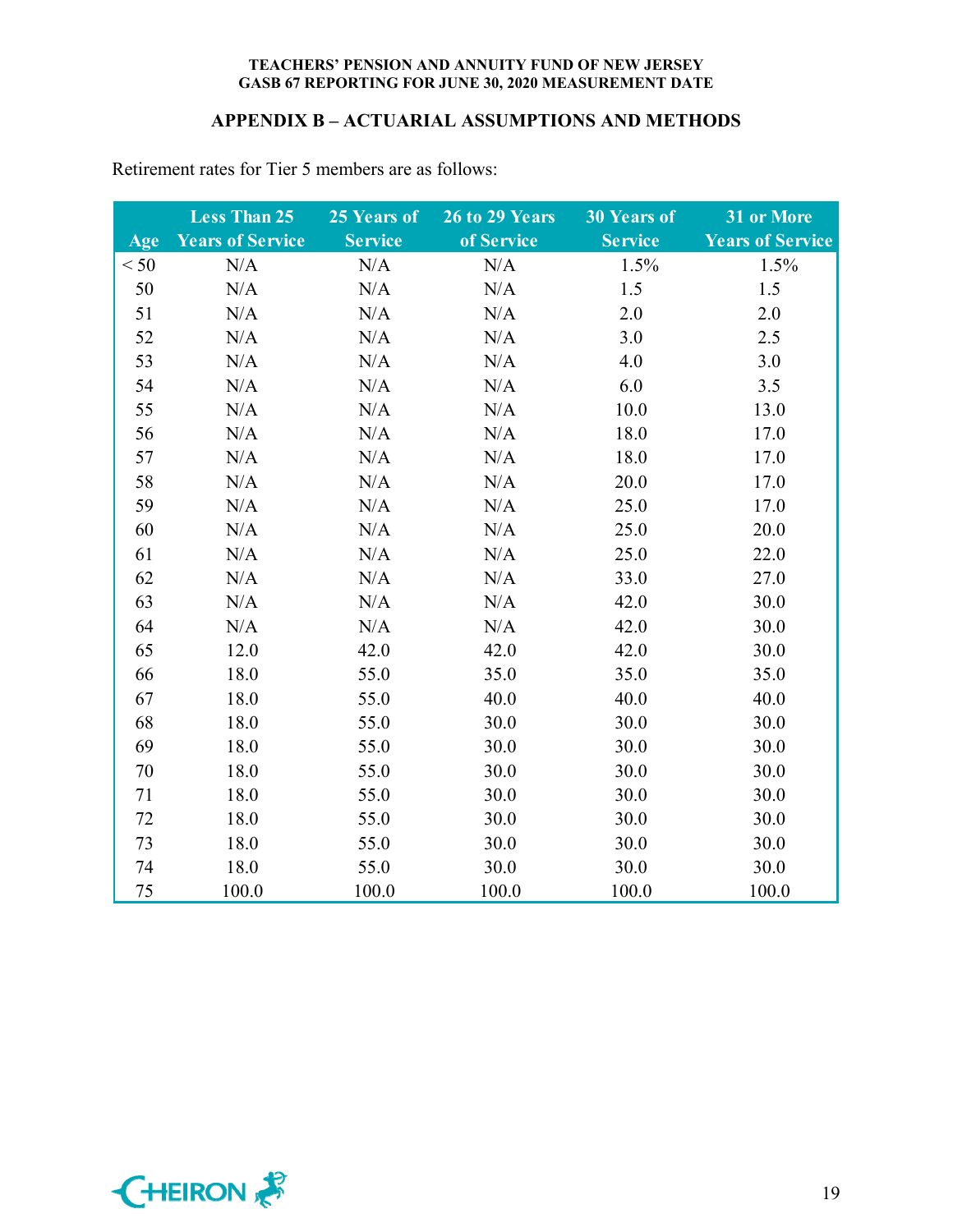## **APPENDIX B – ACTUARIAL ASSUMPTIONS AND METHODS**

| <b>15. Family Composition</b><br><b>Assumptions</b> | For members not currently in receipt, 100% of members are<br>assumed married to spouses of the opposite sex. Males are assumed<br>to be three years older than females.                                                                                                                                                                                                                                                                                                 |  |  |  |
|-----------------------------------------------------|-------------------------------------------------------------------------------------------------------------------------------------------------------------------------------------------------------------------------------------------------------------------------------------------------------------------------------------------------------------------------------------------------------------------------------------------------------------------------|--|--|--|
|                                                     | For purposes of the optional form of payment death benefit for<br>members currently in receipt, beneficiary status is based on the<br>beneficiary allowance reported. If no beneficiary date of birth is<br>provided, the beneficiary is assumed to be the member's spouse of<br>the opposite sex with males assumed to be three years older than<br>females.                                                                                                           |  |  |  |
|                                                     | No additional dependent children or parents are assumed.                                                                                                                                                                                                                                                                                                                                                                                                                |  |  |  |
| 16. Form of Payment                                 | Current actives are assumed to elect the Maximum Option.                                                                                                                                                                                                                                                                                                                                                                                                                |  |  |  |
| 17. Data                                            | Information provided by the prior actuary was relied upon for the<br>purposes of setting the status of and valuing non-contributing<br>records. For non-contributing terminated members, a deferred<br>retirement benefit is estimated, when applicable, based on the last<br>known salary. For non-contributing members with incomplete<br>information, the benefit is based on the Annuity Savings Fund.                                                              |  |  |  |
|                                                     | For current beneficiaries with incomplete information, reasonable<br>assumptions were made based on information available in prior<br>years.                                                                                                                                                                                                                                                                                                                            |  |  |  |
|                                                     | Inactive participants receiving benefits according to the 2018 data<br>but omitted from the 2019 data are assumed to have died without a<br>beneficiary.                                                                                                                                                                                                                                                                                                                |  |  |  |
|                                                     | Tier 4 and 5 members on long-term disability appeared on the active<br>data for the first time in 2019. The number of members on long-term<br>disability is immaterial for valuation purposes. Therefore, we valued<br>these members as regular contributing and non-contributing<br>members while we gain clarity on what happens with these<br>members.                                                                                                               |  |  |  |
| 18. Rationale for<br><b>Assumptions</b>             | The demographic and economic assumptions used in this report,<br>except for the investment return assumption, reflect the results of the<br>July 1, 2015 – June 30, 2018 Experience Study, which was approved<br>by the Board of Trustees on February 6, 2020. The investment return<br>assumption was recommended by the State Treasurer. The MP-2020<br>mortality improvement scale was used to calculate the Total Pension<br>Liability upon direction from the DPB. |  |  |  |

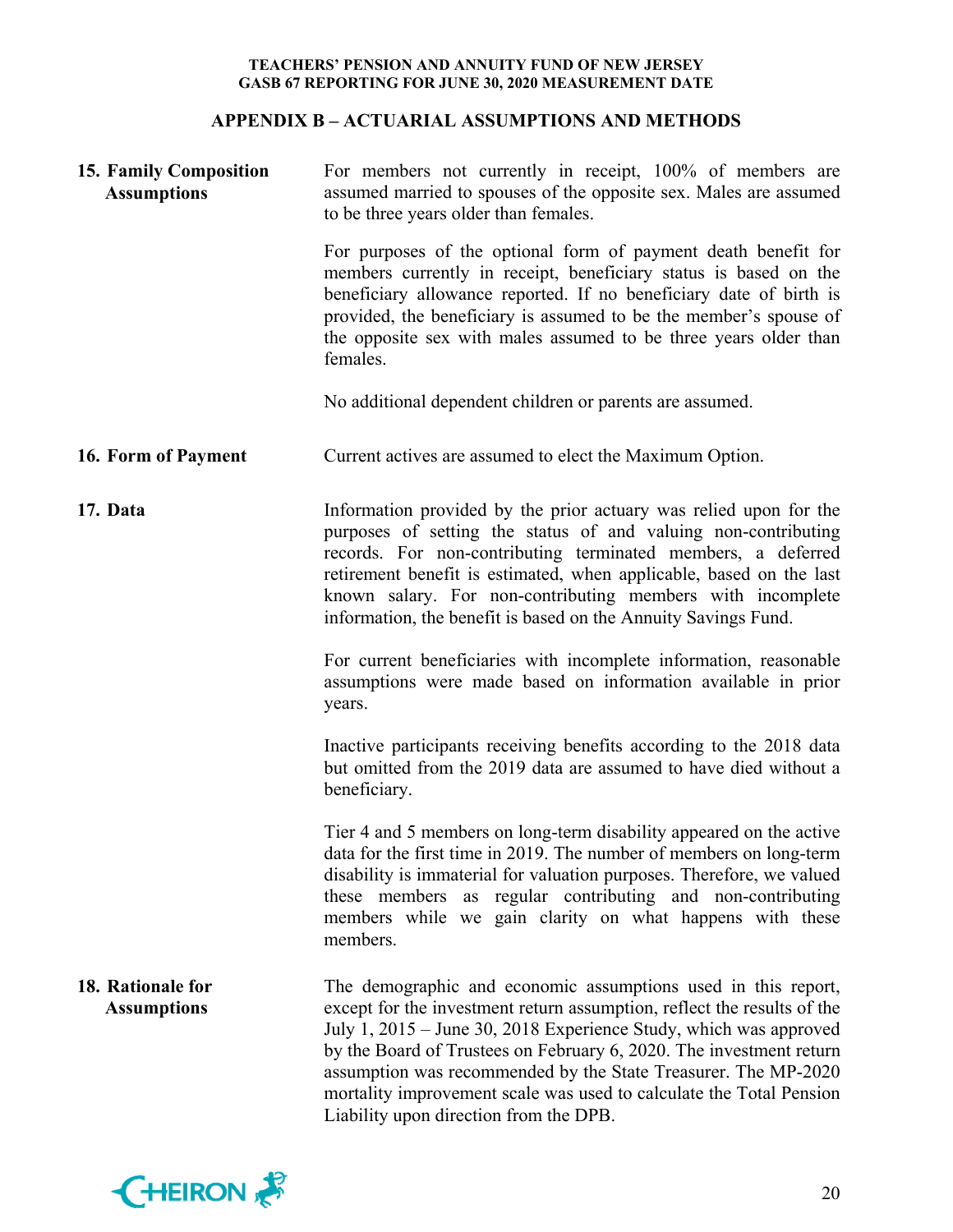## **APPENDIX B – ACTUARIAL ASSUMPTIONS AND METHODS**

| 19. Projection Basis                                      | This report includes projections of future assets, benefit payments<br>and contributions for the purpose of determining the GASB 67<br>discount rate.                                                                                                                                                                                                                                                                                                                                                                                                                                                                       |  |  |  |
|-----------------------------------------------------------|-----------------------------------------------------------------------------------------------------------------------------------------------------------------------------------------------------------------------------------------------------------------------------------------------------------------------------------------------------------------------------------------------------------------------------------------------------------------------------------------------------------------------------------------------------------------------------------------------------------------------------|--|--|--|
|                                                           | The projections are based on the census data as of July 1, 2019 and<br>the financial information as of June 30, 2020. The projections<br>assume continuation of the plan provisions and actuarial assumptions<br>in effect as of July 1, 2019 and do not reflect the impact of any<br>changes in benefits or actuarial assumptions that may be adopted<br>after July 1, 2020 unless otherwise indicated. While the assumptions<br>individually are reasonable for the underlying valuation that supports<br>the projections, specifically for projection purposes, they are also<br>considered reasonable in the aggregate. |  |  |  |
|                                                           | The projections assume that all future assumptions are met except<br>where indicated with respect to future investment returns and<br>demographic assumptions.                                                                                                                                                                                                                                                                                                                                                                                                                                                              |  |  |  |
| 20. Changes in Assumptions<br><b>Since Last Valuation</b> | The mortality improvement scale used to calculate the Total Pension<br>Liability was updated from the MP-2019 scale to the MP-2020 scale<br>upon direction from the DPB.                                                                                                                                                                                                                                                                                                                                                                                                                                                    |  |  |  |
|                                                           | The GASB 67 effective discount rate has been updated in<br>accordance with the method prescribed by GASB Statement No. 67.                                                                                                                                                                                                                                                                                                                                                                                                                                                                                                  |  |  |  |
|                                                           | The interest crediting rate on Accumulated Deductions was<br>decreased from 7.50% to 7.30% per annum, compounded annually.                                                                                                                                                                                                                                                                                                                                                                                                                                                                                                  |  |  |  |
|                                                           | In connection with a new policy adopted by the DPB, interest credits<br>are assumed to end upon termination, instead of continuing through<br>retirement.                                                                                                                                                                                                                                                                                                                                                                                                                                                                   |  |  |  |

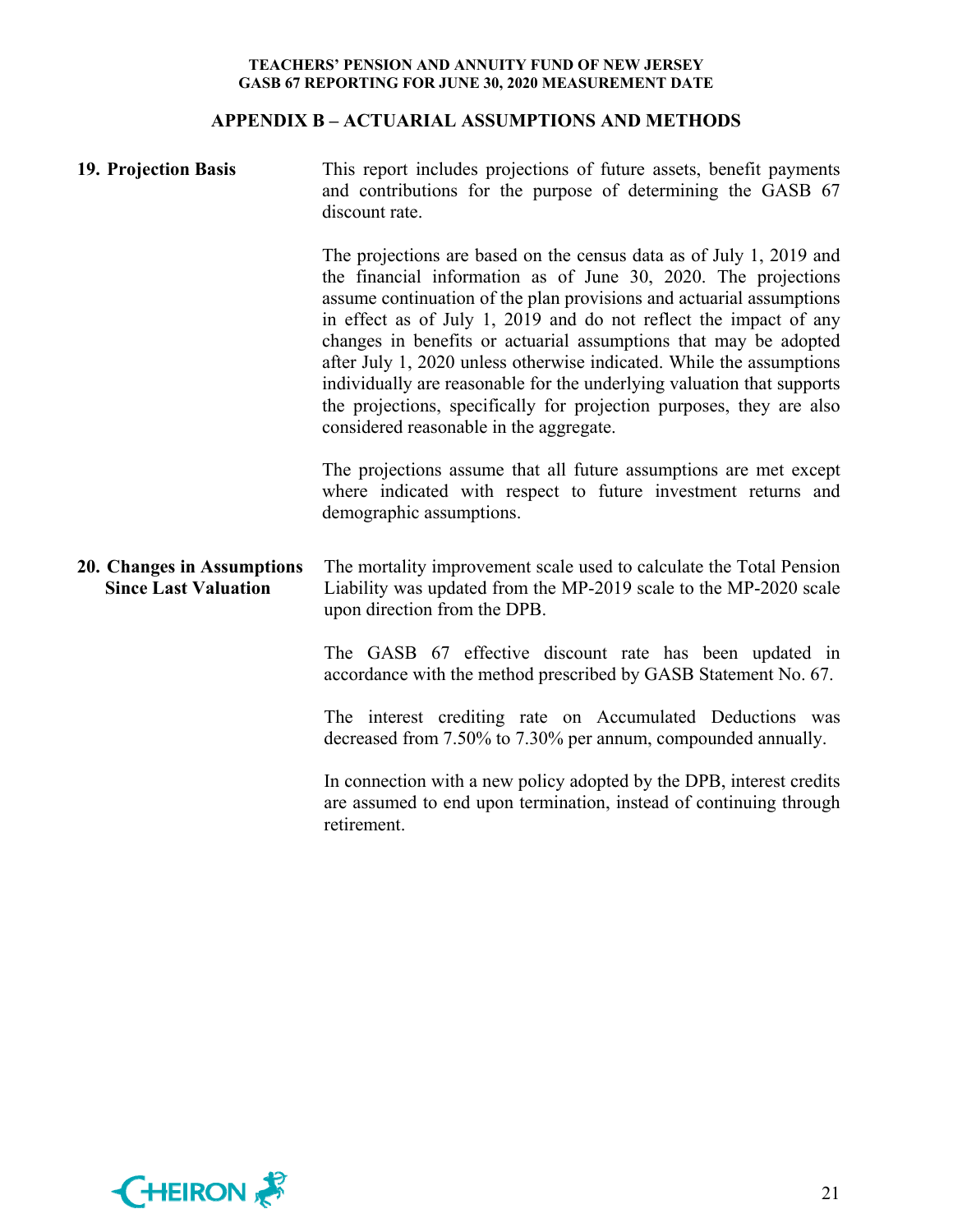## **APPENDIX B – ACTUARIAL ASSUMPTIONS AND METHODS**

# **B. Actuarial Methods**

The actuarial methods used for determining State contributions are described below.

## **1. Actuarial Cost Method**

The actuarial cost method for funding calculations is the Projected Unit Credit Cost Method. Non-contributory active members only use the Unit Credit Cost Method.

The actuarial liability is calculated as the actuarial present value of the projected benefits linearly allocated to periods prior to the valuation year based on service. Refunds are valued as the Accumulated Deductions with interest as of the valuation date provided by the Division of Pensions and Benefits. The unfunded actuarial liability is the actuarial liability on the valuation date less the actuarial value of assets.

In accordance with Chapter 78, P.L. 2011:

- Beginning with the July 1, 2010 actuarial valuation, the accrued liability contribution shall be computed so that if the contribution is paid annually in level dollars, it will amortize the unfunded accrued liability over an open 30 year period.
- Beginning with the July 1, 2019 actuarial valuation, the accrued liability contribution shall be computed so that if the contribution is paid annually in level dollars, it will amortize the unfunded accrued liability over a closed 30 year period (i.e., for each subsequent actuarial valuation the amortization period shall decrease by one year).
- Beginning with the July 1, 2029 actuarial valuation, when the remaining amortization period reaches 20 years, any increase or decrease in the unfunded accrued liability as a result of actuarial losses or gains for subsequent valuation years shall serve to increase or decrease, respectively, the amortization period for the unfunded accrued liability, unless an increase in the amortization period will cause it to exceed 20 years. If an increase in the amortization period as a result of actuarial losses for a valuation year would exceed 20 years, the accrued liability contribution shall be computed for the valuation year using a 20 year amortization period.

To the extent that the amortization period remains an open period in future years and depending upon the specific circumstances, it should be noted that in the absence of emerging actuarial gains or contributions made in excess of the actuarially determined contribution, any existing unfunded accrued liability may not be fully amortized in the future.

The non-contributory group life insurance benefit is funded separately through a term cost.

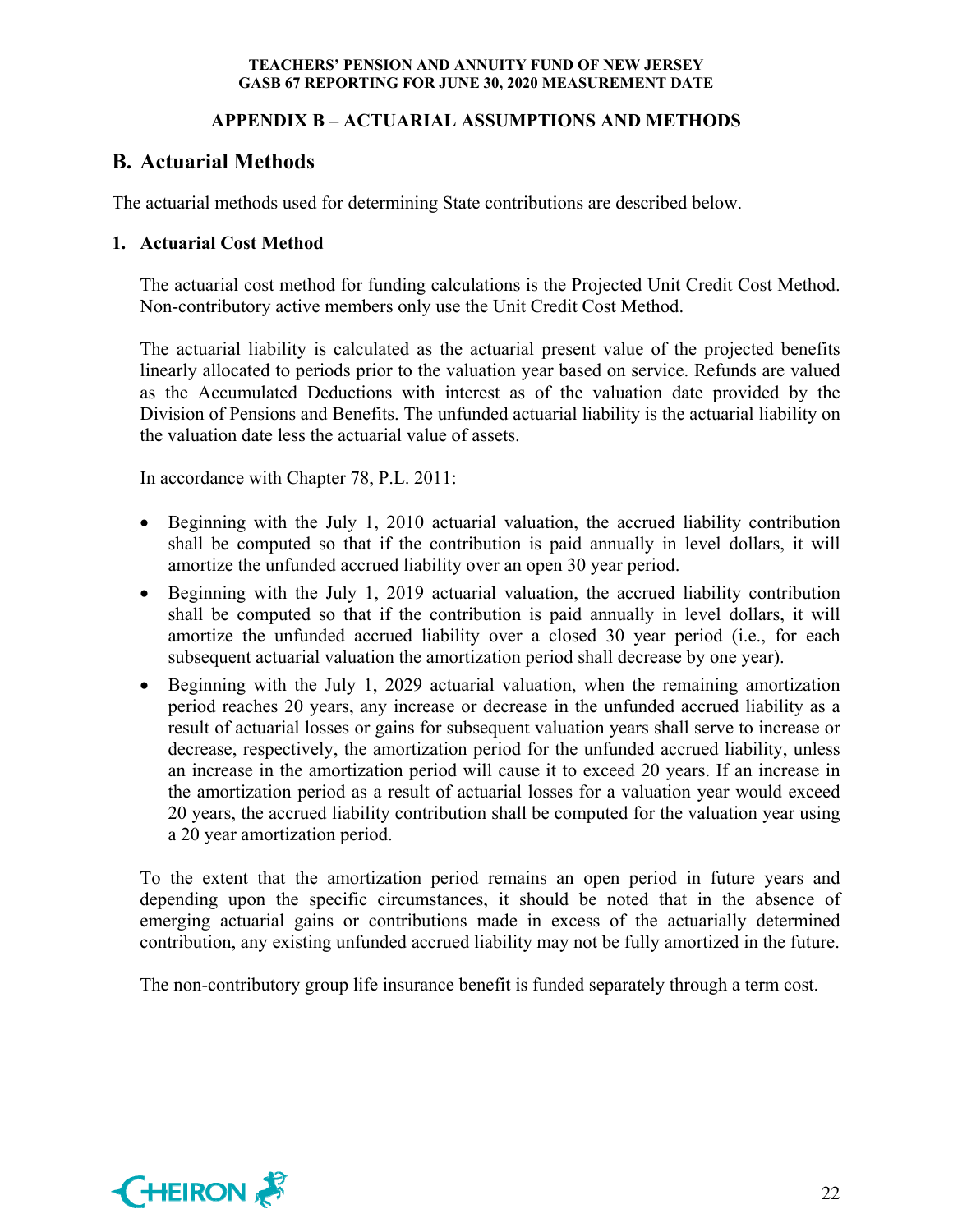## **APPENDIX B – ACTUARIAL ASSUMPTIONS AND METHODS**

## **2. Asset Valuation Method**

For the purposes of determining contribution rates, an actuarial value of assets is used that dampens the volatility in the market value of assets, resulting in a smoother pattern of contributions.

The actuarial value of assets is adjusted to reflect actual contributions and benefit payments and administrative expenses, and an assumed rate of return on the previous year's assets and current year's cash flow at the prior year's actuarial valuation interest rate, with a further adjustment to reflect 20% of the difference between the resulting value and the actual market value of Fund assets.

## **3. Contributions**

Chapter 83, P.L. 2016 requires the State to make the required pension contributions on a quarterly basis in each fiscal year according to the following schedule: at least 25% by September 30, at least 50% by December 31, at least 75% by March 31, and at least 100% by June 30. As such, contributions are assumed to be made on a quarterly basis with the first contribution 15 months after the associated valuation date.

Chapter 98, P.L. 2017, the Lottery Enterprise Contribution Act, allows the TPAF to receive 77.78% of the proceeds of the Lottery Enterprise, based upon their members' past or present employment in schools and institutions in the State for a term of 30 years. Revenues from Chapter 98, P.L. 2017, the Lottery Enterprise Contribution Act, are assumed to be contributed to the trust on a monthly basis. The State's pension contribution is reduced by the product of the allocable percentage for the TPAF, the adjustment percentage, and the special asset value.

Contributions payable in the fiscal year starting on the valuation date are included in the actuarial value of assets as receivable contributions, discounted by the applicable valuation interest rate.

Legislation has provided for additional benefits and/or funding requirements which are included in this valuation and are described as follows.

## Early Retirement Incentive Programs

State and Local employers which elected to participate in various early retirement incentive programs authorized by NJ Statute make contributions to cover the cost of these programs over amortization periods elected by the employer to the extent permitted by NJ Statute.

## Chapter 133, P.L. 2001

Chapter 133, P.L. 2001 increased the accrual rate from 1/60 to 1/55. In addition, it lowered the age required for a veteran benefit equal to 1/55 of highest 12-month Compensation for each Year of Service from 60 to 55.

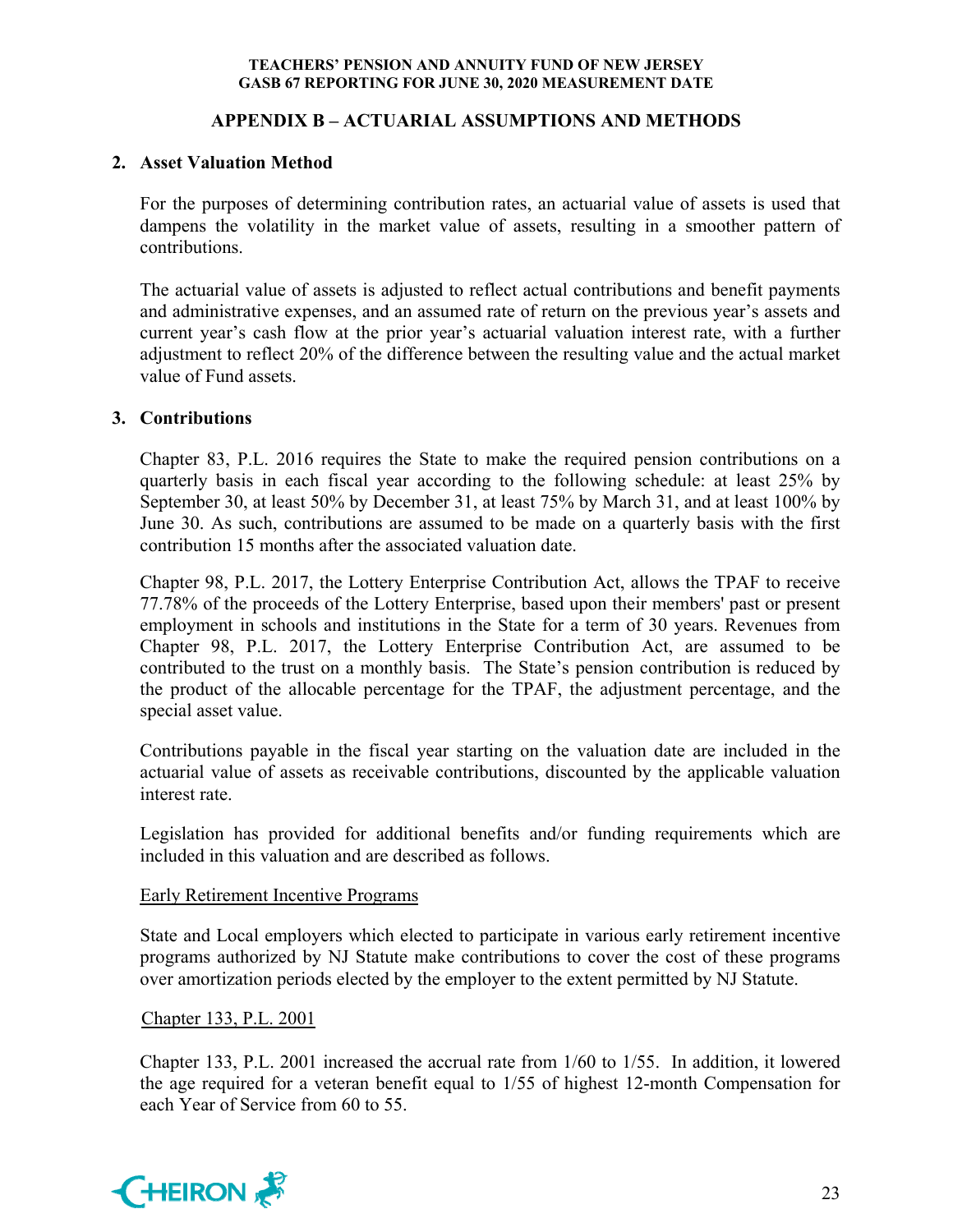## **APPENDIX B – ACTUARIAL ASSUMPTIONS AND METHODS**

Chapter 133, P.L. 2001 established the Benefit Enhancement Fund (BEF) to fund the additional annual employer normal contribution due to the Statute's increased benefits. (Chapter 353, P.L. 2001 extended this coverage to this Statute's additional annual employer normal contribution.) If the assets in the BEF are insufficient to cover the normal contribution for the increased benefits for a valuation period, the State will pay such amount. As of July 1, 2019, there are no assets in the BEF.

## **4. Valuation Software**

Cheiron utilizes ProVal, an actuarial valuation software leased from Winklevoss Technologies (WinTech) to calculate liabilities and project benefit payments. We have relied on WinTech as the developer of ProVal. We have reviewed ProVal and have a basic understanding of it and have used ProVal in accordance with its original intended purpose. We have not identified any material inconsistencies in assumptions or output of ProVal that would affect this actuarial valuation.

## **5. Changes Since the Last Valuation**

None.

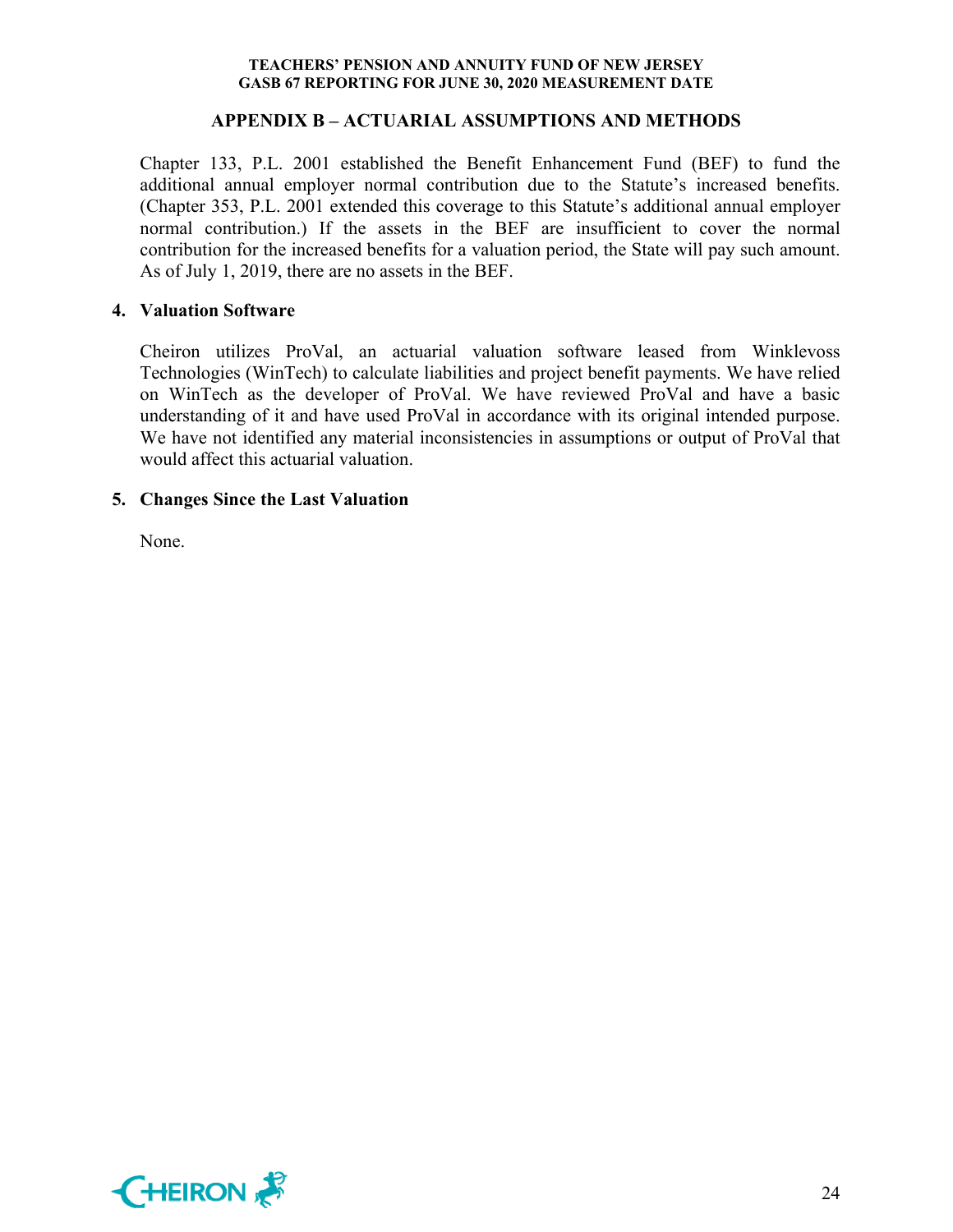## **APPENDIX C –SUMMARY OF PLAN PROVISION**

This summary of Plan provisions provides an overview of the major provisions of the TPAF used in the actuarial valuation. It is not intended to replace the more precise language of the NJ State Statutes, Title 18A, Chapter 66, and if there is any difference between the description of the plan herein and the actual language in the NJ State Statutes, the NJ State Statutes will govern.

## **1. Eligibility for Membership**

Employees appointed to positions requiring certification by the New Jersey Department of Education as members of a regular teaching or professional staff of a public school system in New Jersey are required to enroll as a condition of employment. Employees of the Department of Education holding unclassified, professional and certificated titles are eligible for membership. Temporary or substitute employees are not eligible. The eligible employee must be scheduled to work at least 32 hours per week effective May 22, 2010, per Chapter 1, P.L. 2010.

- a) Class B (or Tier 1) Member: Any member hired prior to July 1, 2007.
- b) Class D (or Tier 2) Member: Any member hired on or after July 1, 2007 and before November 2, 2008.
- c) Class E (or Tier 3) Member: Any member hired after November 1, 2008 and before May 22, 2010.
- d) Class F (or Tier 4) Member: Any member hired after May 21, 2010 and before June 28, 2011.
- e) Class G (or Tier 5) Member: Any member hired on or after June 28, 2011.

## **2. Plan Year**

The 12-month period beginning on July 1 and ending on June 30.

## **3. Years of Service**

A year of service for each year an employee is a Member of the Retirement System plus service, if any, covered by a prior service liability. Tier 4 members must be scheduled to work at least 32 hours per week, Tier 3 members must have an annual salary of \$7,500 (indexed for inflation) and other members must have an annual salary of \$500.

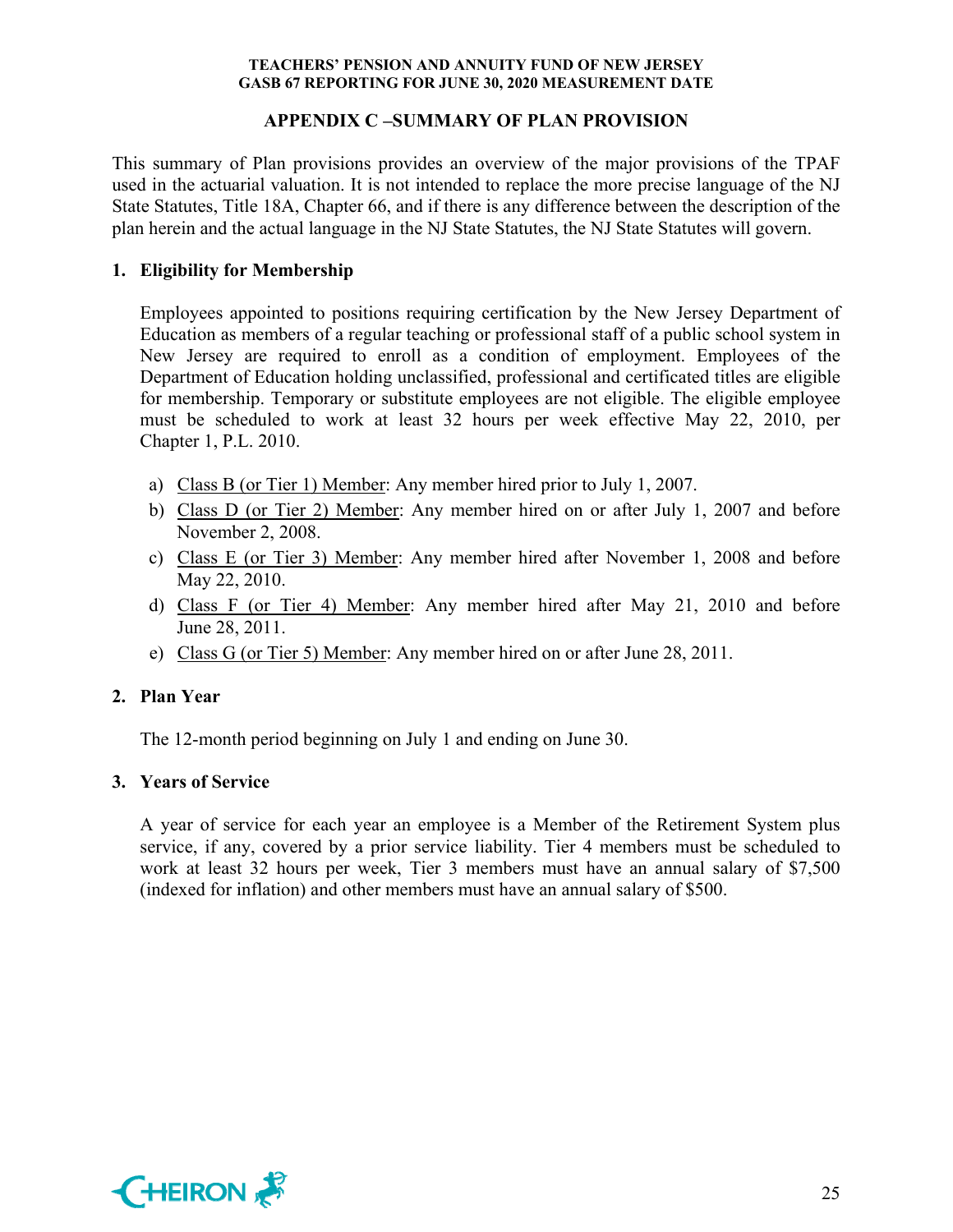## **APPENDIX C –SUMMARY OF PLAN PROVISION**

## **4. Compensation**

Base salary upon which contributions by a Member to the Annuity Savings Fund were based. Chapter 113, P.L. 1997 provides that Compensation cannot exceed the compensation limitation of Section 401(a)(17) of the Internal Revenue Code. Chapter 103, P.L. 2007 provides that for a Tier 2, 3, 4 or 5 Member, Compensation cannot exceed the annual maximum wage contribution base for Social Security, pursuant to the Federal Insurance Contribution Act.

## **5. Final Compensation**

The average annual compensation upon which contributions by a Member are made for the three consecutive years of service immediately preceding retirement, or the highest three fiscal years of service, if greater. Chapter 1, P. L. 1997 provides that for a Tier 4 or Tier 5 Member, Final Compensation is the average annual compensation upon which contributions by a Member are made for the five consecutive years of service immediately preceding retirement, or the highest five fiscal years of service, if greater.

## **6. Final Year Compensation**

The compensation upon which contributions by a Member to the Annuity Savings Fund are based in the last year of service.

## **7. Accumulated Deductions**

The sum of all amounts deducted from the compensation of a Member or contributed by the Member or on the Member's behalf without interest.

## **8. Interest Credits on Accumulated Deductions**

Members receive interest credits while contributing and for the first two years of inactivity. The rate depends on the type of benefit. Prior to July 1, 2018, members received interest credits for the entire period of inactivity until retirement or death.

## **9. Member Contributions**

Each Member contributes a percentage of Compensation. Effective October 1, 2011, Chapter 78, P.L. 2011 set the member contribution rate at 6.5% and increased it by 1/7 of 1% each July thereafter until it attained an ultimate rate of 7.5% on July 1, 2018.

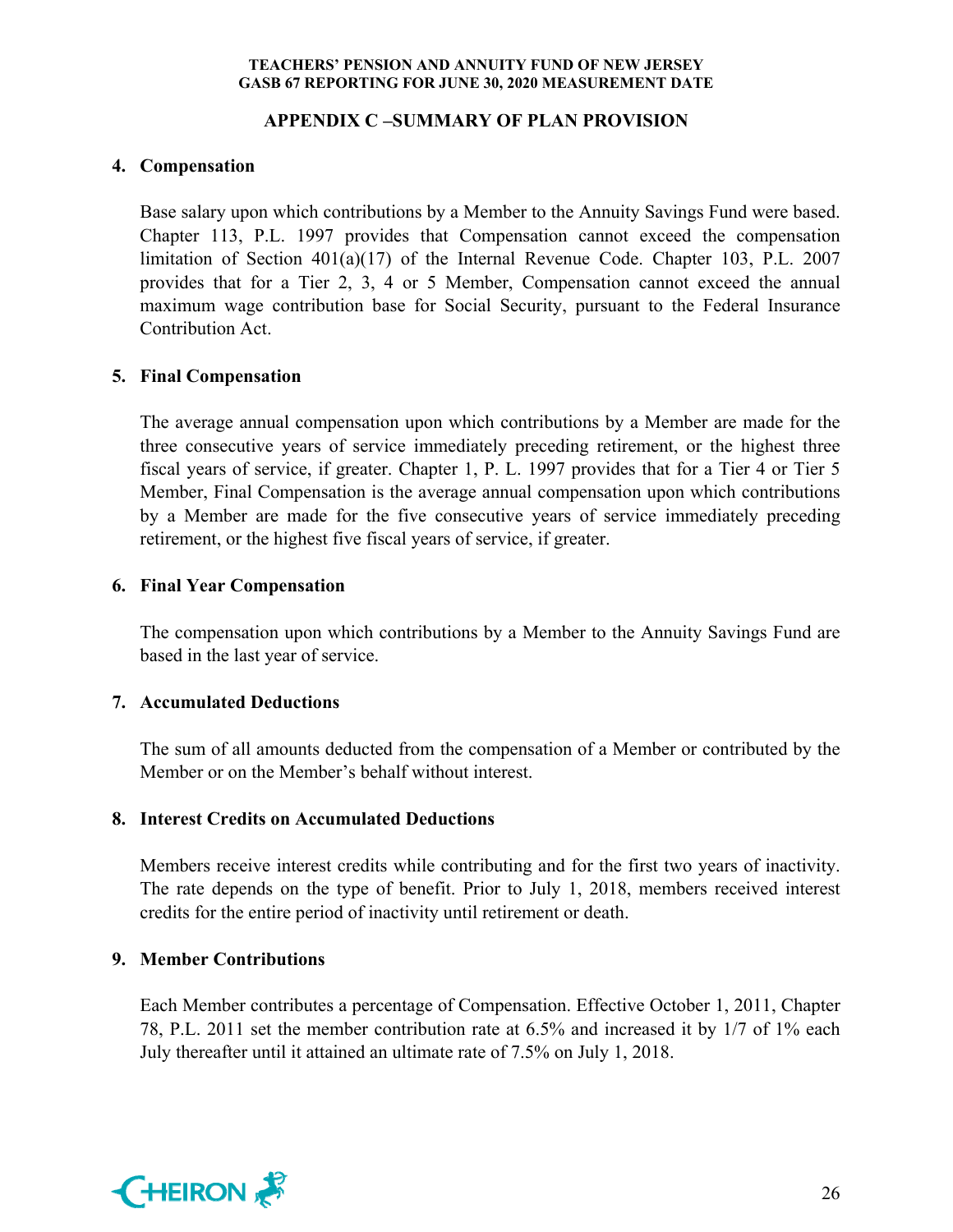## **APPENDIX C –SUMMARY OF PLAN PROVISION**

## **10. Benefits**

a) **Service Retirement:** For a Tier 1 or Tier 2 Member, age 60. For a Tier 3 or Tier 4 Member, age 62. For a Tier 5 Member, age 65.

Benefit is an annual retirement allowance comprised of a member annuity plus an employer pension which together will provide a total allowance of:

- (1) For a Tier 1, 2 or 3 Member, 1/55 of Final Compensation for each Year of Service.
- (2) For a Tier 4 or 5 Member, 1/60 of Final Compensation for each Year of Service.
- b) **Early Retirement:** Prior to eligibility for Service Retirement. For a Tier 1, 2, 3 or 4 Member, 25 Years of Service. For a Tier 5 Member, 30 Years of Service.

Benefit is an annual retirement allowance comprised of a member annuity plus an employer pension which together will provide a total allowance of:

- (1) For a Tier 1 Member, the Service Retirement benefit reduced by 1/4 of one percent for each month the retirement date precedes age 55.
- (2) For a Tier 2 Member, the Service Retirement benefit reduced by 1/12 of one percent for each month the retirement date precedes age 60 through age 55 and by 1/4 of one percent for each month the retirement date precedes age 55.
- (3) For a Tier 3 or 4 Member, the Service Retirement benefit reduced by 1/12 of one percent for each month the retirement date precedes age 62 through age 55 and by 1/4 of one percent for each month the retirement date precedes age 55.
- (4) For a Tier 5 Member, the Service Retirement benefit reduced by 1/4 of one percent for each month the retirement date precedes age 65.
- c) **Veteran Retirement:** Age 55 with 25 Years of Service or Age 60 with 20 Years of Service for a qualified military veteran who retires directly from active service.

Benefit is an annual retirement allowance comprised of a member annuity plus an employer pension which together will provide a total allowance of the greater of:

- (1) 54.5% of highest 12-month Compensation, or
- (2) For a member who is at least age 55 with 35 Years of Service, 1/55 of highest 12-month Compensation for each Year of Service.

Veterans may receive a Service Retirement benefit if greater.

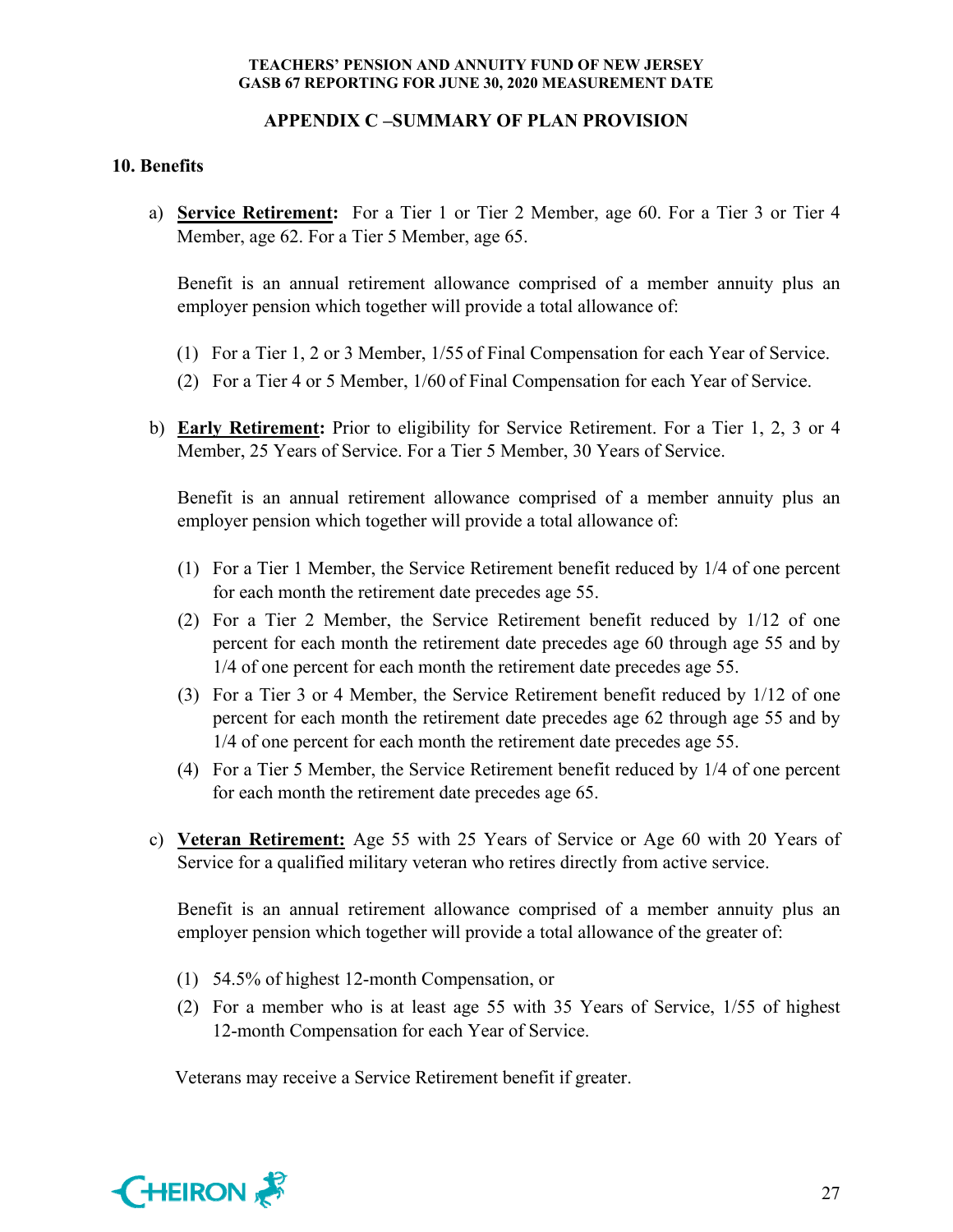## **APPENDIX C –SUMMARY OF PLAN PROVISION**

d) **Deferred Retirement:** Termination of service prior to eligibility for Service Retirement with 10 Years of Service.

Benefit is either:

- (1) A refund of Accumulated Deductions plus, if the member has completed three years of service, interest accumulated at 2.0% per annum; or
- (2) A deferred life annuity, commencing at age 60 for a Tier 1 or Tier 2 Member, age 62 for a Tier 3 or Tier 4 Member or age 65 for a Tier 5 Member, comprised of a member annuity plus an employer pension which together will provide a total allowance of the Service Retirement benefit based on Final Compensation and Years of Service at date of termination.

For Members who die during the deferral period, the benefit is a return of Accumulated Deductions with credited interest.

e) **Non-Vested Termination:** Termination of service prior to eligibility for Service Retirement and less than 10 Years of Service.

Benefit is a refund of Accumulated Deductions plus, if the member has completed three Years of Service, interest accumulated at 2.0% per annum.

## f) **Death Benefits**

- (1) Ordinary Death Before Retirement: Death of an active contributing Member Benefit is equal to:
	- a. Lump sum payment equal to 150% of Final Year Compensation, also known as the non-contributory group life insurance benefit, plus
	- b. Accumulated Deductions with credited interest.
- (2) Accidental Death Before Retirement: Death of an active Member resulting from injuries received from an accident during performance of duty and not a result of willful negligence. Benefit is equal to:
	- a. Lump sum payment equal to 150% of Final Year Compensation, also known as the non-contributory group life insurance benefit, plus
	- b. Spouse life annuity of 50% of Final Year Compensation payable until spouse's death or remarriage. If there is no surviving spouse or upon death or remarriage, a total of 20% (35%, 50%) of Final Year Compensation payable to one (two, three or more) dependent child(ren). If there is no surviving spouse or dependent child(ren), 25% (40%) of Final Year Compensation to one (two) dependent parent(s). If there is no surviving spouse, dependent child(ren) or parent(s), the benefit is a refund of Accumulated Deductions with credited interest.

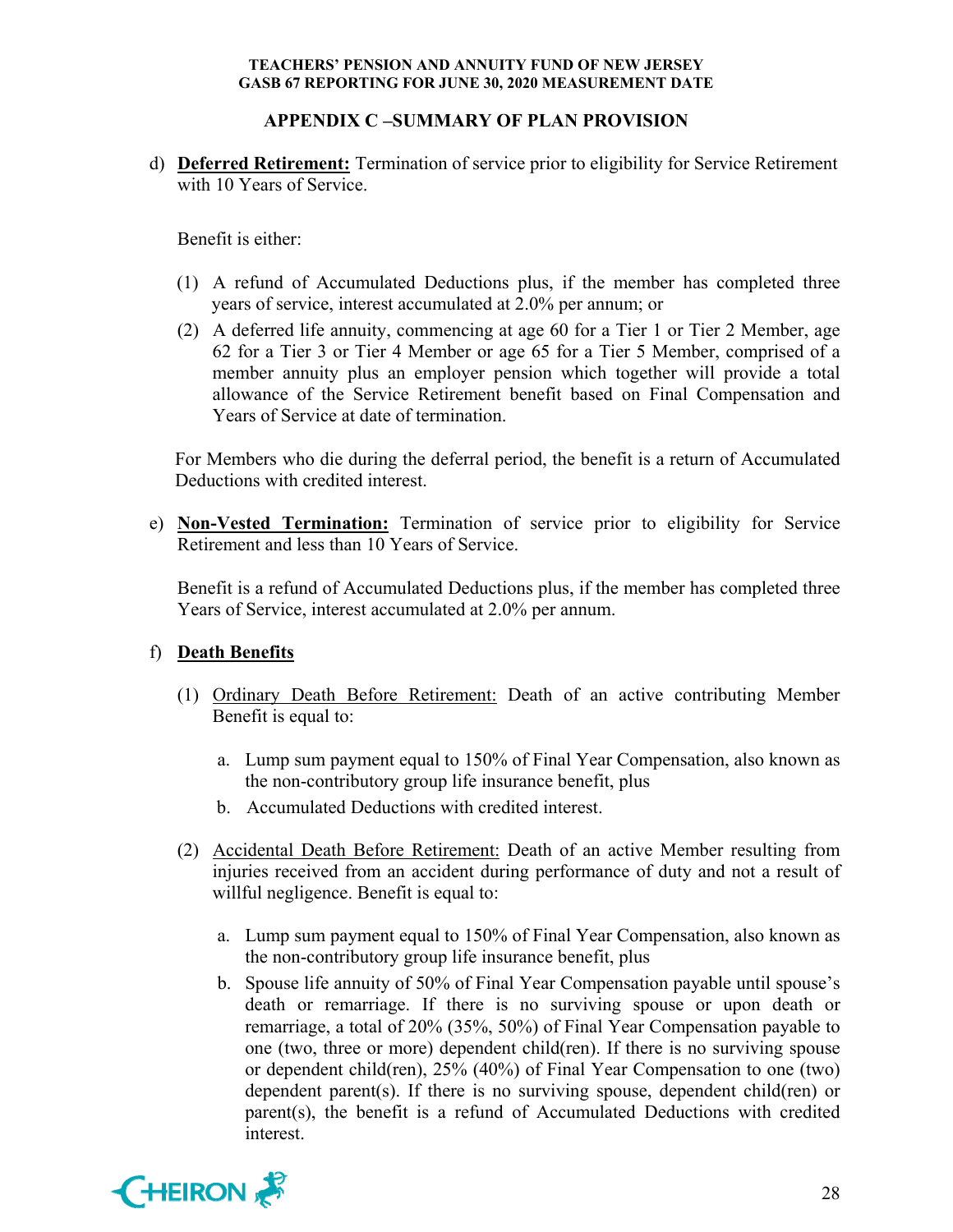## **APPENDIX C –SUMMARY OF PLAN PROVISION**

- (3) Death After Retirement: Death of a retired Member. Benefit is equal to:
	- a. Lump sum payment equal to 3/16 of Final Year Compensation for a Member retired under service, early, veteran or deferred retirement with 10 Years of Service. For a Member receiving a disability benefit, lump sum payment of 150% of Final Year Compensation if death occurs prior to age 60 and 3/16 of Final Compensation if death occurs after age 60. This benefit is also known as the non-contributory group life insurance benefit, plus
	- b. Any survivor benefit due under the Member's optional form of payment election. Previously granted COLAs also apply to life annuities.

Members are also eligible for a voluntary, employee-paid life insurance policy, known as the contributory group life insurance policy. This benefit is not paid through the Fund and is not considered for valuation purposes.

## g) **Disability Retirement**

(1) Ordinary Disability Retirement: 10 Years of Service and totally and permanently incapacitated from the performance of normal or assigned duties. Only available to Tier 1, 2 and 3 Members.

Benefit is an annual retirement allowance comprised of a member annuity plus an employer pension which together will provide a total allowance of:

- a. 1.64% of Final Compensation for each Year of Service; or
- b. 43.6% of Final Compensation.
- (2) Accidental Disability Retirement: Total and permanent incapacitation as a direct result of a traumatic event occurring during and as a result of the performance of regular or assigned duties. Only available to Tier 1, 2 and 3 Members.

Benefit is an annual retirement allowance comprised of a member annuity plus an employer pension which together will provide a total allowance of 72.7% of the Compensation at the date of injury.

The pension portion of the benefit will be offset for any periodic Workers' Compensation benefits.

Tier 4 and Tier 5 Members are eligible for long-term disability coverage. This benefit is not paid through the Fund and is not considered for valuation purposes. Both Member and employer contributions to the Fund continue while on long-term disability, with the policy covering the Member portion. The long-term disability benefit equals 60% of Final Year Compensation and may be offset for other periodic benefits, such as Workers' Compensation, short-term disability or Social Security. The long-term disability benefit may continue through the earlier of age 70 or commencement of a retirement benefit under the Fund.

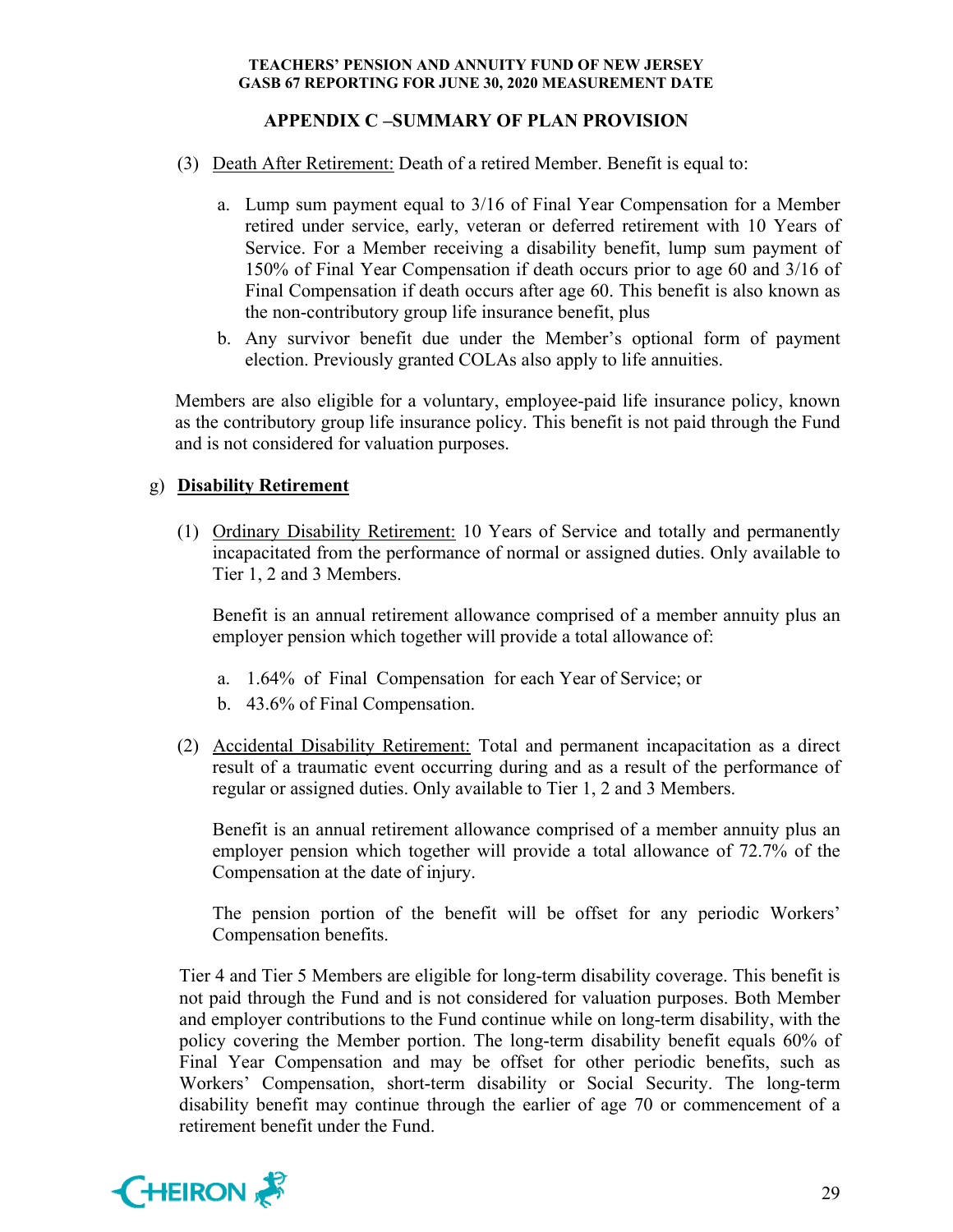## **APPENDIX C –SUMMARY OF PLAN PROVISION**

## **11. Optional Forms of Payment**

The member may elect the following forms of payment.

- a) Maximum Option: Single life annuity with a return of the balance of the Accumulated Deductions with credited interest.
- b) Option 1: Single life annuity with a return of the balance of the initial reserve.
- c) Option 2: 100% joint and survivor annuity.
- d) Option 3: 50% joint and survivor annuity.
- e) Option 4: Other percentage joint and survivor annuity.
- f) Option A: 100% pop-up joint and survivor annuity.
- g) Option B: 75% pop-up joint and survivor annuity.
- h) Option C: 50% pop-up joint and survivor annuity.
- i) Option D: 25% pop-up joint and survivor annuity.

## **12. Cost-of-Living Adjustments**

Also known as Pension Adjustments. Provided annually to retirees and survivors after 24 months of retirement prior to July 1, 2011. Chapter 78, P.L. 2011 eliminated future adjustments effective July 1, 2011. Adjustments may be reinstated in the future subject to certain conditions outlined in Chapter 78, P.L. 2011.

## **13. Changes in Plan Provisions Since Last Valuation**

Effective July 1, 2018, the DPB adopted a new policy regarding the crediting of interest on member contributions for the purpose of refund of accumulated deductions. Previously, after termination of employment but prior to retirement or death, interest was credited on member accumulated deductions for the entire period. Effective July 1, 2018, interest is only credited at for the first two years of inactivity prior to retirement or death. Thereafter, no additional interest is credited.

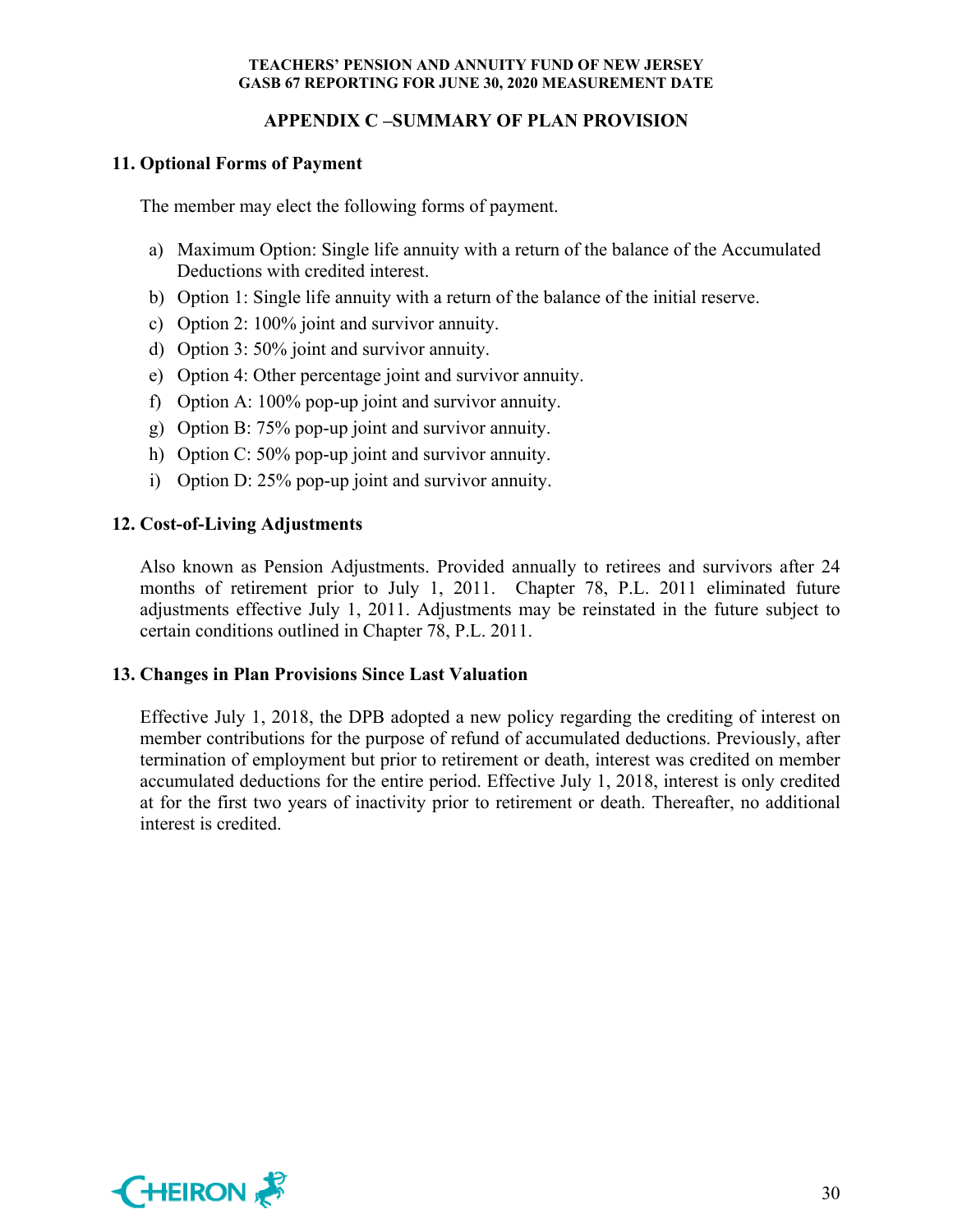#### **APPENDIX D – DETERMINATION OF DISCOUNT RATE**

**Table 1 - Projection of the Pension Plan's Fiduciary Net Position** (In Thousands) Projections Commence June 30, 2020

**Year Projected Beginning Fiduciary Net Position Projected Member Contributions Projected Employer Contributions Projected Lottery Contributions Projected Benefit Payments Projected Administrative Expenses Projected Investment Earnings Projected Ending Fiduciary Net Position**<br>(**h**) = (**a**) + (**b**) + (**c**) (a) (b) (c) (d) (e) (f)  $\binom{p}{k} = \binom{a}{k} + \binom{b}{k} + \binom{c}{k}$ **+ (d) - (e) - (f) + (g)** 1 \ \$ 21,522,756 \ \$ 812,656 \ \$ 2,067,548 \ \$ 845,005 \ \$ 4,747,615 \ \$ 13,903 \ \$ 1,453,629 \ \$ 21,940,077 2 21,940,077 799,123 2,167,477 854,907 4,850,982 14,203 1,481,785 22,378,185 3 22,378,185 786,152 2,518,577 864,863 4,947,137 14,481 1,518,135 23,104,296 4 23,104,296 772,961 2,621,396 875,357 5,041,288 14,752 1,568,301 23,886,270 5 23,886,270 758,838 2,725,759 886,031 5,135,823 15,025 1,622,378 24,728,428 6 24,728,428 743,185 2,828,656 896,822 5,234,152 15,309 1,680,450 25,628,080 7 25,628,080 732,029 2,929,762 907,789 5,339,230 15,613 1,742,429 26,585,246 8 26,585,246 721,263 3,024,104 918,117 5,448,001 15,928 1,808,124 27,592,926 9 27,592,926 709,079 3,115,864 925,241 5,558,203 16,246 1,877,079 28,645,741 10 28,645,741 695,063 3,207,592 934,591 5,677,156 16,591 1,948,905 29,738,145 11 29,738,145 679,085 3,298,736 944,034 5,801,708 16,952 2,023,229 30,864,569 12 30,864,569 661,144 3,301,928 953,571 5,931,055 17,327 2,097,429 31,930,260 13 31,930,260 641,195 3,300,270 963,204 6,063,444 17,712 2,167,080 32,920,852 14 32,920,852 619,261 3,293,520 972,933 6,199,172 18,106 2,231,164 33,820,452 15 33,820,452 595,277 3,283,260 982,760 6,337,932 18,510 2,288,613 34,613,919 16 34,613,919 569,631 3,270,143 992,685 6,475,449 18,911 2,338,546 35,290,563 17 35,290,563 543,027 3,254,903 1,002,709 6,607,509 19,296 2,380,405 35,844,802 18 35,844,802 516,033 3,238,443 1,012,833 6,731,563 19,658 2,413,927 36,274,817 19 36,274,817 489,099 3,221,335 1,023,058 6,845,024 19,989 2,439,107 36,582,403 20 36,582,403 462,573 3,204,139 1,033,386 6,943,706 20,277 2,456,240 36,774,758 21 36,774,758 436,613 3,187,391 1,043,817 7,027,586 20,522 2,465,850 36,860,321 22 36,860,321 410,333 3,171,413 1,054,352 7,100,101 20,735 2,468,388 36,843,971 23 36,843,971 382,227 3,155,555 1,064,993 7,169,754 20,939 2,463,832 36,719,886 24 36,719,886 351,592 3,138,362 1,075,740 7,239,358 21,145 2,451,615 36,476,692 25 36,476,692 319,080 3,118,956 1,086,595 7,306,012 21,342 2,431,042 36,105,011 26 36,105,011 285,351 3,116,669 1,097,558 7,367,599 21,526 2,402,053 35,617,518 27 35,617,518 250,436 3,119,695 1,108,630 7,426,441 21,701 2,365,150 35,013,286 28 35,013,286 214,923 3,792,406 0 7,481,408 21,866 2,298,993 33,816,335 29 33,816,335 179,149 3,766,166 0 7,532,936 22,020 2,211,511 32,418,204 30 32,418,204 145,649 3,738,084 0 7,567,474 22,125 2,110,563 30,822,900 31 30,822,900 116,712 3,710,545 0 7,572,074 22,141 1,997,017 29,052,959 32 29,052,959 91,974 3,686,126 0 7,540,445 22,050 1,872,723 27,141,287 33 27,141,287 71,314 3,664,577 0 7,494,072 21,915 1,739,232 25,100,423 34 25,100,423 54,397 3,645,984 0 7,423,883 21,709 1,597,726 22,952,938 35 22,952,938 40,770 3,630,307 0 7,330,908 21,435 1,449,733 20,721,404 36 20,721,404 29,972 3,617,384 0 7,216,315 21,097 1,296,773 18,428,120 37 18,428,120 21,583 3,607,001 0 7,081,128 20,698 1,140,352 16,095,231 38 16,095,231 15,226 3,598,923 0 6,927,794 20,244 981,916 13,743,258 39 13,743,258 10,558 3,592,904 0 6,757,635 19,740 822,837 11,392,184 40 11,392,184 7,218 3,588,694 0 6,572,967 19,192 664,416 9,060,353 41 9,060,353 4,890 3,585,964 0 6,375,965 18,608 507,842 6,764,476 42 6,764,476 3,282 3,584,395 0 6,168,663 17,993 354,196 4,519,694 43 4,519,694 2,178 3,583,657 0 5,953,401 17,354 204,441 2,339,216 44 0 0 0 0 0 5,732,116 16,697 0 0 45 0 0 0 0 0 5,505,838 16,026 0 0 0 46 0 0 0 0 0 5,275,367 15,342 0 0 47 0 0 0 0 0 5,041,232 14,648 0 0 48 0 0 0 0 0 4,804,062 13,946 0 0 0 49 0 0 0 0 0 4,564,446 13,236 0 0 0  $50$  0 0 0 0  $4,323,105$  12,522 0 0 51 0 0 0 0 4,080,833 11,807 0 0  $52$  0 0 0 0 3,838,444 11,091 0 0 53 0 0 0 0 0 3,596,901 10,379 0 0 0 54 0 0 0 0 0 3,357,217 9,673 0 0 55 0 0 0 0 0 3,120,342 8,977 0 0 56 0 0 0 0 0 2,887,261 8,293 0 0 57 0 0 0 0 2,658,984 7,623 0 0 58 0 0 0 0 0 2,436,532 6,972 0 0 59 0 0 0 0 0 2,220,907 6,342 0 0 60 0 0 0 0 2,013,064 5,736 0 0

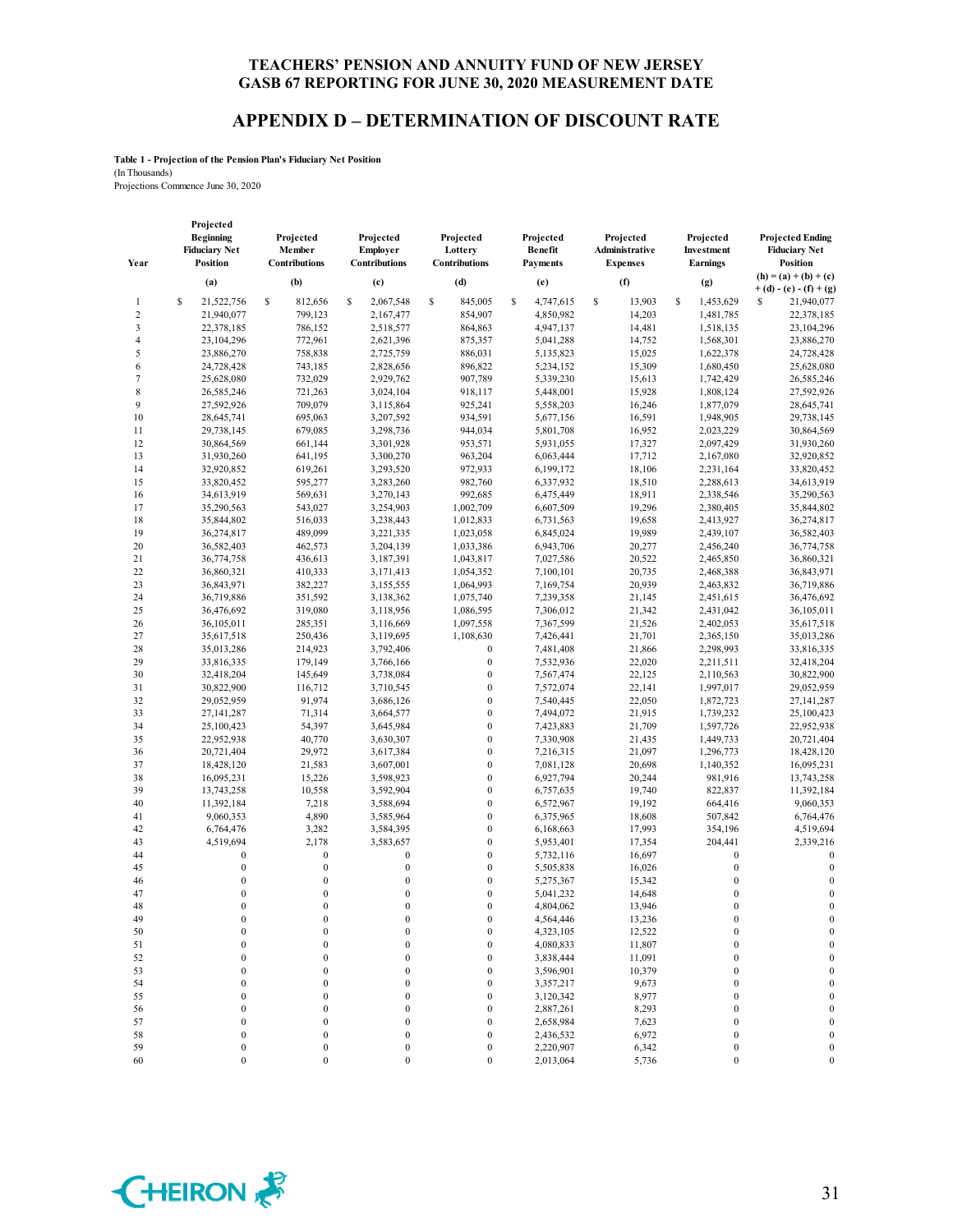#### **APPENDIX D – DETERMINATION OF DISCOUNT RATE**

**Table 1 - Projection of the Pension Plan's Fiduciary Net Position** (In Thousands) Projections Commence June 30, 2020

115 0 0 0 0 0 0 0 0 0 0

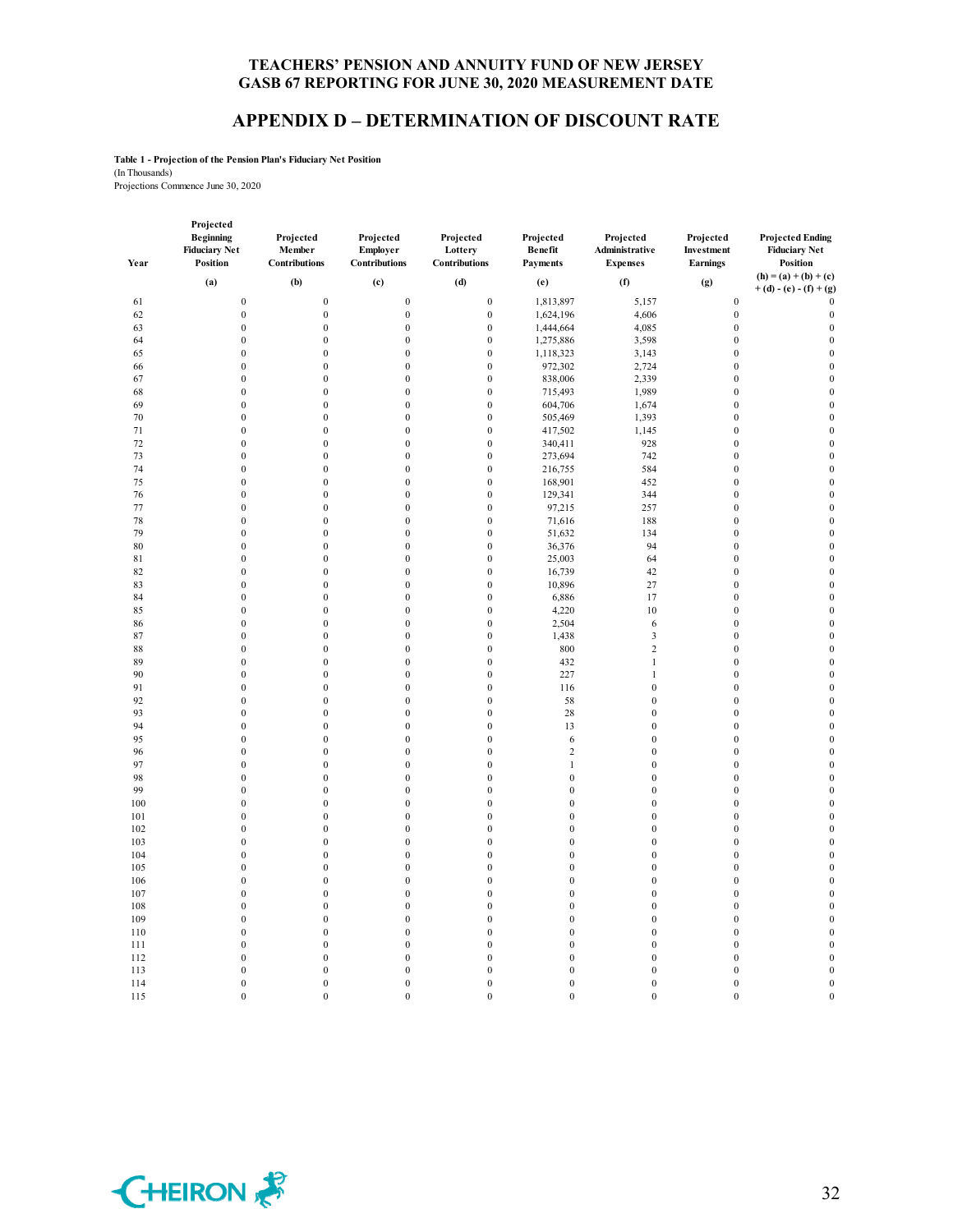## **APPENDIX D – DETERMINATION OF DISCOUNT RATE**

**Table 2 - Actuarial Present Values of Projected Benefit Payments**

(In Thousands)

Projections Commence June 30, 2020

\* From Table 1 - Projection of the Pension Plan's Fiduciary Net Position, column (a) \*\* From Table 1 - Projection of the Pension Plan's Fiduciary Net Position, column (e)

| Year                    | Projected<br><b>Beginning</b><br><b>Fiduciary Net</b><br>Position* | <b>Projected Benefit</b><br><b>Payments</b> for<br>current Plan<br>participants** | "Funded" Portion of<br><b>Benefit Payments</b> | "Unfunded"<br>Portion of<br><b>Benefit</b><br><b>Payments</b> | <b>Present Value of</b><br>"Funded" Benefit<br><b>Payments</b><br>$(f) = (d) /$ | <b>Present Value of</b><br>"Unfunded" Benefit<br><b>Payments</b><br>$(g) = (e) /$ | <b>Present Value of</b><br><b>Benefit Payments</b><br><b>Using the Single</b><br><b>Discount Rate</b><br>$(h) = (c) /$ |
|-------------------------|--------------------------------------------------------------------|-----------------------------------------------------------------------------------|------------------------------------------------|---------------------------------------------------------------|---------------------------------------------------------------------------------|-----------------------------------------------------------------------------------|------------------------------------------------------------------------------------------------------------------------|
| (a)                     | (b)                                                                | (c)                                                                               | (d) = (c) if (b) >= (c)                        | $(e) = (c) - (d)$                                             | $(1+7.00\%)$ <sup>^</sup> [(a) - .5]                                            | $(1+2.21\%)$ <sup>^</sup> [(a) - .5]                                              | $(1+5.40\%)$ <sup>^</sup> [(a) - .5]                                                                                   |
| $\mathbf{1}$            | \$<br>21,522,756                                                   | S<br>4,747,615                                                                    | S<br>4,747,615                                 | \$<br>$\boldsymbol{0}$                                        | S<br>4,589,693                                                                  | \$<br>$\boldsymbol{0}$                                                            | S<br>4,624,441                                                                                                         |
| $\overline{\mathbf{c}}$ | 21,940,077                                                         | 4,850,982                                                                         | 4,850,982                                      | $\boldsymbol{0}$                                              | 4,382,823                                                                       | $\boldsymbol{0}$                                                                  | 4,483,127                                                                                                              |
| 3                       | 22,378,185                                                         | 4,947,137                                                                         | 4,947,137                                      | $\boldsymbol{0}$                                              | 4,177,288                                                                       | $\boldsymbol{0}$                                                                  | 4,337,834                                                                                                              |
| $\overline{4}$          | 23,104,296                                                         | 5,041,288                                                                         | 5,041,288                                      | $\boldsymbol{0}$                                              | 3,978,307                                                                       | $\boldsymbol{0}$                                                                  | 4,193,998                                                                                                              |
| 5                       | 23,886,270                                                         | 5,135,823                                                                         | 5,135,823                                      | $\boldsymbol{0}$                                              | 3,787,765                                                                       | $\mathbf{0}$                                                                      | 4,053,818                                                                                                              |
| 6                       | 24,728,428                                                         | 5,234,152                                                                         | 5,234,152                                      | $\boldsymbol{0}$                                              | 3,607,743                                                                       | $\boldsymbol{0}$                                                                  | 3,919,838                                                                                                              |
| 7                       | 25,628,080                                                         | 5,339,230                                                                         | 5,339,230                                      | $\boldsymbol{0}$                                              | 3,439,411                                                                       | $\boldsymbol{0}$                                                                  | 3,793,745                                                                                                              |
| $\,$ 8 $\,$             | 26,585,246                                                         | 5,448,001                                                                         | 5,448,001                                      | $\boldsymbol{0}$                                              | 3,279,887                                                                       | $\boldsymbol{0}$                                                                  | 3,672,774                                                                                                              |
| 9                       | 27,592,926                                                         | 5,558,203                                                                         | 5,558,203                                      | $\boldsymbol{0}$                                              | 3,127,320                                                                       | $\boldsymbol{0}$                                                                  | 3,555,159                                                                                                              |
| 10                      | 28,645,741                                                         | 5,677,156                                                                         | 5,677,156                                      | $\boldsymbol{0}$                                              | 2,985,279                                                                       | $\boldsymbol{0}$                                                                  | 3,445,269                                                                                                              |
| 11                      | 29,738,145                                                         | 5,801,708                                                                         | 5,801,708                                      | $\boldsymbol{0}$                                              | 2,851,190                                                                       | $\boldsymbol{0}$                                                                  | 3,340,533                                                                                                              |
| 12                      | 30,864,569                                                         | 5,931,055                                                                         | 5,931,055                                      | $\boldsymbol{0}$                                              | 2,724,072                                                                       | $\boldsymbol{0}$                                                                  | 3,240,108                                                                                                              |
| 13                      | 31,930,260                                                         | 6,063,444                                                                         | 6,063,444                                      | $\boldsymbol{0}$                                              | 2,602,688                                                                       | $\boldsymbol{0}$                                                                  | 3,142,784                                                                                                              |
| 14                      | 32,920,852                                                         | 6,199,172                                                                         | 6,199,172                                      | $\boldsymbol{0}$                                              | 2,486,868                                                                       | $\boldsymbol{0}$                                                                  | 3,048,572                                                                                                              |
| 15                      | 33,820,452                                                         | 6,337,932                                                                         | 6,337,932                                      | $\boldsymbol{0}$                                              | 2,376,199                                                                       | $\boldsymbol{0}$                                                                  | 2,957,181                                                                                                              |
| 16                      | 34,613,919                                                         | 6,475,449                                                                         | 6,475,449                                      | $\boldsymbol{0}$                                              | 2,268,931                                                                       | $\boldsymbol{0}$                                                                  | 2,866,605                                                                                                              |
| 17                      | 35,290,563                                                         | 6,607,509                                                                         | 6,607,509                                      | $\boldsymbol{0}$                                              | 2,163,742                                                                       | $\boldsymbol{0}$                                                                  | 2,775,258                                                                                                              |
| 18                      | 35,844,802                                                         | 6,731,563                                                                         | 6,731,563                                      | $\boldsymbol{0}$                                              | 2,060,155                                                                       | $\boldsymbol{0}$                                                                  | 2,682,558                                                                                                              |
| 19                      | 36,274,817                                                         | 6,845,024                                                                         | 6,845,024                                      | $\boldsymbol{0}$                                              | 1,957,831                                                                       | $\boldsymbol{0}$                                                                  | 2,588,069                                                                                                              |
| 20                      | 36,582,403                                                         | 6,943,706                                                                         | 6,943,706                                      | $\boldsymbol{0}$                                              | 1,856,127                                                                       | $\boldsymbol{0}$                                                                  | 2,490,920                                                                                                              |
| 21                      | 36,774,758                                                         | 7,027,586                                                                         | 7,027,586                                      | $\boldsymbol{0}$                                              | 1,755,653                                                                       | $\boldsymbol{0}$                                                                  | 2,391,895                                                                                                              |
| 22                      | 36,860,321                                                         | 7,100,101                                                                         | 7,100,101                                      | $\boldsymbol{0}$                                              | 1,657,728                                                                       | $\boldsymbol{0}$                                                                  | 2,292,810                                                                                                              |
| 23                      | 36,843,971                                                         | 7,169,754                                                                         | 7,169,754                                      | $\boldsymbol{0}$                                              | 1,564,477                                                                       | $\boldsymbol{0}$                                                                  | 2,196,724                                                                                                              |
| 24                      | 36,719,886                                                         | 7,239,358                                                                         | 7,239,358                                      | $\boldsymbol{0}$                                              | 1,476,323                                                                       | $\boldsymbol{0}$                                                                  | 2,104,451                                                                                                              |
| 25                      | 36,476,692                                                         | 7,306,012                                                                         | 7,306,012                                      | $\boldsymbol{0}$                                              | 1,392,444                                                                       | $\boldsymbol{0}$                                                                  | 2,015,055                                                                                                              |
| 26                      | 36,105,011                                                         | 7,367,599                                                                         | 7,367,599                                      | $\boldsymbol{0}$                                              | 1,312,320                                                                       | $\boldsymbol{0}$                                                                  | 1,927,969                                                                                                              |
| 27                      | 35,617,518                                                         | 7,426,441                                                                         | 7,426,441                                      | $\boldsymbol{0}$                                              | 1,236,262                                                                       | $\boldsymbol{0}$                                                                  | 1,843,837                                                                                                              |
| 28                      | 35,013,286                                                         | 7,481,408                                                                         | 7,481,408                                      | $\boldsymbol{0}$                                              | 1,163,937                                                                       | $\boldsymbol{0}$                                                                  | 1,762,352                                                                                                              |
| 29                      | 33,816,335                                                         | 7,532,936                                                                         | 7,532,936                                      | $\boldsymbol{0}$                                              | 1,095,284                                                                       | $\boldsymbol{0}$                                                                  | 1,683,609                                                                                                              |
| 30                      | 32,418,204                                                         | 7,567,474                                                                         | 7,567,474                                      | $\boldsymbol{0}$                                              | 1,028,323                                                                       | $\boldsymbol{0}$                                                                  | 1,604,706                                                                                                              |
| 31                      | 30,822,900                                                         | 7,572,074                                                                         | 7,572,074                                      | $\boldsymbol{0}$                                              | 961,634                                                                         | $\boldsymbol{0}$                                                                  | 1,523,446                                                                                                              |
| 32                      | 29,052,959                                                         | 7,540,445                                                                         | 7,540,445                                      | $\boldsymbol{0}$                                              | 894,969                                                                         | $\boldsymbol{0}$                                                                  | 1,439,384                                                                                                              |
| 33                      | 27, 141, 287                                                       | 7,494,072                                                                         | 7,494,072                                      | $\boldsymbol{0}$                                              | 831,276                                                                         | $\boldsymbol{0}$                                                                  | 1,357,267                                                                                                              |
| 34                      | 25,100,423                                                         | 7,423,883                                                                         | 7,423,883                                      | $\boldsymbol{0}$                                              | 769,617                                                                         | $\boldsymbol{0}$                                                                  | 1,275,693                                                                                                              |
| 35                      | 22,952,938                                                         | 7,330,908                                                                         | 7,330,908                                      | $\boldsymbol{0}$                                              | 710,260                                                                         | $\boldsymbol{0}$                                                                  | 1,195,199                                                                                                              |
| 36                      | 20,721,404                                                         | 7,216,315                                                                         | 7,216,315                                      | $\boldsymbol{0}$                                              | 653,418                                                                         | $\boldsymbol{0}$<br>$\boldsymbol{0}$                                              | 1,116,261                                                                                                              |
| 37                      | 18,428,120                                                         | 7,081,128                                                                         | 7,081,128                                      | $\boldsymbol{0}$                                              | 599,231                                                                         |                                                                                   | 1,039,250                                                                                                              |
| 38<br>39                | 16,095,231                                                         | 6,927,794                                                                         | 6,927,794                                      | $\boldsymbol{0}$<br>$\boldsymbol{0}$                          | 547,903                                                                         | $\boldsymbol{0}$<br>$\boldsymbol{0}$                                              | 964,674                                                                                                                |
| 40                      | 13,743,258<br>11,392,184                                           | 6,757,635<br>6,572,967                                                            | 6,757,635<br>6,572,967                         | $\boldsymbol{0}$                                              | 499,481<br>454,048                                                              | $\boldsymbol{0}$                                                                  | 892,787<br>823,914                                                                                                     |
| 41                      | 9,060,353                                                          | 6,375,965                                                                         | 6,375,965                                      | $\boldsymbol{0}$                                              | 411,626                                                                         | $\boldsymbol{0}$                                                                  | 758,288                                                                                                                |
| 42                      | 6,764,476                                                          | 6,168,663                                                                         | 6,168,663                                      | $\boldsymbol{0}$                                              | 372,190                                                                         | $\mathbf{0}$                                                                      | 696,060                                                                                                                |
| 43                      | 4,519,694                                                          | 5,953,401                                                                         | 4,519,694                                      | 1,433,707                                                     | 254,858                                                                         | 566,228                                                                           | 637,365                                                                                                                |
| 44                      | $\boldsymbol{0}$                                                   | 5,732,116                                                                         | $\boldsymbol{0}$                               | 5,732,116                                                     | $\boldsymbol{0}$                                                                | 2,214,892                                                                         | 582,245                                                                                                                |
| 45                      | $\mathbf{0}$                                                       | 5,505,838                                                                         | $\boldsymbol{0}$                               | 5,505,838                                                     | $\boldsymbol{0}$                                                                | 2,081,458                                                                         | 530,618                                                                                                                |
| 46                      | $\mathbf{0}$                                                       | 5,275,367                                                                         | 0                                              | 5,275,367                                                     | $\boldsymbol{0}$                                                                | 1,951,208                                                                         | 482,368                                                                                                                |
| 47                      | $\overline{0}$                                                     | 5,041,232                                                                         | $\theta$                                       | 5,041,232                                                     | $\mathbf{0}$                                                                    | 1,824,291                                                                         | 437,351                                                                                                                |
| 48                      | $\boldsymbol{0}$                                                   | 4,804,062                                                                         | 0                                              | 4,804,062                                                     | $\boldsymbol{0}$                                                                | 1,700,876                                                                         | 395,430                                                                                                                |
| 49                      | $\boldsymbol{0}$                                                   | 4,564,446                                                                         | 0                                              | 4,564,446                                                     | $\boldsymbol{0}$                                                                | 1,581,098                                                                         | 356,465                                                                                                                |
| 50                      | $\boldsymbol{0}$                                                   | 4,323,105                                                                         | $\boldsymbol{0}$                               | 4,323,105                                                     | $\boldsymbol{0}$                                                                | 1,465,119                                                                         | 320,326                                                                                                                |
| 51                      | $\boldsymbol{0}$                                                   | 4,080,833                                                                         | $\boldsymbol{0}$                               | 4,080,833                                                     | $\boldsymbol{0}$                                                                | 1,353,109                                                                         | 286,889                                                                                                                |
| 52                      | 0                                                                  | 3,838,444                                                                         | 0                                              | 3,838,444                                                     | $\boldsymbol{0}$                                                                | 1,245,219                                                                         | 256,028                                                                                                                |
| 53                      | $\boldsymbol{0}$                                                   | 3,596,901                                                                         | 0                                              | 3,596,901                                                     | $\boldsymbol{0}$                                                                | 1,141,631                                                                         | 227,629                                                                                                                |
| 54                      | $\boldsymbol{0}$                                                   | 3,357,217                                                                         | 0                                              | 3,357,217                                                     | $\boldsymbol{0}$                                                                | 1,042,517                                                                         | 201,580                                                                                                                |
| 55                      | $\boldsymbol{0}$                                                   | 3,120,342                                                                         | 0                                              | 3,120,342                                                     | $\boldsymbol{0}$                                                                | 948,009                                                                           | 177,761                                                                                                                |
| 56                      | $\boldsymbol{0}$                                                   | 2,887,261                                                                         | 0                                              | 2,887,261                                                     | $\boldsymbol{0}$                                                                | 858,229                                                                           | 156,059                                                                                                                |
| 57                      | $\boldsymbol{0}$                                                   | 2,658,984                                                                         | 0                                              | 2,658,984                                                     | $\boldsymbol{0}$                                                                | 773,284                                                                           | 136,360                                                                                                                |
| 58                      | $\boldsymbol{0}$                                                   | 2,436,532                                                                         | $\boldsymbol{0}$                               | 2,436,532                                                     | $\boldsymbol{0}$                                                                | 693,270                                                                           | 118,552                                                                                                                |
| 59                      | $\boldsymbol{0}$                                                   | 2,220,907                                                                         | $\boldsymbol{0}$                               | 2,220,907                                                     | $\boldsymbol{0}$                                                                | 618,254                                                                           | 102,526                                                                                                                |
| 60                      | $\boldsymbol{0}$                                                   | 2,013,064                                                                         | $\boldsymbol{0}$                               | 2,013,064                                                     | $\boldsymbol{0}$                                                                | 548,278                                                                           | 88,172                                                                                                                 |

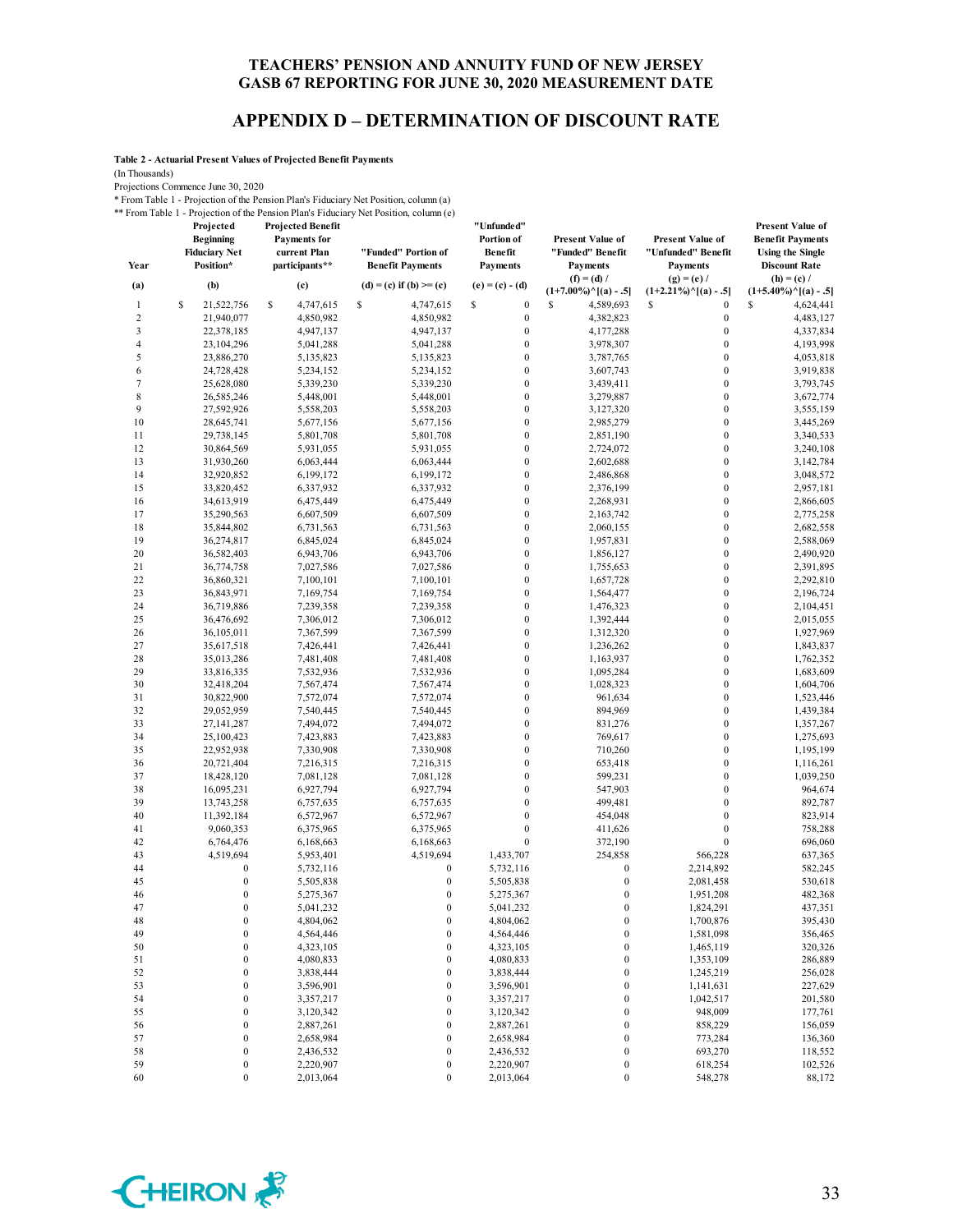## **APPENDIX D – DETERMINATION OF DISCOUNT RATE**

**Table 2 - Actuarial Present Values of Projected Benefit Payments**

(In Thousands)

Projections Commence June 30, 2020

\* From Table 1 - Projection of the Pension Plan's Fiduciary Net Position, column (a) \*\* From Table 1 - Projection of the Pension Plan's Fiduciary Net Position, column (e)

| Year     | Projected<br><b>Beginning</b><br><b>Fiduciary Net</b><br>Position* | <b>Projected Benefit</b><br>Payments for<br>current Plan<br>participants** | "Funded" Portion of<br><b>Benefit Payments</b> | "Unfunded"<br>Portion of<br>Benefit<br><b>Payments</b> | <b>Present Value of</b><br>"Funded" Benefit<br><b>Payments</b> | Present Value of<br>"Unfunded" Benefit<br><b>Payments</b> | <b>Present Value of</b><br><b>Benefit Payments</b><br><b>Using the Single</b><br><b>Discount Rate</b> |
|----------|--------------------------------------------------------------------|----------------------------------------------------------------------------|------------------------------------------------|--------------------------------------------------------|----------------------------------------------------------------|-----------------------------------------------------------|-------------------------------------------------------------------------------------------------------|
| (a)      | (b)                                                                | (c)                                                                        | $(d) = (c)$ if $(b) \geq (c)$                  | $(e) = (c) - (d)$                                      | $(f) = (d) /$<br>$(1+7.00\%)$ <sup>^</sup> [(a) - .5]          | $(g) = (e) /$<br>$(1+2.21\%)$ <sup>^</sup> [(a) - .5]     | $(h) = (c) /$<br>$(1+5.40\%)$ <sup>^</sup> [(a) - .5]                                                 |
| 61       | $\boldsymbol{0}$                                                   | 1,813,897                                                                  | $\boldsymbol{0}$                               | 1,813,897                                              | $\boldsymbol{0}$                                               | 483,351                                                   | 75,379                                                                                                |
| 62       | $\boldsymbol{0}$                                                   | 1,624,196                                                                  | $\boldsymbol{0}$                               | 1,624,196                                              | $\boldsymbol{0}$                                               | 423,443                                                   | 64,039                                                                                                |
| 63       | $\boldsymbol{0}$                                                   | 1,444,664                                                                  | $\boldsymbol{0}$                               | 1,444,664                                              | $\boldsymbol{0}$                                               | 368,494                                                   | 54,043                                                                                                |
| 64       | $\boldsymbol{0}$                                                   | 1,275,886                                                                  | $\boldsymbol{0}$                               | 1,275,886                                              | $\boldsymbol{0}$                                               | 318,406                                                   | 45,285                                                                                                |
| 65       | $\boldsymbol{0}$                                                   | 1,118,323                                                                  | $\boldsymbol{0}$                               | 1,118,323                                              | $\boldsymbol{0}$                                               | 273,051                                                   | 37,660                                                                                                |
| 66       | $\mathbf{0}$                                                       | 972,302                                                                    | $\boldsymbol{0}$                               | 972,302                                                | $\boldsymbol{0}$                                               | 232,265                                                   | 31,066                                                                                                |
| 67       | $\mathbf{0}$                                                       | 838,006                                                                    | $\boldsymbol{0}$                               | 838,006                                                | $\boldsymbol{0}$                                               | 195,856                                                   | 25,403                                                                                                |
| 68       | $\boldsymbol{0}$                                                   | 715,493                                                                    | $\boldsymbol{0}$                               | 715,493                                                | $\boldsymbol{0}$                                               | 163,607                                                   | 20,579                                                                                                |
| 69       | $\mathbf{0}$                                                       | 604,706                                                                    | $\boldsymbol{0}$                               | 604,706                                                | $\boldsymbol{0}$                                               | 135,284                                                   | 16,502                                                                                                |
| 70       | $\mathbf{0}$                                                       | 505,469                                                                    | $\mathbf{0}$                                   | 505,469                                                | $\mathbf{0}$                                                   | 110,638                                                   | 13,087                                                                                                |
| 71       | $\boldsymbol{0}$                                                   | 417,502                                                                    | $\boldsymbol{0}$                               | 417,502                                                | $\boldsymbol{0}$                                               | 89,408                                                    | 10,256                                                                                                |
| 72       | $\boldsymbol{0}$                                                   | 340,411                                                                    | $\boldsymbol{0}$                               | 340,411                                                | $\boldsymbol{0}$                                               | 71,322                                                    | 7,934                                                                                                 |
| 73       | $\boldsymbol{0}$                                                   | 273,694                                                                    | $\boldsymbol{0}$                               | 273,694                                                | $\boldsymbol{0}$                                               | 56,104                                                    | 6,052                                                                                                 |
| 74       | $\boldsymbol{0}$                                                   | 216,755                                                                    | $\boldsymbol{0}$                               | 216,755                                                | $\boldsymbol{0}$                                               | 43,471                                                    | 4,548                                                                                                 |
| 75       | $\boldsymbol{0}$                                                   | 168,901                                                                    | $\boldsymbol{0}$                               | 168,901                                                | $\boldsymbol{0}$                                               | 33,142                                                    | 3,362                                                                                                 |
| 76       | $\boldsymbol{0}$                                                   | 129,341                                                                    | $\boldsymbol{0}$                               | 129,341                                                | $\boldsymbol{0}$                                               | 24,831                                                    | 2,443                                                                                                 |
| 77       | $\overline{0}$                                                     | 97,215                                                                     | $\boldsymbol{0}$                               | 97,215                                                 | $\mathbf{0}$                                                   | 18,260                                                    | 1,742                                                                                                 |
| 78       | $\boldsymbol{0}$                                                   | 71,616                                                                     | $\boldsymbol{0}$                               | 71,616                                                 | $\boldsymbol{0}$                                               | 13,160                                                    | 1,218                                                                                                 |
| 79       | $\boldsymbol{0}$                                                   | 51,632                                                                     | $\boldsymbol{0}$                               | 51,632                                                 | $\boldsymbol{0}$                                               | 9,283                                                     | 833                                                                                                   |
| 80       | $\boldsymbol{0}$                                                   | 36,376                                                                     | $\boldsymbol{0}$                               | 36,376                                                 | $\boldsymbol{0}$                                               | 6,399                                                     | 557                                                                                                   |
| 81<br>82 | $\overline{0}$<br>$\boldsymbol{0}$                                 | 25,003                                                                     | $\mathbf{0}$<br>$\boldsymbol{0}$               | 25,003                                                 | $\mathbf{0}$<br>$\boldsymbol{0}$                               | 4,303                                                     | 363                                                                                                   |
| 83       | $\boldsymbol{0}$                                                   | 16,739                                                                     | $\boldsymbol{0}$                               | 16,739                                                 | $\boldsymbol{0}$                                               | 2,818                                                     | 231<br>142                                                                                            |
| 84       | $\mathbf{0}$                                                       | 10,896<br>6,886                                                            | $\boldsymbol{0}$                               | 10,896<br>6,886                                        | $\boldsymbol{0}$                                               | 1,795                                                     | 85                                                                                                    |
| 85       | $\overline{0}$                                                     | 4,220                                                                      | $\mathbf{0}$                                   | 4,220                                                  | $\mathbf{0}$                                                   | 1,110<br>665                                              | 50                                                                                                    |
| 86       | $\mathbf{0}$                                                       | 2,504                                                                      | $\boldsymbol{0}$                               | 2,504                                                  | $\boldsymbol{0}$                                               | 386                                                       | 28                                                                                                    |
| 87       | $\mathbf{0}$                                                       | 1,438                                                                      | $\boldsymbol{0}$                               | 1,438                                                  | $\boldsymbol{0}$                                               | 217                                                       | 15                                                                                                    |
| 88       | $\mathbf{0}$                                                       | 800                                                                        | $\boldsymbol{0}$                               | 800                                                    | $\mathbf{0}$                                                   | 118                                                       | $\,$ 8 $\,$                                                                                           |
| 89       | $\overline{0}$                                                     | 432                                                                        | $\boldsymbol{0}$                               | 432                                                    | $\boldsymbol{0}$                                               | 62                                                        | $\overline{4}$                                                                                        |
| 90       | $\overline{0}$                                                     | 227                                                                        | $\boldsymbol{0}$                               | 227                                                    | $\boldsymbol{0}$                                               | 32                                                        | $\sqrt{2}$                                                                                            |
| 91       | $\boldsymbol{0}$                                                   | 116                                                                        | $\boldsymbol{0}$                               | 116                                                    | $\boldsymbol{0}$                                               | 16                                                        | $\mathbf{1}$                                                                                          |
| 92       | $\overline{0}$                                                     | 58                                                                         | $\boldsymbol{0}$                               | 58                                                     | $\mathbf{0}$                                                   | $\,$ 8 $\,$                                               | $\mathbf{0}$                                                                                          |
| 93       | $\boldsymbol{0}$                                                   | 28                                                                         | $\boldsymbol{0}$                               | 28                                                     | $\boldsymbol{0}$                                               | $\overline{4}$                                            | $\mathbf{0}$                                                                                          |
| 94       | $\mathbf{0}$                                                       | 13                                                                         | $\boldsymbol{0}$                               | 13                                                     | $\boldsymbol{0}$                                               | $\overline{c}$                                            | $\mathbf{0}$                                                                                          |
| 95       | $\boldsymbol{0}$                                                   | 6                                                                          | $\boldsymbol{0}$                               | 6                                                      | $\boldsymbol{0}$                                               | $\mathbf{1}$                                              | $\mathbf{0}$                                                                                          |
| 96       | $\overline{0}$                                                     | $\overline{2}$                                                             | $\boldsymbol{0}$                               | $\overline{2}$                                         | $\mathbf{0}$                                                   | $\boldsymbol{0}$                                          | $\overline{0}$                                                                                        |
| 97       | $\mathbf{0}$                                                       | $\mathbf{1}$                                                               | $\boldsymbol{0}$                               | $\mathbf{1}$                                           | $\mathbf{0}$                                                   | $\boldsymbol{0}$                                          | $\mathbf{0}$                                                                                          |
| 98       | $\mathbf{0}$                                                       | $\mathbf{0}$                                                               | $\boldsymbol{0}$                               | $\mathbf{0}$                                           | $\boldsymbol{0}$                                               | $\boldsymbol{0}$                                          | $\mathbf{0}$                                                                                          |
| 99       | $\mathbf{0}$                                                       | $\boldsymbol{0}$                                                           | $\boldsymbol{0}$                               | $\boldsymbol{0}$                                       | $\boldsymbol{0}$                                               | $\boldsymbol{0}$                                          | $\mathbf{0}$                                                                                          |
| 100      | $\mathbf{0}$                                                       | $\mathbf{0}$                                                               | $\boldsymbol{0}$                               | $\boldsymbol{0}$                                       | $\boldsymbol{0}$                                               | $\boldsymbol{0}$                                          | $\overline{0}$                                                                                        |
| 101      | $\overline{0}$                                                     | $\mathbf{0}$                                                               | $\boldsymbol{0}$                               | $\boldsymbol{0}$                                       | $\boldsymbol{0}$                                               | $\boldsymbol{0}$                                          | $\mathbf{0}$                                                                                          |
| 102      | $\overline{0}$                                                     | $\mathbf{0}$                                                               | $\boldsymbol{0}$                               | $\boldsymbol{0}$                                       | $\boldsymbol{0}$                                               | $\boldsymbol{0}$                                          | $\mathbf{0}$                                                                                          |
| 103      | $\overline{0}$                                                     | $\mathbf{0}$                                                               | $\mathbf{0}$                                   | $\mathbf{0}$                                           | $\mathbf{0}$                                                   | $\mathbf{0}$                                              | $\mathbf{0}$                                                                                          |
| 104      | $\mathbf{0}$                                                       | $\mathbf{0}$                                                               | $\boldsymbol{0}$                               | $\boldsymbol{0}$                                       | $\boldsymbol{0}$                                               | $\boldsymbol{0}$                                          | $\mathbf{0}$                                                                                          |
| 105      | $\overline{0}$                                                     | $\mathbf{0}$                                                               | $\boldsymbol{0}$                               | $\boldsymbol{0}$                                       | $\boldsymbol{0}$                                               | $\boldsymbol{0}$                                          | $\mathbf{0}$                                                                                          |
| 106      | $\boldsymbol{0}$                                                   | $\mathbf{0}$                                                               | $\boldsymbol{0}$                               | $\boldsymbol{0}$                                       | $\boldsymbol{0}$                                               | $\boldsymbol{0}$                                          | $\theta$                                                                                              |
| 107      | $\overline{0}$                                                     | $\mathbf{0}$                                                               | $\boldsymbol{0}$                               | $\mathbf{0}$                                           | $\mathbf{0}$                                                   | $\mathbf{0}$                                              | $\mathbf{0}$                                                                                          |
| 108      | $\boldsymbol{0}$                                                   | $\boldsymbol{0}$                                                           | $\boldsymbol{0}$                               | $\boldsymbol{0}$                                       | $\boldsymbol{0}$                                               | $\boldsymbol{0}$                                          | $\mathbf{0}$                                                                                          |
| 109      | $\mathbf{0}$                                                       | $\mathbf{0}$                                                               | $\boldsymbol{0}$                               | $\boldsymbol{0}$                                       | $\boldsymbol{0}$                                               | $\boldsymbol{0}$                                          | $\boldsymbol{0}$                                                                                      |
| 110      | $\boldsymbol{0}$                                                   | $\boldsymbol{0}$                                                           | $\boldsymbol{0}$                               | $\boldsymbol{0}$                                       | $\boldsymbol{0}$                                               | $\boldsymbol{0}$                                          | $\mathbf{0}$                                                                                          |
| 111      | $\mathbf{0}$                                                       | $\mathbf{0}$                                                               | $\boldsymbol{0}$                               | $\mathbf{0}$                                           | $\mathbf{0}$                                                   | $\mathbf{0}$                                              | $\mathbf{0}$                                                                                          |
| 112      | $\overline{0}$                                                     | $\mathbf{0}$                                                               | $\boldsymbol{0}$                               | $\boldsymbol{0}$                                       | $\mathbf{0}$                                                   | $\boldsymbol{0}$                                          | $\boldsymbol{0}$                                                                                      |
| 113      | $\mathbf{0}$                                                       | $\boldsymbol{0}$                                                           | $\boldsymbol{0}$                               | $\boldsymbol{0}$                                       | $\boldsymbol{0}$                                               | $\boldsymbol{0}$                                          | $\mathbf{0}$                                                                                          |
| 114      | $\overline{0}$                                                     | $\mathbf{0}$                                                               | $\mathbf{0}$                                   | $\mathbf{0}$                                           | $\mathbf{0}$                                                   | $\mathbf{0}$                                              | $\mathbf{0}$                                                                                          |
| 115      | $\mathbf{0}$                                                       | $\theta$                                                                   | $\mathbf{0}$                                   | $\mathbf{0}$                                           | $\theta$                                                       | $\theta$                                                  | $\mathbf{0}$                                                                                          |

**82,346,580 8 82,346,580 8 82,5688,284 8 8 108,034,864** 

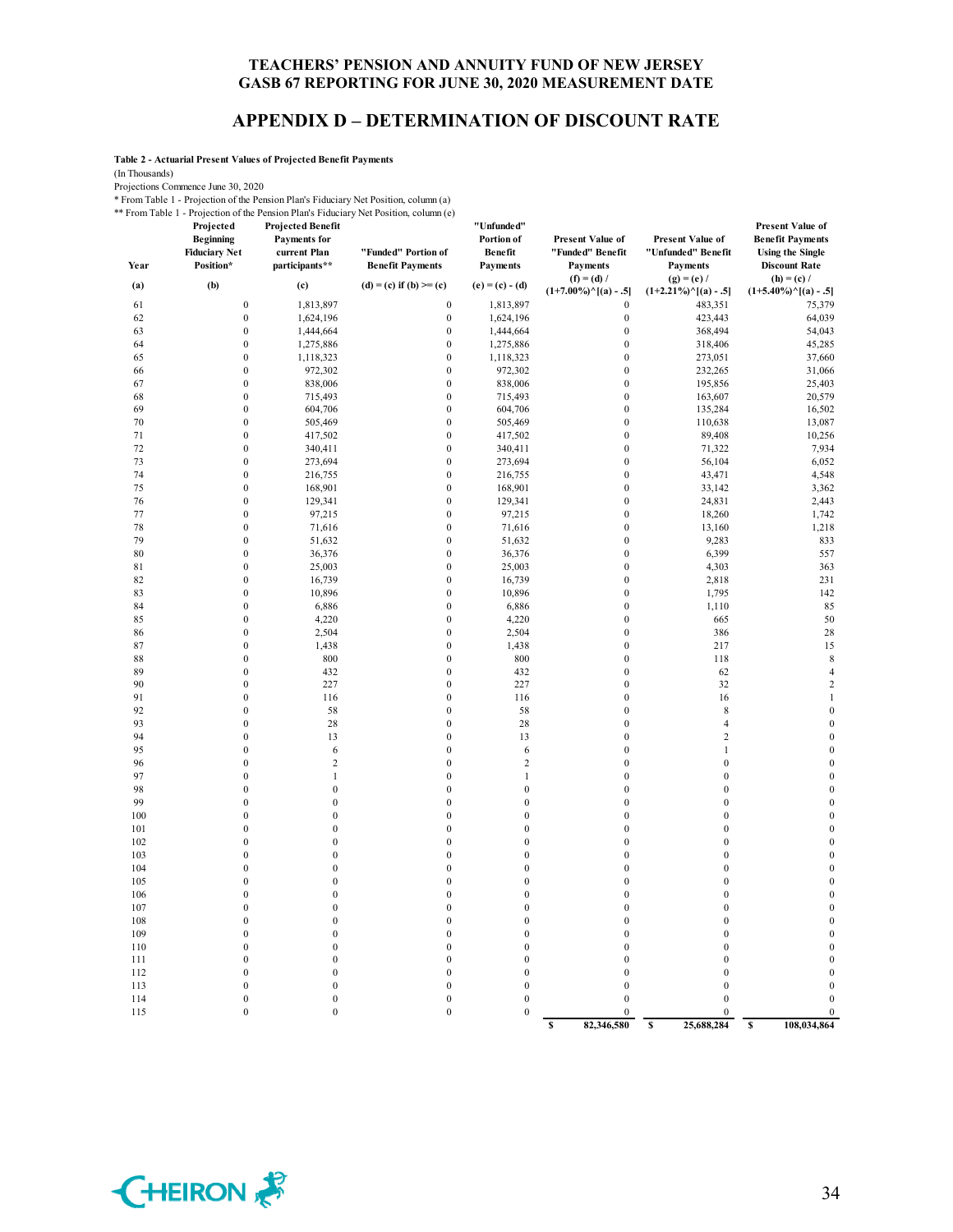## **APPENDIX E – GLOSSARY OF TERMS**

## **1. Actuarially Determined Contribution**

A target or recommended contribution for the reporting period, determined in conformity with Actuarial Standards of Practice based on the most recent measurement available when the contribution for the reporting period was adopted.

#### **2. Actuarial Valuation Date**

The date as of which an actuarial valuation is performed. This date may be up to 24 months prior to the measurement date and up to 30 months prior to the employer's reporting date.

#### **3. Entry Age Actuarial Cost Method**

The actuarial cost method required for GASB 67 calculations. Under this method, the actuarial present value of the projected benefits of each individual included in an actuarial valuation is allocated on a level basis over the earnings of the individual between entry age and assumed exit ages. The portion of this actuarial present value allocated to a valuation year is called the Service Cost. The portion of this actuarial present value not provided for at a valuation date by the actuarial present value of future service costs is called the Total Pension Liability.

#### **4. Measurement Date**

The date as of which the Total Pension Liability and Plan Fiduciary Net Position are measured. The Total Pension Liability may be projected from the Actuarial Valuation Date to the Measurement Date. The Measurement Date must be the same as the Reporting Date for the plan.

## **5. Net Pension Liability**

The liability of employers and nonemployer contributing entities for employees for benefits provided through a defined benefit pension plan. It is calculated as the Total Pension Liability less the Plan Fiduciary Net Position.

## **6. Plan Fiduciary Net Position**

The fair or market value of assets.

## **7. Reporting Date**

The last day of the plan or employer's fiscal year.